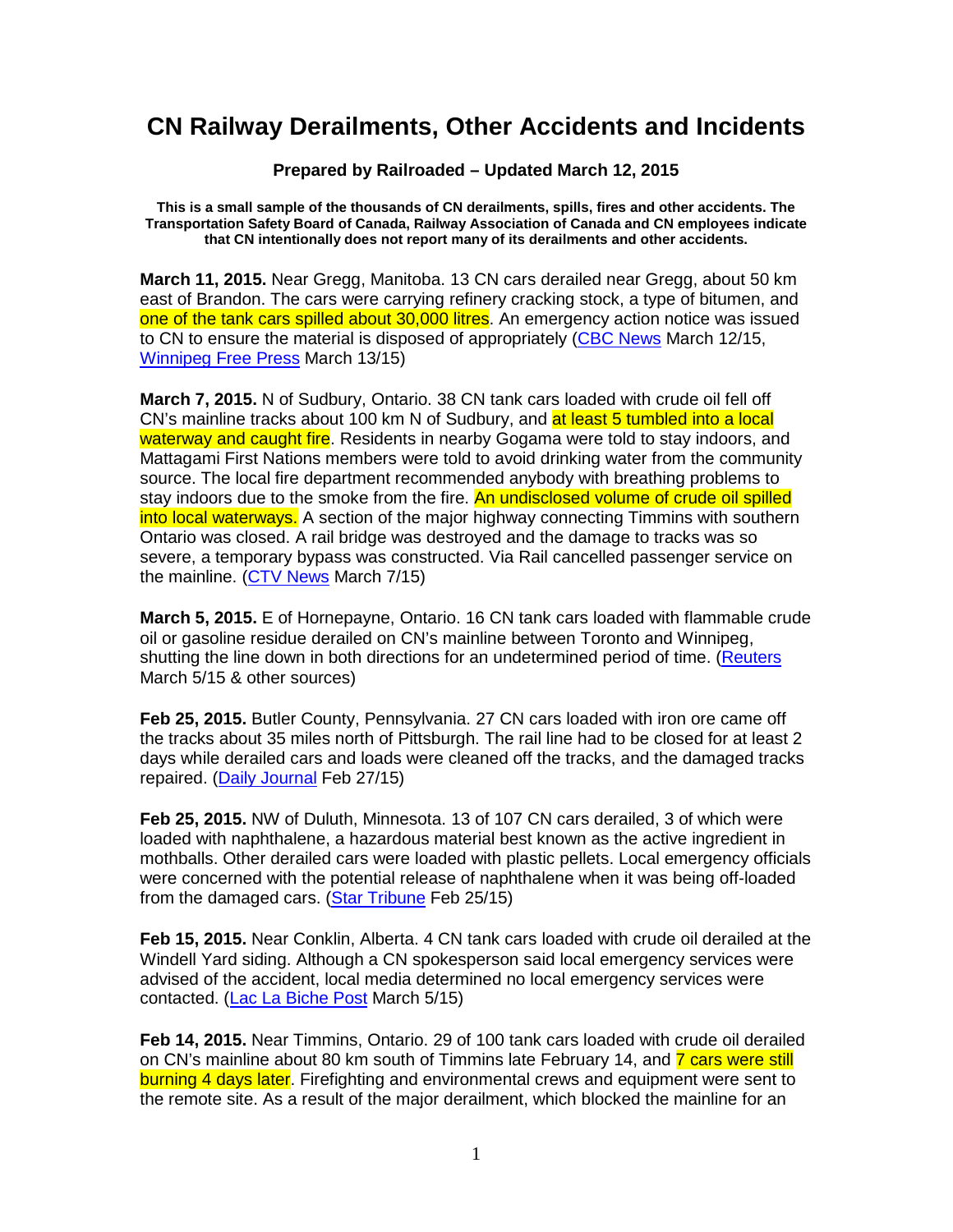undisclosed length of time, Via Rail was forced to cancel all passenger service between Toronto and Winnipeg. Via had to make alternate arrangements for their customers. More than 1 million litres of crude oil spilled - the extent of environmental damage was not disclosed. (Globe and Mail Feb 15/15, CBC News March 4/15)

**Feb 14, 2015.** Jasper, Alberta. Several CN cars fell off the tracks in a Jasper rail yard. CN provided no details to the media, although they did park a train to obscure the view of the accident from the Jasper townsite. CN crews were apparently still working at the derailment site 3 days following the accident. (Fitzhugh Feb 25/15)

**Jan 31, 2015.** Richmond Hill, Ontario. 2 CN cars derailed – one was carrying steel, the other was loaded with sulphuric acid, a dangerous good. A nearby road was closed off to traffic for an undetermined length of time. (Hamilton Spectator Jan 31/15, CBC News Jan 31/15)

**Jan 21, 2015.** Downtown Winnipeg, Manitoba. 9 CN cars derailed in downtown Winnipeg during rush hour. 7 of the cars were loaded with sand and 2 were full of residue. (Reuters Jan 21/15)

**Jan 9, 2015.** Thunder Bay, Ontario. 4 empty CN grain cars fell off the tracks inside a rail yard. There were damages to the track that required repair. (Chronicle Journal Jan 10/15)

**Jan 9, 2015.** Mont-Joli region, Quebec. A CN freight train car loaded with wood chips derailed, forcing a Via Rail passenger train to stop in Mont-Joli. The Via train left Montreal and was headed for Halifax. 91 Via passengers waited between 5 and 7 hours before boarding buses to continue to their destinations. (CBC News Jan 10/15, Montreal Gazette Jan 10/15)

**Jan 7, 2015.** Near Jarrow, Alberta. 23 of 114 CN cars derailed early this morning between Kinsella and Irma, Alberta. One of the derailed cars spilled an undisclosed volume of liquid adhesive (glue). (Adhesives are dangerous because they are toxic and flammable.) Other derailed cars were full of gasoline and ethanol residue. CN's main track between Edmonton and Winnipeg was closed down, as was the main highway – Highway 14. The TSB is investigating the major derailment. The extent of environmental damage from the spilled glue is not known. Alberta had the highest number of main line derailments in Canada last year and during the past 5 years. (Global News Jan 7/15, Prince George Citizen Jan 7/15, CBC News Jan 7/15)

**Dec 29, 2014.** North of Niton Junction, Alberta. 10 CN cars loaded with stone derailed and **spilled their cargo** about 160 km west of Edmonton, Alberta. (CTV News Dec 30/14)

**Dec 21, 2014.** Squamish, British Columbia. Between 2 and 4 CN cars derailed and flipped over, **spilling their contents**. The derailment occurred near the Culliton Creek Bridge at the end of Paradise Valley Road. (Squamish Chief Dec 23/14)

**Dec 13, 2014.** Saskatoon, Saskatchewan. 5 CN cars filled with grain derailed near the 11<sup>th</sup> Street bypass. (Global News Dec 13/14)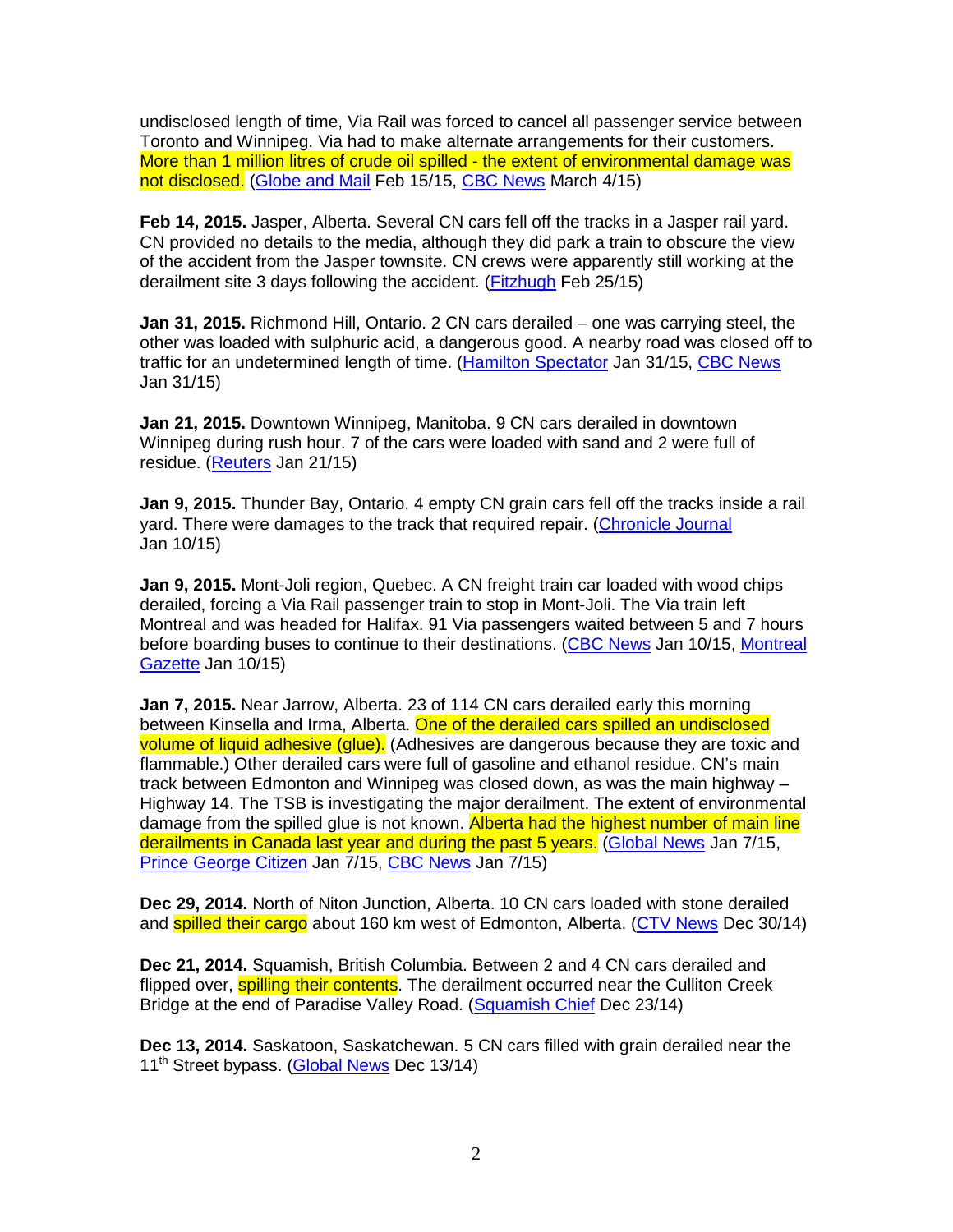**Dec 12, 2014.** Near Raymore, Saskatchewan. 35 CN freight cars, including one loaded with isopropanol alcohol (a dangerous good), fell off the tracks. 22 cars were carrying automobiles which were damaged. Other derailed cars were carrying steel, canned goods and mineral oil. CN's main line was closed indefinitely. The major derailment occurred about 3 km west of Raymore. (CBC News Dec 12/14, CJME Dec 12/14, Regina Leader Post Dec 13/14)

**Dec 2, 2014.** Near Brereton Lake, Manitoba. 12 CN cars derailed in Whiteshell Provincial Park about 115km east of Winnipeg. It took CN about 16 hours to clean up the derailment and restore service. (Global News Dec 3/14)

**Nov 28, 2014.** Sudbury, Ontario. CN tanker car loaded with highly corrosive sulphuric acid flipped off the tracks on Vale Canada Ltd. property. Vale captures sulphur dioxide at its smelter and converts it into sulphuric acid for sale. (Sudbury Star Dec 2/14)

**Nov 17, 2014.** Winnipeg, Manitoba. Two locomotives collided near CN's Symington Yard, *injuring an engineer* who was sent to the hospital. No further details. (Winnipeg Free Press Nov 17/14)

**Nov 15, 2014.** East of Prince Rupert, British Columbia. 26 intermodal CN cars and one locomotive derailed. The derailed cars carried distiller grain, lumber, pulp and rolls of paper. The derailment disrupted CN operations for about 24 hours. (BC Local News Nov 17/14)

**Nov 8, 2014.** Moncton, New Brunswick. 16 cars derailed while entering CN's Gordon Yard – 10 were loaded with unrefined crude oil and 6 cars for transporting vehicles were empty. Over 150 litres of crude oil spilled from one of the derailed tank cars. The Moncton Fire Chief complained that his department was not contacted by CN about the derailment even though 10 of the cars carried flammable product. A contractor hired by CN to transfer oil from the damaged car to a spare car contacted the fire department more than 7 hours after the derailment. It took about 2 days to clean up the tracks. (CBC News Nov 8/14, CBC News Nov 10/14)

**Oct 26, 2014.** North of Sault Ste. Marie, Ontario. 9 CN cars derailed about 130 km north of Sault Ste. Marie. One of the derailed cars spilled an undisclosed volume of diesel fuel. It is not known whether any of the fuel spilled into nearby waterbodies. Another one of the derailed cars was loaded with sulphuric acid. It took over 3 weeks to clean up the derailment site, including mobile vacuum units trying to remove spilled diesel fuel. (Soo Today Oct 26/14, Soo Today Nov 10/14)

**Oct 21, 2014.** Calgary, Alberta. 3 CN cars derailed at a southeast Calgary intersection, closing 52<sup>nd</sup> Street to vehicular traffic in both directions. One derailed car was loaded with oil, one with automobiles, and the  $3<sup>rd</sup>$  car was empty. (Calgary Herald Oct 21/14)

**Oct 7, 2014.** Near Clair and Wadena, Saskatchewan. 26 of 100 CN rail cars derailed. 6 of the derailed cars were loaded with hazardous goods, 4 with either hydrochloric acid or caustic soda and 2 with petroleum distillate. An explosion and fire resulted from an undisclosed volume of spilled petroleum distillate from 2 cars. Huge plumes of thick, heavy, black smoke and fire at least 30m high were reported. Local officials were concerned about the toxic smoke, and kept people 8 kilometres away from the scene. 50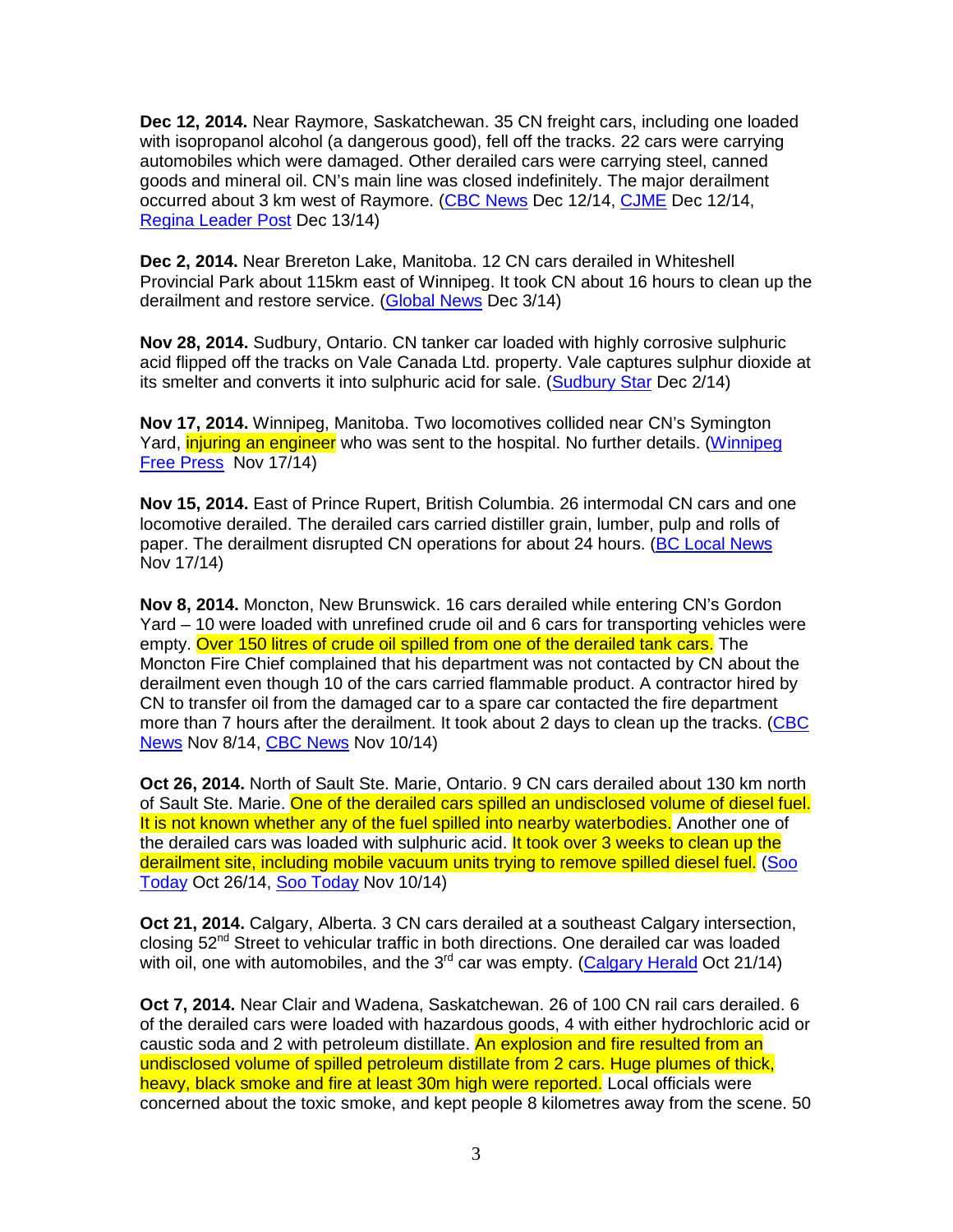people from Clair and others from farm homes in the area were evacuated and school students in Wadena were kept indoors during the day. The extent of environmental damage was not disclosed. (CBC News Oct 7/14, CTV News Oct 7/14)

**Sept 26, 2014.** Near Wildwood, Alberta. About 15 CN cars loaded with coal fell off the tracks, **spilling coal all over the rail right-of-way**. The extent of environmental damage was not disclosed. (Global Edmonton Sept 26/14)

**Sept 25, 2014.** East of Vermilion, Alberta. 17 to 20 CN freight cars loaded with peas derailed, forcing the closure of the rail line for at least 24 hours. The TSB is investigating. (CTV News Sept 26/14)

**Sept 18, 2014.** Near Central City, Iowa. 9 CN cars including box cars and hopper cars fell off the tracks near Ford Road. The cars were carrying agricultural and forest products. (KWWL Sept 18/14)

**Sept 16, 2014.** East of Slave Lake, Alberta. 4 CN locomotives and 21 cars derailed in the Mitsue Industrial area about 10km east of Slave Lake. 3 of the derailed cars were carrying dangerous chemicals: 2 cars carried sodium chloride and 1 carried sulphuric acid. The Slave Lake Fire Dept. sent 4 crews, including a dangerous goods team and more than a dozen firefighters, to the scene. (CBC News Sept 16/14)

**Sept 14, 2014.** Macomb County, Michigan. CN freight train derailed about 4:00 a.m. in the morning about 20 miles NE of Detroit. Police said a broken axle caused the crash. CN provided no additional details. Traffic on several major roads was blocked and the tracks were cleared some time later in the afternoon. (Associated Press Sept 14/14)

**Sept 9, 2014.** Near Cherhill, Alberta. 8 CN cars filled with gravel fell off the tracks near Cherhill, about 100km NW of Edmonton. 4 of the cars tipped over and spilled their loads on and around the tracks. It is not known how long the main line was shut down to clean up the mess. (QMI Agency Sept 9/14)

**Aug 31, 2014.** Near Hondo, Alberta. 15 CN cars carrying grain derailed near Hondo, about 200km NW of Edmonton. Initial reports suggested 25 cars had derailed, but CN has since lowered the number to 15. An undisclosed amount of grain was spilled. 2 TSB officials were sent to the site to investigate. (Edmonton Sun Aug 31/14)

**Aug 27, 2014.** Toronto, Ontario. A CN derailment south of York University caused delays for several hours on the Barrie and Richmond Hill GO Transit train lines. As a result, there was no train service to York University on August 27; shuttle buses were used instead. (City News Toronto Aug 27/14)

**Aug 26, 2014.** Emerson, Manitoba. 2 CN cars full of propane and a third empty car toppled off the tracks. Crews from 4 fire departments were on the scene. About 40 people who live near the derailment were forced to evacuate from their homes until the derailed cars were back on the tracks again. (CBC News Aug 26/14)

**Aug 20, 2014.** Regina, Saskatchewan. 8 CN cars derailed at Regina's Co-op refinery: 6 tanker cars full of residue, an empty asphalt car and an empty coke car. The media questioned why the public was not informed of the derailment. Emily Hamer, a CN public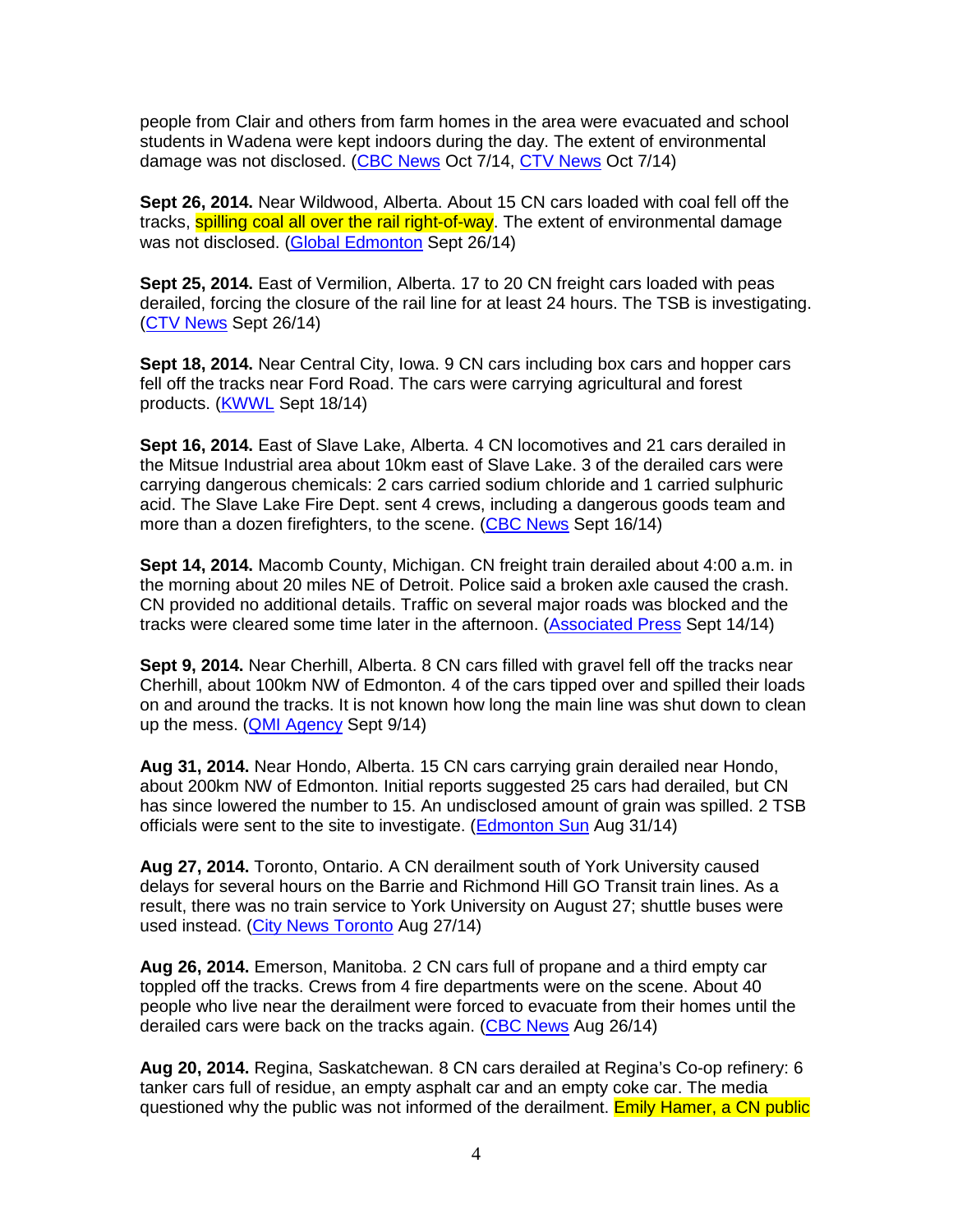affairs spokesperson, said it is not CN's practice to release derailment information unless asked by the media. She also said there is no plan to release findings from an investigation into the derailment. Based on CN's comments and information from the TSB and other CN employees, it is highly probable that the majority of CN derailments are not reported. (CJME Aug 21/14)

**Aug 12, 2014.** 145 km NE of Prince George, British Columbia. 11 empty sulfur and centre beam cars of a 127-car CN train jumped the tracks near the Parsnip River. (CBC News Aug 12/14, 250 News Aug 12/14)

**Aug 1, 2014.** Near Lacombe, Alberta. 16 CN cars carrying grain derailed, closing the main line track and a local road for at least a day. (Global News Aug 1/14)

**Aug 1, 2014.** East of Gananoque, Ontario. Via Rail passenger train struck a derailed CN train. 6 cars of a 120-car CN train had derailed on the main line, 1 car carrying lube oil and 5 empty lumber cars. The Via train hit one of the derailed lumber cars, **puncturing** the Via locomotive's fuel tank and spilling an undisclosed amount of fuel. One of the 300 Via passengers was injured. Via cancelled all trains August 1 between Toronto and Ottawa and between Toronto and Montreal. (Wall Street Journal Aug 1/14)

**Aug 1, 2014.** Baton Rouge, Louisiana. 7 cars of a 105-car CN train derailed and overturned on a main line. 2 derailed cars were full of lube oil, 1 car was full of difluoromethane residue, 1 car carried fiber board and 3 were full of plastic pellets that spilled onto the tracks. The derailment shut down local traffic. (Times-Picayune Aug 1/14)

**July 26, 2014.** Edson, Alberta. 2 cars carrying lumber fell off the tracks in the Edson CN rail yards. There were 2 other CN derailments in the same yard during the previous few weeks, with no details. Jim Feeny, a CN public Affairs spokesperson, said derailments are not uncommon and are often not reported by CN. The TSB has expressed concern in the past about CN not reporting derailments and other accidents. (Edson Leader Aug 7/14)

**July 25, 2014.** West of Burns Lake, British Columbia. A CN train rammed into a logging truck at an uncontrolled crossing, knocking 22 train cars and 2 locomotives off the tracks. An undisclosed amount of diesel fuel was spilled. (CTV News July 25/14)

**July 20, 2014.** Slinger, Wisconsin. 3 CN locomotives and 3 CN cars derailed, flipped over, and crashed into a Wisconsin & Southern train at a rail crossing, causing another 7 cars to derail. About 5,000 gallons of diesel fuel spilled from one of the locomotives. A CN engineer and a CN conductor were taken to hospital with unspecified injuries. A temporary shelter was set up at a local middle school for more than 120 people who were evacuated. The derailed CN cars were carrying frack sand and the Wisconsin & Southern train was carrying steel, lumber and plastic pellets. Lumber was spilled at the site. The extent of environmental damage caused by the fuel spill was not disclosed. The derailment resulted in more than \$3.1 million in damages. (Washington Times July 21/14)

**July 12, 2014.** North of Three Hills, Alberta. 15 CN cars derailed about 60km NE of Calgary, causing disruptions to transportation services in the area. Most of the cars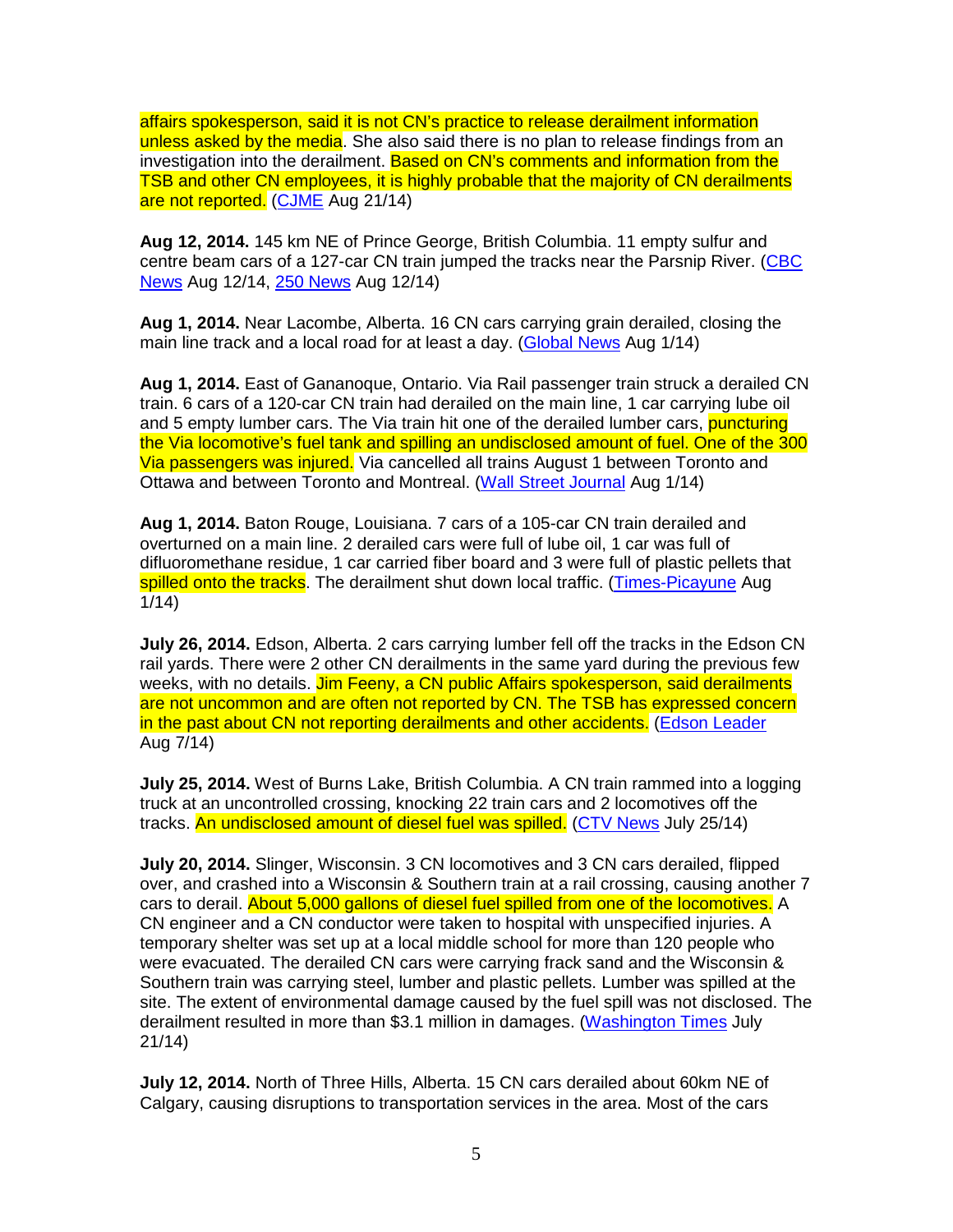carried general consumer merchandise, while 2 contained chemicals for household and industrial use. Alberta Emergency Alert indicated a local road was closed for an undisclosed length of time. (CBC News July 13/14)

**July 10, 2014.** Brockville, Ontario. 26 CN freight cars derailed, including 13 tanker cars carrying hazardous goods residue, 5 cars carrying carbon powder and 2 loaded auto carriers. Via Rail passenger service was disrupted due to the derailment on the main line. CN provided no further details. (Reuters July 10/14)

**July 4, 2014.** Near Whitecourt, Alberta. 6 cars of an 81-car CN train carrying crude oil, methanol, gravel and lumber derailed and flipped over on their sides. 3 of the derailed cars carried crude oil and 1 carried highly volatile methanol. At least 1 of the tanker cars spilled an undisclosed volume of hazardous product. (QMI Agency July 4/14, Reuters July 4/14)

**June 27, 2014.** Near Chisholm, Alberta. 11 CN grain cars derailed, blocking the main line and a railroad crossing for about a day. A Chisholm resident, Gene Crick, said, "I just don't know what to think of it. But something's got to be done because, what the heck, three derailments in a row?" Regarding this latest CN derailment, he said, "The mess that I'd seen was the tracks, a real mess; twisted right up in the air. It's just like a cat came in and plowed it up." (South Peace News July/14)

**June 11, 2014.** Near Faust, Alberta. 20 CN cars fell off the main line tracks near Faust, about 60km west of Slave Lake: 17 cars carried dangerous goods residue (up to 2,000 gallons per tank car), 2 were grain hopper cars and 1 was a lumber car. (Global News June 11/14)

**June 4, 2014.** Ladysmith, Wisconsin. At least 2 CN cars derailed, as the last 5 cars in a longer train became disconnected. One of the derailed cars tipped over. (Leader-Telegram June 4/14)

**May 30, 2014.** North of Lac La Biche, Alberta. About 50,000 litres of molten sulphur spilled from 3 of 7 derailed CN cars. The spill took several days to clean up and CN's main line was closed for an undisclosed period of time. Local residents were upset that CN did not notify them of the derailment; rather, they found out about the accident numerous days later from a Canadian Press story. (Brandon Sun June 4/14)

**May 23, 2014.** Alberton Township, 3 miles west of Fort Frances, Ontario. 35 CN cars derailed, the majority of which were carrying potash and paper products; 2 were carrying sulphur. Local fire officials had to extinguish a grass fire started by the derailment. Vehicle traffic had to be diverted around the derailment site. (Fort Frances Times May 24/14)

**May 9, 2014.** Just outside Grand Falls, New Brunswick. 6 CN rail cars fell off the tracks as the train was exiting the main line onto a side track. 2 of the cars were carrying automobiles, 2 had fertilizer, 1 carried railway ties and 1 was empty. It is not known how long the tracks were closed to clean up the derailed cars. (4-Traders May 10/14)

**May 8, 2014.** Slave Lake, Alberta. 9 CN cars loaded with wood pulp derailed on CN's main line in downtown Slave Lake. Some of the cars tipped completely over on their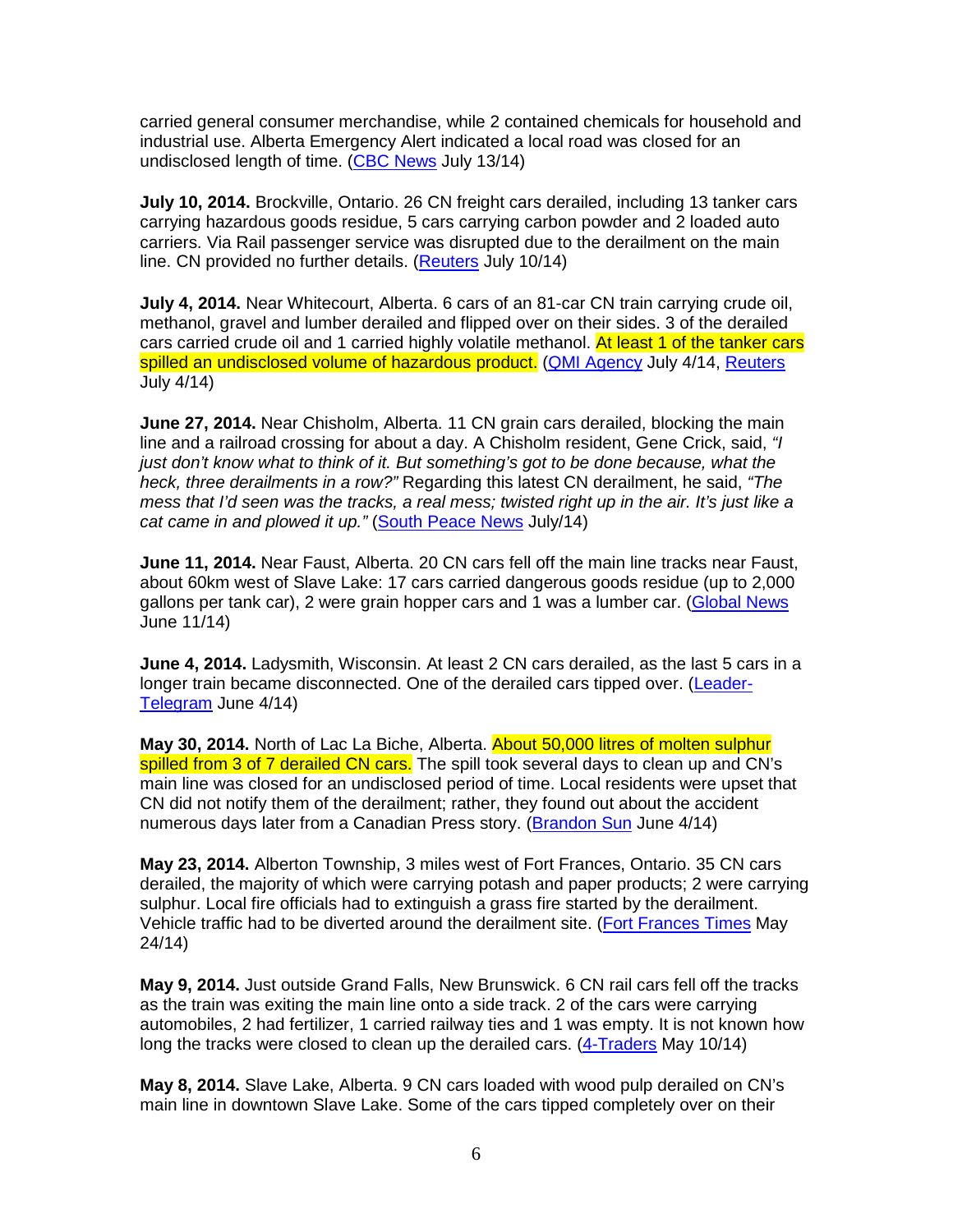sides, and crushed several nearby sheds. 6 nearby residences were evacuated. About 245 feet of track had to be replaced, as the main line and several road crossings were closed down for some time. (CBC News May 9/14, Edmonton Journal May 9/14, plus other sources)

**May 4, 2014.** Racine County, Wisconsin. CN locomotive fuel tank was punctured by a piece of metal on the tracks, **spilling 4,000 gallons of diesel fuel.** Crews were able to clean up only about 1,600 gallons of the spilled diesel fuel and the rest soaked into the ground. Local officials were concerned about possible contamination of very shallow nearby water wells. The local fire chief said soils contaminated with hazardous liquids are typically replaced with new soil. (The Republic May 5/14)

**April 22, 2014.** Burlington, Ontario. 3 CN cars carrying rock derailed in the Aldershot Rail Yard at a point where 2 rails crossed. (Toronto Star April 22/14)

**April 20, 2014.** St. Norbert, Winnipeg, Manitoba. 7 CN cars carrying plastic, wood products and pipes fell off the tracks not far from several homes along Highway 75. The line where the derailment occurred was flagged for trains to slow to 16 km/h due to track and surface conditions. A day later, 2 derailed cars still hadn't been removed; there was no word from CN when the track would be back in service. (Global News April 22/14)

**March 16, 2014.** Saint-Laurent, Montreal, Quebec. A CN worker was crushed to death between 2 railway cars in the Taschereau Yards after one of the cars on the moving train he was on derailed. (Montreal Gazette March 17/14)

**March 5, 2014.** Beaver County, Alberta. Two empty CN grain cars derailed and sustained damage along a stretch of track adjacent to Highway 14. (Alberta Police Report March 5/14)

**Feb 24, 2014.** Between Prince George and Tumbler Ridge, British Columbia. 24 loaded coal cars derailed, forcing the closing of CN's main line. The spilled coal caused an undisclosed amount of environmental damage. (250 News Feb 25/14)

**Feb 24, 2014.** Fairbanks, St. Louis County, Minnesota. 50 CN cars plus 2 locomotives derailed. The train had a total of 116 cars. The train was loaded with iron ore pellets and was bound for Two Harbors. 2 engineers on the train were taken to a local hospital. (Duluth News Tribune Feb 25/14)

**Feb 23, 2014.** Saint-Henri, Montreal, Quebec. 2 CN locomotives and 2 cars carrying grain fell off the rails on a CN main line close to homes, community organizations and schools. About 3,500 litres of diesel fuel spilled from one of the locomotives and caused an undisclosed amount of environmental damage. (Global News Feb 24/14, Globe and Mail Feb 23/14)

**Feb 9, 2014.** New Lenox, Illinois. 3 to 4 CN cars derailed near Lincoln-Way High School and one of the cars hit and damaged a locomotive that was stopped on an adjacent track. One of the derailed cars was carrying plastic; the others were apparently empty. Traffic was blocked and had to be rerouted. This particular area is contentious among New Lenox residents because when CN bought the former EJ&E tracks, they announced plans to quadruple the number of freight trains. Local officials tried to get CN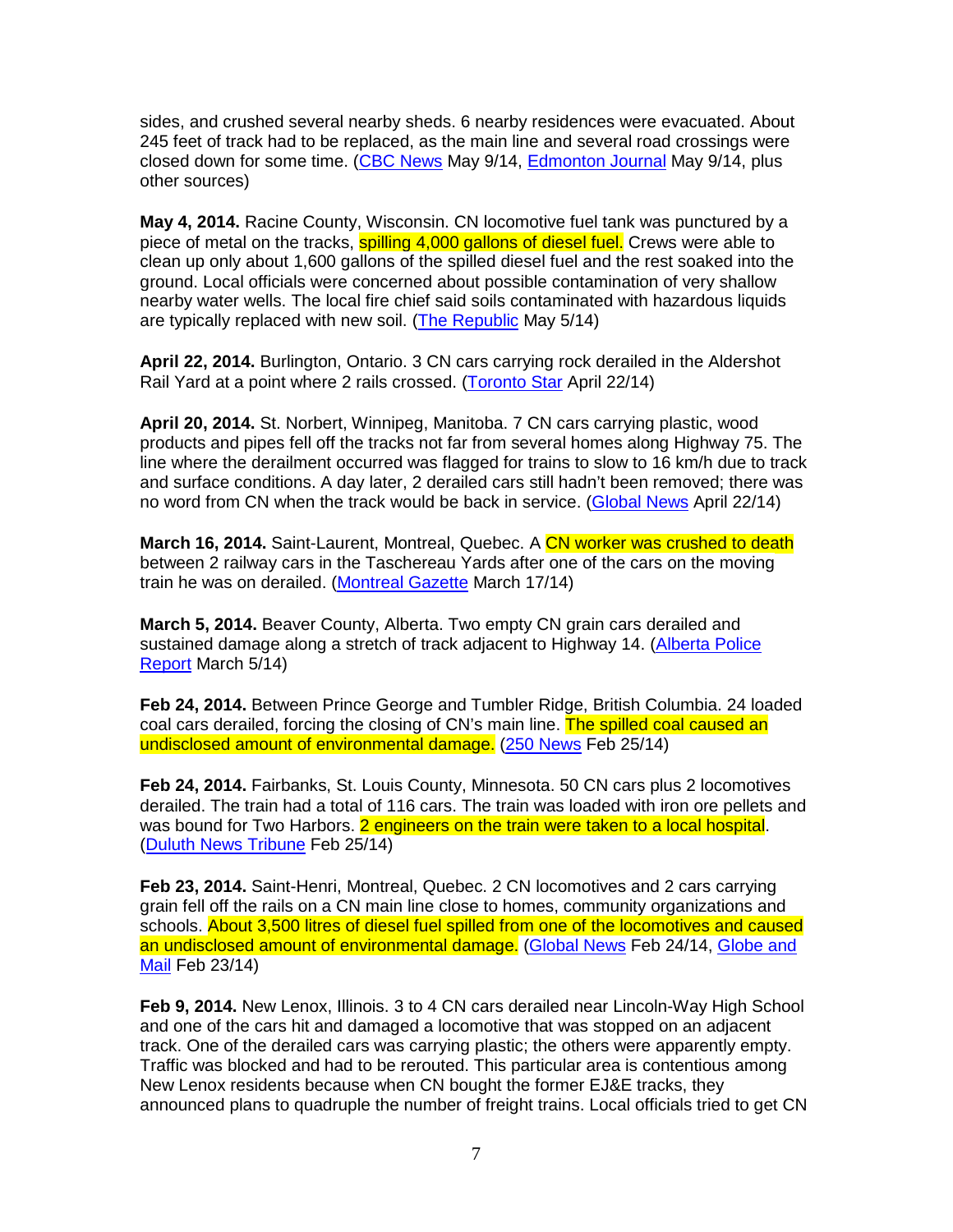to build an overpass at one of the major crossings to mitigate the additional train traffic, but CN refused. (CBS Chicago Feb 10/14)

**Jan 31, 2014.** Outside New Augusta, Mississippi. 19 CN cars fell off the tracks, **spilling** 50,000 gallons of crude oil, 17,000 gallons of fertilizer and 10,000 gallons of petroleum distillate. Other hazardous goods reported spilled included undisclosed volumes of fuel oil, methanol and ethanol. Most of the hazardous goods spilled from 3 of the derailed tank cars, although other derailed cars were also spilling hazardous products. About 50 nearby Perry County residents were evacuated for over 2 days and sheltered in a special Red Cross facility set up for those affected by the derailment. About 100 railroad employees and 50 government officials, firemen and police officers were on site assisting with clean up efforts which were estimated to take about a week to complete. The extent of environmental damage was not disclosed; however, **some of the spilled** hazardous goods made its way into a local waterway. (The Republic Jan 31/14, Hattiesburg American 1 Jan 31/14, Hattiesburg American 2 Feb 4/14)

**Jan 28, 2014.** Mundelein, Illinois. A CN freight train derailed and forced Metra commuters on the North Central Services to make other transportation plans for at least a day. The cold hampered CN from repairing the tracks and moving the derailed cars, one of which was carrying plastic pellets. Several other CN freight trains were halted on the single track and had to be moved before the Metra service could be restored. (Daily Herald Jan 28/14)

**Jan 26, 2014.** Saint-Basile, Edmundston, New Brunswick. 5 CN freight cars jumped the tracks; 3 were carrying automobiles, one was carrying clay and the  $5<sup>th</sup>$  car was carrying flammable liquefied petroleum gas. The cars tipped over and were lying on their side in a ditch. A local farmer had warned CN last summer that repairs were required at the site of the derailment. This was the second derailment on the same farmer's property. About 15-20 years ago, fuel cars derailed and were upside down in the local brook, spilling hazardous product. (CBC News 1 Jan 27/14, CBC News 2 Jan 28/14)

**Jan 16, 2014.** Crystal Springs, Mississippi. A CN train hauling coal caught fire. 2 men were able to escape from the locomotive which sustained major damage from the fire. (WJTV Jan 17/14)

**Jan 15, 2014.** Edmonton, Alberta. 3 moving CN trains collided. 3 locomotives, 2 tank cars loaded with dangerous goods and 1 empty flat car fell off the tracks. One of the locomotives spilled an undisclosed amount of diesel fuel. CN told the Edmonton Journal they did not know what dangerous goods were in the derailed tank cars, whereas CN contacted Edmonton Fire Rescue about 1 of the derailed tank cars possibly containing propane. Municipalities across Canada are concerned because CN and other rail companies are not required to provide municipalities with real-time information on what dangerous goods are travelling through their communities and when. (Edmonton Journal Jan 16/14)

**Jan 11, 2014.** Burnaby, British Columbia. 7 cars loaded with coal from a 152-car CP train operated by a CN crew went off the CN tracks. 3 of the cars tipped over and spilled about 270 tons of coal, much of it into Silver Creek which is sensitive fish habitat. A substantial amount of coal was also carried downstream into Brunette River and Burnaby Lake. Government officials were concerned about the negative effects of the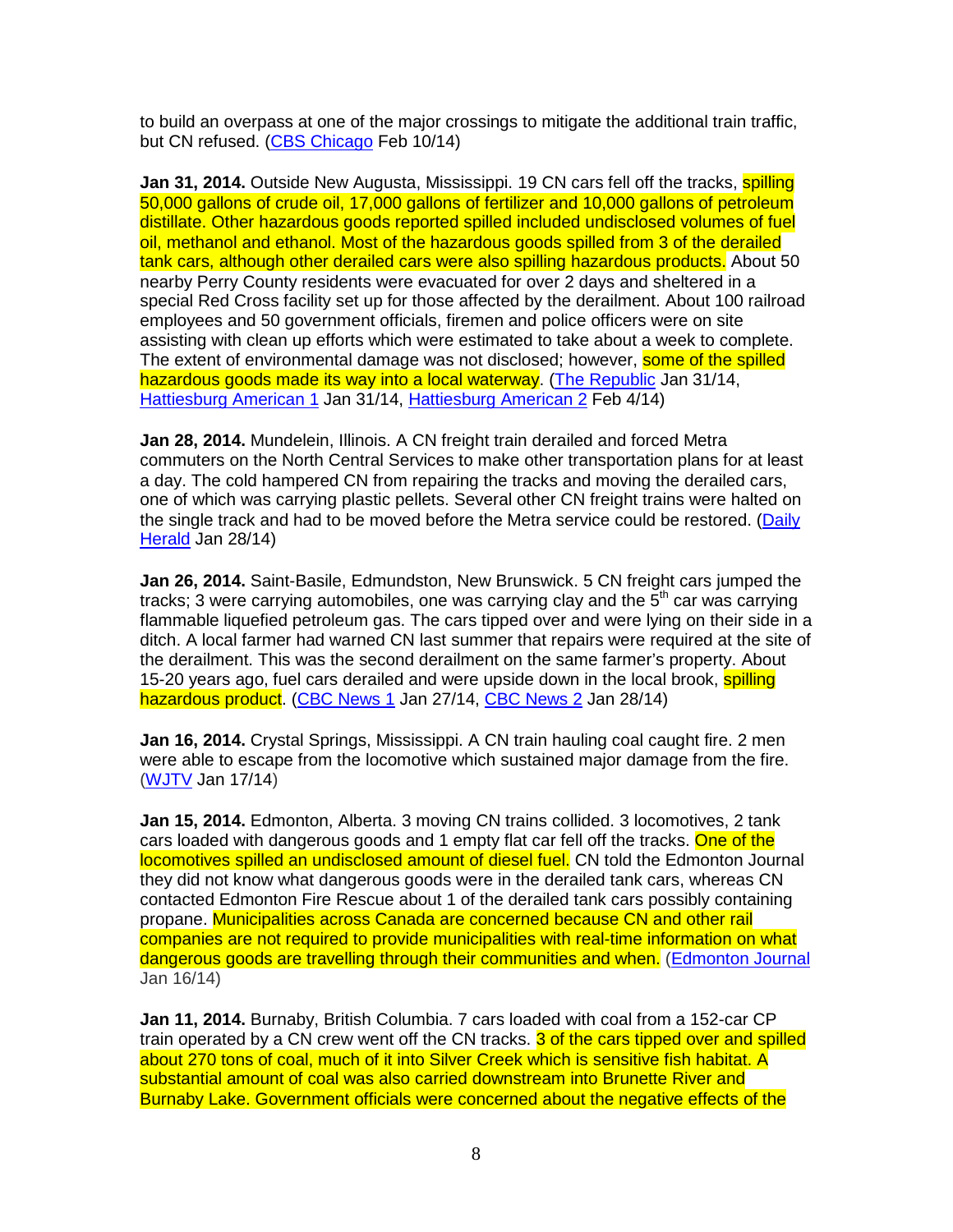coal on salmon eggs and eggs of the endangered Western Painted Turtle. Turtles and their eggs had to be removed from the clean-up area, and a turtle beach had to be restored and basking logs cleaned. Chum salmon were observed spawning in the creek near where the coal was spilled. Coho salmon and rainbow trout were also in the area. Burnaby Lake Regional Park was negatively impacted. Local observers said Silver Creek turned black following the spill. B.C. Environment officials called CN's follow-up reports on the spill "deficient" and "unsatisfactory", citing significant types of information that was missing. Washed out ground under the CN tracks may be the cause of the derailment, as heavy rains had fallen in the area. Local residents were quick to denounce plans to expand coal export at the Neptune Terminals. They pointed to this derailment as proof that the recent decision by the port authority to expand coal exports was a poor one. (Vancouver Sun Jan 11/14, Globe and Mail Jan 11/14, The Straight Apr 17/14, Burnaby Now Apr 19/14)

**Jan 7, 2014.** Near Plaster Rock, New Brunswick. A 122-car CN train derailed, with 19 cars and an unmanned locomotive falling off the tracks. A cracked wheel and an emergency brake application likely contributed to the derailment. 9 of the derailed cars were loaded with hazardous goods  $-5$  with crude oil and 4 with propane. A significant fire resulted with huge clouds of orange smoke and flames billowing into the air. Fires continued burning 4 days following the derailment. About 50 households (150 people) were forced to evacuate within a 2-kilometre radius of the fire, and 4 days following the derailment were still not permitted to return to their homes. Firefighters, police, ambulances and a hazardous materials team were dispatched to the site. The volume of hazardous product spilled and the extent of environmental damage were not provided by CN. An earlier derailment near Plaster Rock unreported by CN was one of 2 unreported incidents that prompted the TSB to seek a summons in 2006 ordering CN to turn over all of its accident records. A subsequent in-depth CBC investigation in 2013 uncovered that CN did not report to authorities more than 1,840 derailments and other accidents over a 6-year period, including 44 on main rail lines. (Edmonton Journal Jan 8/14, CBC News Jan 7/14)

**Dec 29, 2013.** Killy, British Columbia. 5 CN cars derailed with 4 tipping over on their side in the Killy Yard. One of the derailed cars blocked the main track. (Vancouver Sun April 24/14)

**Dec 27, 2013.** Wainwright, Alberta. 7 cars derailed in the CN Rail yard. Although CN provided few details, apparently 3 grain cars flipped off the tracks while 4 other cars remained upright. Derailed cars were carrying grain and salt. There was damage to derailed cars. (Star News Dec 27/13)

**Dec 5, 2013.** Two Harbors, Minnesota. Three crew members were injured when a 107 car CN train carrying iron ore derailed as it entered the Two Harbors rail yard, sending 76 cars off the tracks. Another 17 cars parked next to the moving train were also pushed off the tracks. Trains were unable to operate in that portion of the yard for some time, interrupting shipment of iron ore. The attorney representing the 3 injured CN crew members blamed the incident on CN's failure to remove snow and ice from the tracks. He said CN had been informed earlier in the day of unsafe snow and ice conditions between the Highland siding and Waldo and the 4-mile descent into the Two Harbors rail yard. The same day, another runaway train had been reported on the same track, but fortunately that train's crew was able to regain control of the train. The attorney was quoted as saying, "The railroad had advance knowledge of the storm and information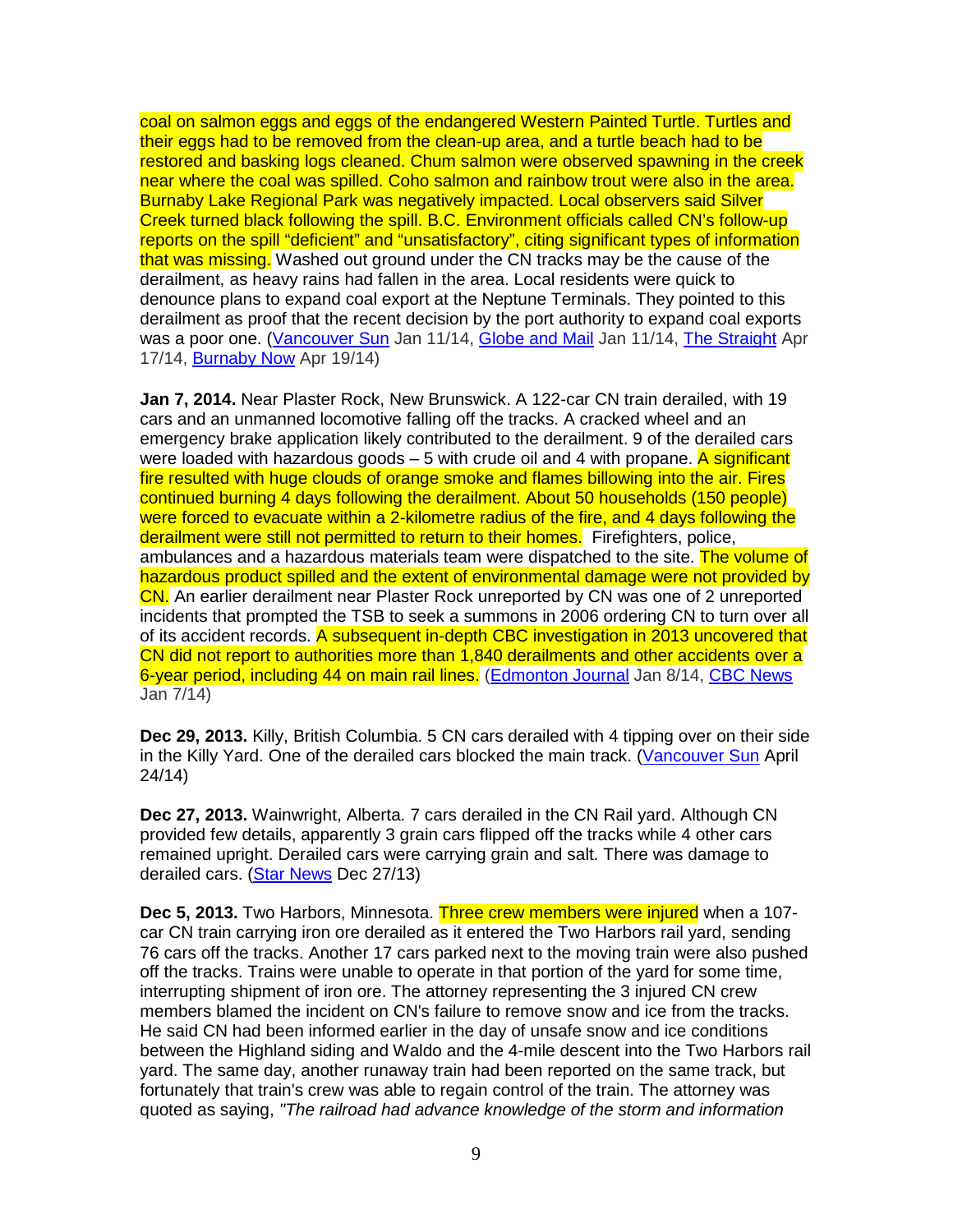from knowledgeable railroaders about conditions. If attempts were made to clear the snow, they were inadequate. As a consequence, these guys were not going to be able to control that train. The railroad knew it, but they kept sending the train on the track with deep snow." He said CN's decision-making did not reflect a regard for the well-being of its employees. "When you put profits over safety, this is what happens", he said. Neighbouring business operators said they had never seen a train pileup of this magnitude, and a retired CN engineer said the derailment was one of the 2 most serious train-related incidents he had seen since he started working on railroads in 1974. (Lake County News Chronicle Dec 15/13, Northlands News Center Dec 6/13)

**Nov 18, 2013.** Near Tisdale, Saskatchewan. A CN conductor trainee was hit and killed by a CN freight train at the Murphy's interchange track during switching operations. CN would provide no further details, other than to suggest that CN's safety record is good (which is their standard response lately, following a recently heightened interest by Canadians in rail safety). A year later, the TSB said the accident could have been prevented – the trainee was unsupervised, which led to the fatal accident. (Reuters Nov 19/13, CBC News Oct 22/14)

**Nov 11, 2013.** Near Fort Frances, Ontario. A 184-car CN train derailed, spilling grain all over the tracks. A total of 40 freight cars fell off the tracks. It took several days for the spilled grain to be cleaned up and for the rail cars to be removed. (Fort Frances Times Nov 12/13)

**Nov 9, 2013.** Near Asquith, Saskatchewan. Six CN cars carrying lumber jumped the tracks. Nearby residents expressed concern not only about derailments close to their homes, but also about challenges getting compensation from CN for damages incurred by CN-started fires. (Global News Nov 10/13)

**Nov 6, 2013.** Montreal, Quebec. 10 empty CN cars derailed in the Taschereau Yard, damaging the derailed cars and the track. The TSB investigation determined that improper train marshalling by CN contributed significantly to the derailment. CN had a block of empty cars marshalled ahead of a block of loaded cars which resulted in the empty cars experiencing a significantly higher lateral/vertical force than the loaded cars. CN has been warned many times by the TSB about improper train marshalling which has resulted in many other derailments. (TSB Report R13D0077) (CNW Jan 21/15)

**Nov 3, 2013.** Near Peers, Alberta. 13 CN cars derailed. 12 of the derailed cars were loaded with lumber and 1 was carrying sulphur dioxide. CN rail traffic along its main line was shut down while mangled rail cars and spilled broken lumber were cleaned off the tracks. (CTV News Nov 3/13)

**Oct 19, 2013.** Gainford, Alberta. A 134-car CN train carrying crude oil and liquefied petroleum gas (propane) derailed about 90 km west of Edmonton, **causing explosions** and a massive fire. 9 of the 13 derailed tank cars were carrying propane and 4 carried crude oil. 1 of the cars carrying propane exploded and 3 others also caught fire. The amount of petroleum product spilled and the extent of environmental and property damages were not disclosed. A state of emergency was ordered for the entire area. All 100 Gainford residents and another 25 people living within 2 km of the derailment site were evacuated for 4 days due to the fear of additional explosions, fires and noxious fumes. The intensity of the fire was so severe, firefighters were forced to let the fire burn itself out, which took 4 days. The main east-west highway (Yellowhead No. 16) and the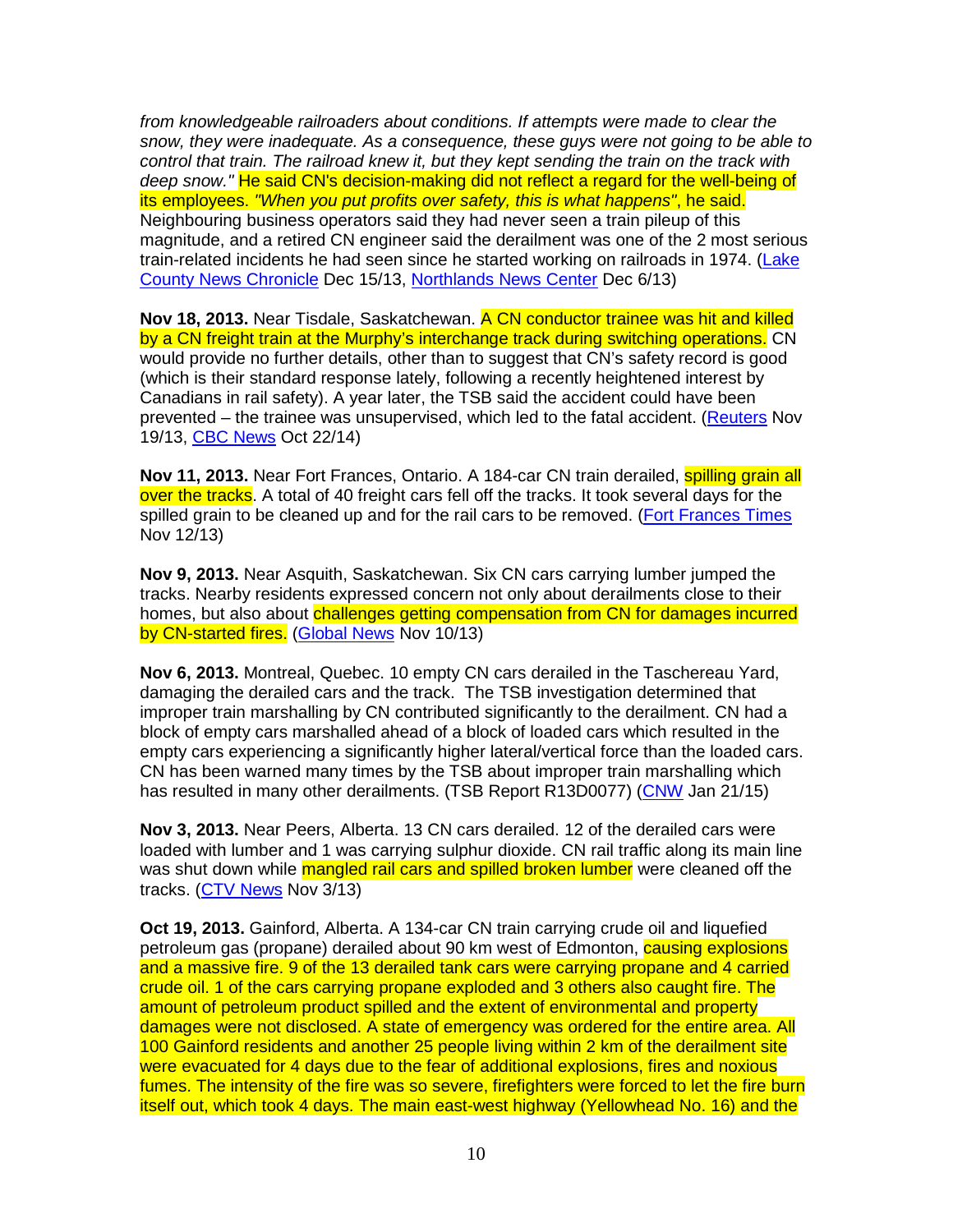main east-west rail line (Trans-Continental) through western Canada were closed for 5 days. Evacuated residents were upset they received very limited compensation from CN, restricted primarily to out-of-pocket expenses. Residents who claimed for lost wages due to the evacuation order were not compensated. Some residents described CN's small compensation payments as "reprehensible". In 2015, the TSB reported that transverse cracks in the aging rail tracks along a curved section of the line caused the derailment. CN's replacement of the inside rail earlier in the year, but not the outside rail, was also criticized by the TSB as being the wrong decision – especially since the new inside rail sat taller than the worn one it replaced, which placed more stress on the older and worn outside rail. (Chicago Tribune Oct 19/13, CBC News Oct 19/13, plus additional sources)

**Oct 16, 2013.** Sexsmith, Alberta. 4 CN tank cars carrying anhydrous ammonia derailed. One of the derailed tank cars was leaning and sinking. Anhydrous ammonia is a dangerous good. In the absence of receiving any information from CN, Sexsmith fire resources ordered an evacuation of about 150 homes. (Calgary Herald Oct 16/13)

**Oct 7, 2013.** Brampton, Ontario. The last 4 cars of a 73-car CN train derailed, sending one CN employee to the hospital with minor injuries. A CN public relations spokesperson suggested to the media there were no injuries, whereas the Peel Emergency Services reported the CN employee suffered minor injuries. The 4 derailed tank cars carried jet fuel residue. (Rail tank car "residue" can consist of up to several thousand gallons of dangerous goods per tank car. Rail companies erroneously refer to these cars as being empty.) The derailment held up numerous Kitchener GO trains. (Toronto Star Oct 7/13)

**Oct 2, 2013.** North Battleford, Saskatchewan. 3 CN tank cars derailed; 2 of the cars contained crude oil and the other contained asphalt. Human error likely caused the derailment when a wrong switch was aligned while connecting rail cars together. CN waited 5 hours before notifying North Battleford emergency crews about the derailment. Mayor Ian Hamilton says he was angry the City wasn't notified right away by CN. (Global News Oct 3/13)

**Sept 25, 2013.** Near Landis, Saskatchewan. 17 of 130 CN cars carrying oil, condensate, ethanol and mixed freight derailed. 1 tank car **spilled an undisclosed amount of oil, and** the derailment sparked a grass fire. The Landis school was evacuated for a day as a precaution. The extent of environmental damage was not disclosed. (Toronto Star Sept 25/13)

**Sept 16, 2013.** About 60 km south of North Bay near South River, Ontario. 11 CN freight cars derailed, of which 1 carried methanol, 3 carried sulphuric acid residue, and 7 were hauling general merchandise and consumer goods. The tracks were closed for about 2 days. (The Nugget Sept 17/13)

**Aug 27, 2013.** Watson Island, British Columbia. 2 CN locomotives derailed. (Vancouver Sun April 24/14)

**Aug 8, 2013.** Near Morey, British Columbia. An intermodal flat car derailed on the Albreda Subdivision after being struck by a rock slide. (Vancouver Sun April 24/14)

**Aug 1, 2013.** Near Tumbler Ridge, British Columbia. 15 CN cars loaded with ore derailed. (Vancouver Sun April 24/14)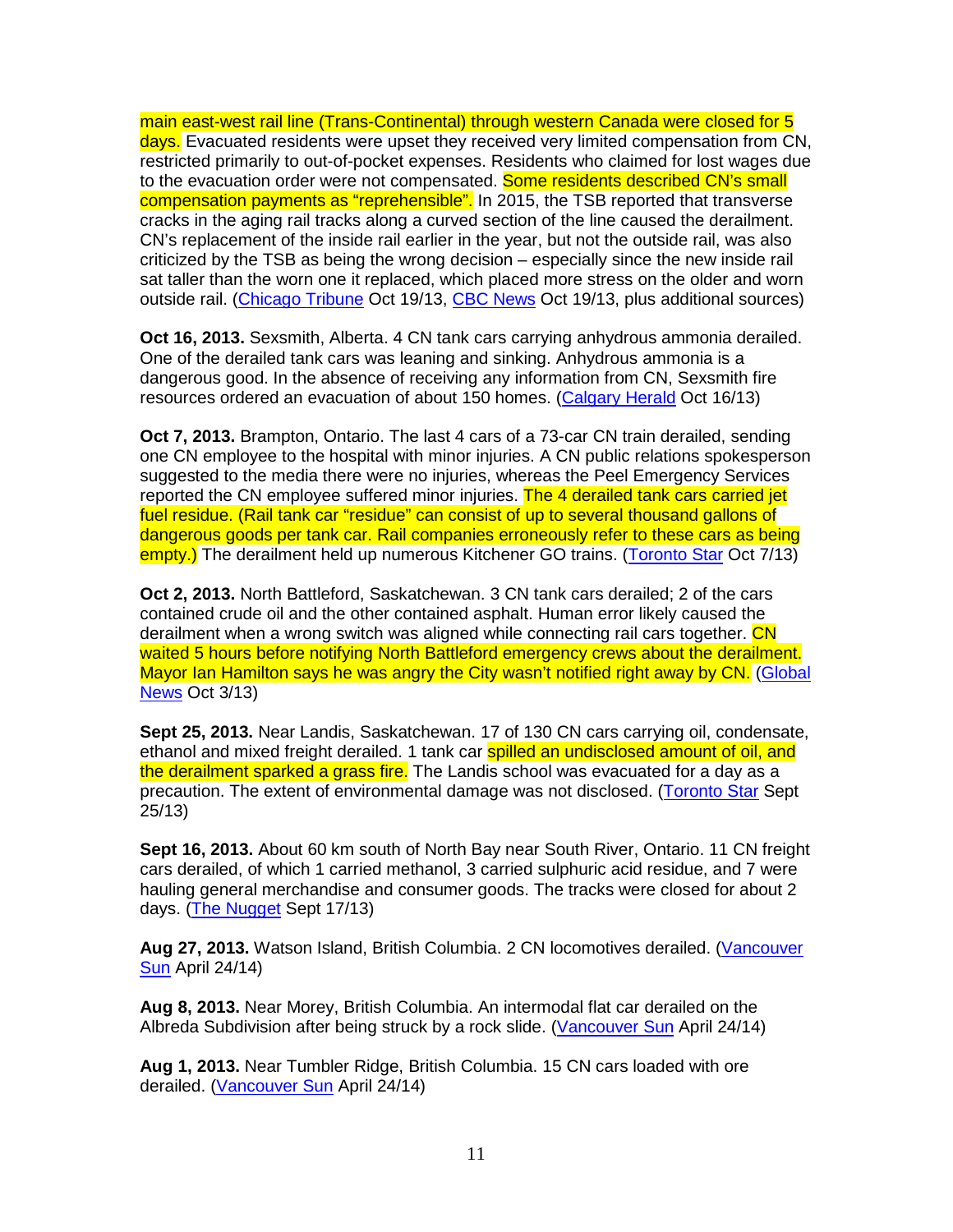**June 2, 2013.** Symington Rail Yard, Winnipeg, Manitoba. 6 empty CN lumber cars crashed off the tracks, damaging 2 power poles and knocking power out to 1,900 customers in the Windsor Park area. (CTV Winnipeg June 3/13)

**May 24, 2013.** Chetwynd, British Columbia. A bulkhead flat car derailed in the Chetwynd Yard. (Vancouver Sun April 24/14)

**May 24, 2013.** Quesnel, British Columbia. A CN locomotive derailed in the Quesnel Yard. (Vancouver Sun April 24/14)

**May 15, 2013.** Near Chetwynd, British Columbia. 12 CN cars carrying sulphur derailed. (Vancouver Sun April 24/14)

**April 30, 2013.** Near Pense, west of Regina, Saskatchewan. 11 CN cars fell off the tracks, blocking a grid road. Fertilizer spilled from some of the cars. (National Post May 1/13)

**April 28, 2013.** Togo, Saskatchewan. A Via Rail passenger train travelling on track owned and maintained by CN derailed at a washed out section of track, only hours after the tracks had been inspected. 2 locomotives, a baggage car and the first passenger train derailed but remained upright. The diesel fuel tanks of both locomotives ruptured. spilling diesel fuel and causing the train to catch on fire. The Via crew and passengers were evacuated from the train without any serious injuries. The TSB reported the main cause of the washout was a blocked culvert combined with a rapid melt of snow, which led to the ground being saturated and the embankment weakened. The TSB also noted that the CN track inspectors responsible for the location had not received "any significant" training" in identifying potential ground hazards. (CBC News June 11/14)

**April 19, 2013.** Near Cedarvale, British Columbia. 5 intermodal CN cars carrying household consumer goods derailed east of Terrace, causing the rail line to be shut down for an undisclosed length of time. There was track and signal damage. (CJFW April 19/13)

**March 31, 2013.** Near Matsqui, British Columbia. A CN gondola car derailed on the main Yale Subdivision track. (Vancouver Sun April 24/14)

**March 30, 2013.** Gary, Indiana. 35 cars of a 101-car CN freight train derailed. 3 of the derailed cars carried hazardous materials. The derailment also ruptured a 14-inch industrial gas line. Hazmat responded to the accident and directed that South Shore train service be halted until the gas rupture was cleaned up and the area was determined to be safe. (WSBT TV March 30/13 & Chicago Sun-Times March 30/13)

**March 25, 2013.** Kenner, Louisiana. 14 cars of a 141-car CN train derailed. 2 of the derailed cars carrying coal tipped over and another 5 leaned, looking close to toppling over. An undisclosed amount of coal was spilled. The derailment blocked Farm Avenue and Morey Street in Kenner. (The Times-Picayune March 25/13)

**March 19, 2013.** Williams Lake, British Columbia. 2 CN locomotives derailed in the Williams Lake Yard. (Vancouver Sun April 24/14)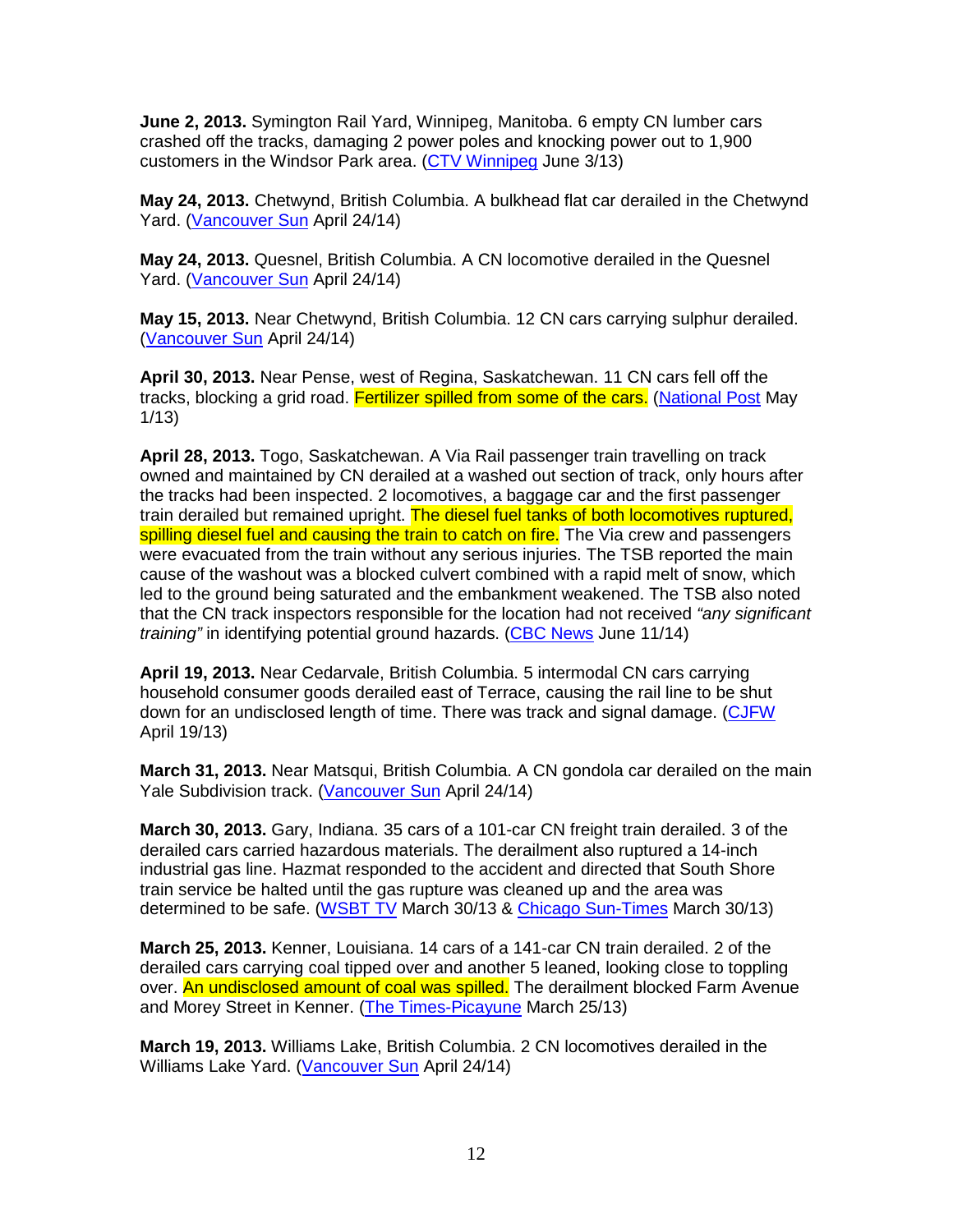**March 16, 2013.** Near Hatfield, Wisconsin. 19 CN cars loaded with sand plowed off the railway, **spilling sand across the area**. County Road K remained closed for at least a day. (La Cross Tribune March 17/13)

**March 15, 2013.** Fort Nelson, British Columbia. A tank car full of fuel oil residue derailed in the Fort Nelson Yard. (Vancouver Sun April 24/14)

**March 10, 2013.** North Vancouver, British Columbia. 3 cars derailed in the CN Lynn Creek Yard. (Vancouver Sun April 24/14)

**March 7, 2013.** Winnipeg, Manitoba. A CN locomotive and 1 intermodal car derailed in a rail yard, blocking traffic on the East Perimeter Highway for over 4 hours. It appeared that 2 CN trains collided, causing the derailment. (Metro Winnipeg March 7/13)

**Feb 22, 2013.** McComb Subdivision, Jackson, Mississippi. 18 CN cars derailed – 17 were loaded with grain and the other was empty. Some track was damaged and will need to be replaced. Rail traffic between Jackson and New Orleans was expected to be shut down for most of the day. As of April 4, 2013, 11 tons of the wheat spilled during the derailment was rotting and emitting a foul odour at the Hinds County Penal Farm in Raymond where it had been piled, and was causing concern to local residents. (WLBT Feb 22/13 & other sources)

**Feb 9, 2013.** Fort Rouge Rail Yard, Winnipeg, Manitoba. About 8 CN cars derailed, 6 of which flipped over on their sides. The cars were carrying household and consumer goods. (CBC News Feb 9/13)

**Feb 7, 2013.** Near Biggar, Saskatchewan. A CN locomotive and 17 containers derailed about 5 km west of Biggar. The cars were carrying consumer and household products. (Leader Post Feb 7/13)

**Jan 30, 2013.** Prince George, British Columbia. More than 3,000 litres of diesel fuel spilled from a punctured CN locomotive fuel tank in the Prince George rail vard. (Vancouver Sun April 24/14)

**Jan 25, 2013.** Kaukauna, Wisconsin. Diesel fuel spilled from a CN locomotive's fuel tank punctured by a portion of track beside the main line that had been pushed up by frost. At least 1,200 gallons of fuel spilled for about a mile along the track. Options considered for clean up included using a chemical that consumes fuel oil and excavating beneath the railroad bed to remove any contaminated soil. The extent of environmental damage was not disclosed. (Post-Crescent Media Jan 28/13)

**Jan 24, 2013.** Blackfoot Subdivision, near Paynton, Saskatchewan. A CN train carrying crude oil crashed into a road grader on a public crossing, killing the driver of the grader. A locomotive and 16 tank cars loaded with crude oil derailed. At least 2 of the tank cars toppled over on their sides and spilled an undisclosed amount of crude oil. (Each tank car can carry up to 650 barrels of oil.) The extent of environmental damage was not disclosed. (Canadian Press Jan 24/13, TSB Investigation R13E0015)

**Jan 22, 2013.** Thornton, British Columbia. 2 CN cars derailed in the Thornton Yard. Track and drawbar damage was sustained. (Vancouver Sun April 24/14)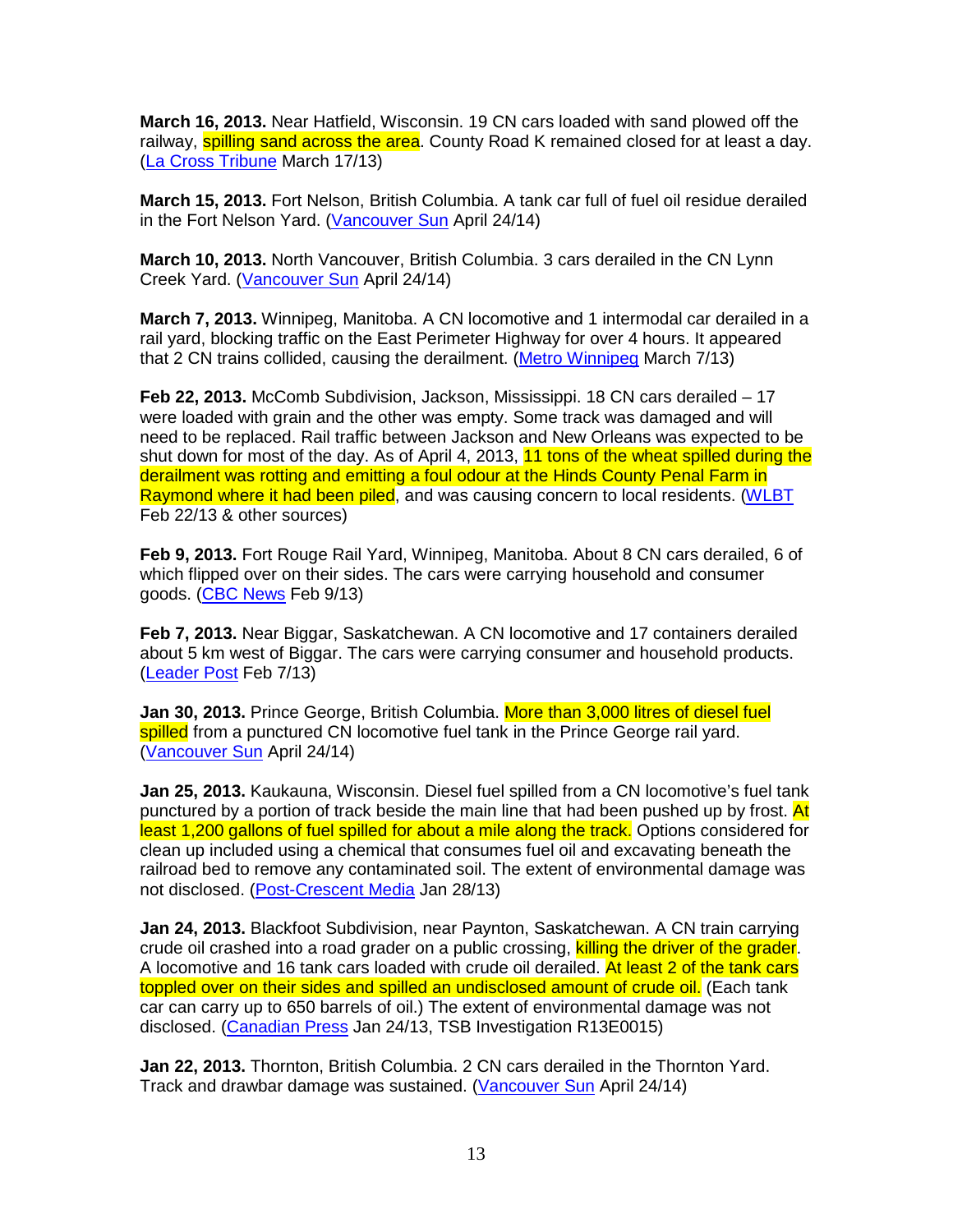**Jan 22, 2013.** Near McBride, British Columbia. 21 CN cars derailed on the Fraser Subdivision. (Vancouver Sun April 24/14)

**Jan 18, 2013.** Prince George, British Columbia. 2 cars derailed in the Prince George Yard. About 200 feet of track were damaged. (Vancouver Sun April 24/14)

**Jan 6, 2013.** Decatur, Illinois. 6 cars derailed on a dead end siding. Cars rammed through the end of the track, ending up in a heap and partly toppled down a steep embankment. 4 cars contained soybean oil, 1 was loaded with limestone and 1 tank car carried residue of an undisclosed product. (Herald & Review Jan 8/13)

**Jan 3, 2013.** South of Pemberton, British Columbia. 3 empty wood pellet hopper cars derailed while crossing a bridge, 1 toppling off the bridge and closing Highway 99 for about 2 hours. (Globe & Mail Jan 3/13)

**Dec 26, 2012.** Wainwright Subdivision, near Clover Bar Station, NE Edmonton, Alberta. 3 CN contractors were injured when they were hit by a CN freight train as they were clearing snow off rail switches. 2 were in critical condition, while the third man had relatively minor injuries. It appears the "Safety Watch" protocol was not followed. (Edmonton Journal Dec 28/12, TSB Investigation R12E0182)

**Dec 19, 2012.** The Canadian Transportation Agency ruled today that both Canadian National Railway and Canadian Pacific Railway exceeded revenue caps for the movement of western grain for the 2011-12 crop year. Both railways must pay the amount by which they exceeded their 2011-12 caps plus a penalty to the Western Grains Research Foundation. (Canada News Centre Dec 19/12)

**Dec 17, 2012.** Williams Lake, British Columbia. 2 locomotives derailed as they entered a rail yard. (Got News Network Dec 17/12)

**Nov 28, 2012.** About 180km north of Fort St. John, British Columbia. Workers were switching cars on and off a train in a rail yard when a fuel tank car derailed and rolled onto a CN conductor, killing him. (Canadian Press Nov 30/12)

**Nov 19, 2012.** A new Canadian National Railway "Quiet Zone" restriction in Naperville and Warrenville, Illinois will take effect today. CN trains will not be allowed to sound their horns in this quiet zone unless deemed necessary for safety purposes. Naperville and Warrenville join Aurora and DuPage County in successfully pressing for the quiet zone after residents complained about the excessive horn use by CN on the rail line they took over from Elgin, Joliet & Eastern Railway in January 2009. 33 communities along the former EJ&E Railway main line have been battling with CN over their concern about CN's aggressive approach to the EJ&E takeover. Communities have been concerned about increased rail traffic, increased noise and diesel exhaust pollution, adjacent property devaluation, and increased traffic jams at many rail crossings which have very significant impacts on emergency vehicle response times. (Beacon-News Nov 15/12)

**Nov 8, 2012.** North of Squamish Terminals, British Columbia. A 6-axle CN locomotive had its fuel tank punctured by a broken piece of track, causing about 5,700 litres of diesel fuel to spill onto the track and into the Squamish Estuary. Containment booms were used to try to limit migration of the diesel fuel in the sensitive estuary ecosystem. Concerns were expressed by local residents because the herring spawning season was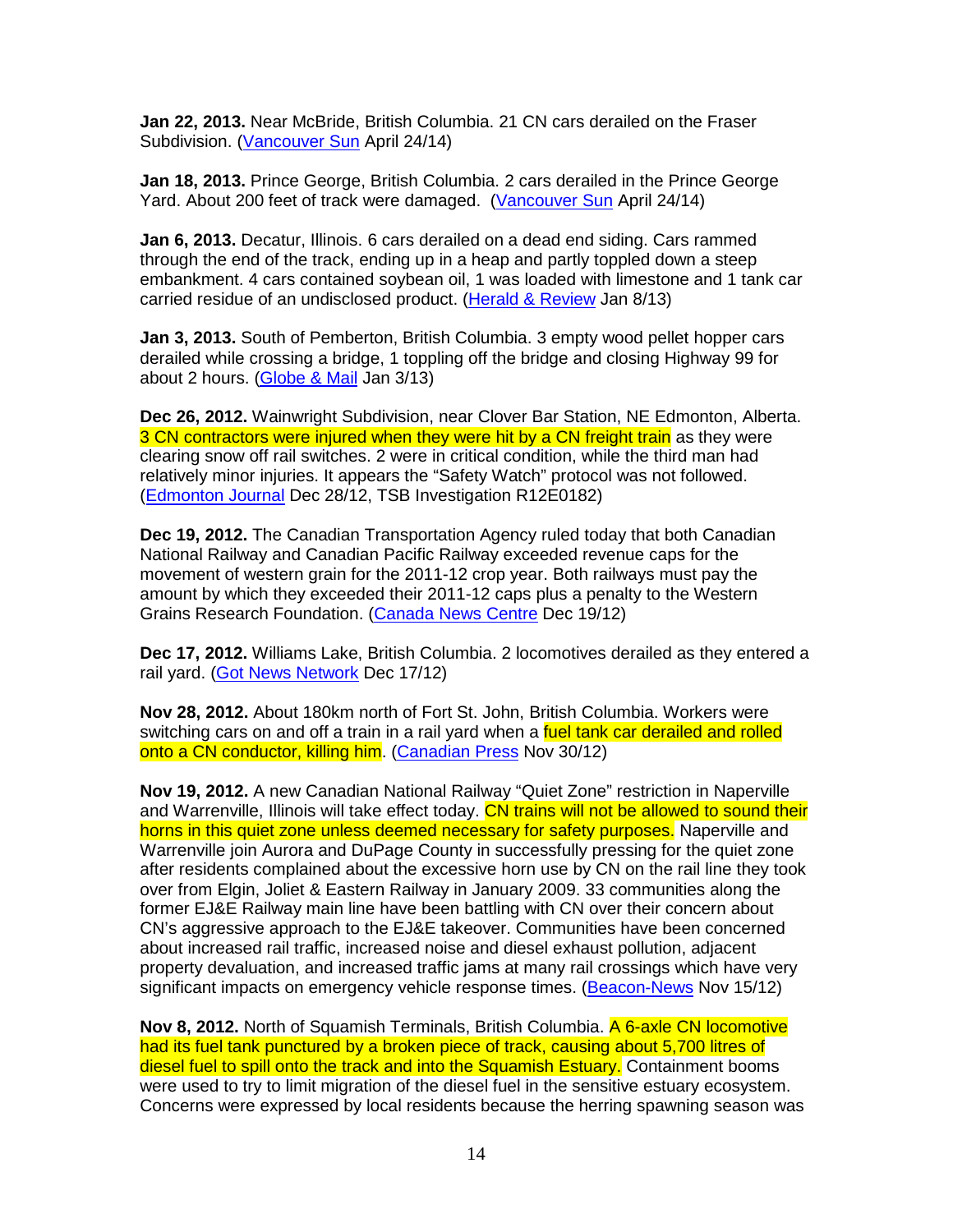close to starting and herring eggs are very sensitive to environmental contamination. About 50 feet of rail track were also torn up and the subsurface soil dug up in an attempt to remove some of the diesel fuel. A local former B.C. Rail employee placed part of the blame on CN using large 6-axle locomotives on the line whereas when B.C. Rail was operating the same line it used smaller 4-axle locomotives. He indicated the 6-axle units can't make the turns on that section of track without placing too much stress on the track. (Squamish Chief Nov 14/12)

**Nov 1, 2012.** Ontario's Superior Court gave the go-ahead today for a multi-million dollar lawsuit against CN Rail and Via Rail on behalf of most of the passengers of a fatal train derailment February 26, 2012 in Burlington, Ontario. The train was traveling 4 times faster than the speed limit while changing tracks. Arguments for the class-action lawsuit to proceed included that CN Rail and Via Rail were negligent in the derailment that killed 3 Via employees, injured 1 Via employee and injured 45 passengers. Altogether, 68 of the 75 passengers have joined the lawsuit. (Toronto Sun Nov 1/12, CBC News Oct 26/12)

**Oct 11, 2012.** Waterloo, Ontario. 4 tank cars derailed in uptown Waterloo. CN failed to notify the Region of Waterloo, which was a violation of an agreement between the 2 parties. A Waterloo Chronicle news article read, "The incident has left Waterloo residents worried, as the train was bound for the Chemtura chemical manufacturing plant in Elmira." (Waterloo Chronicle Oct 24/12)

**Sept 7, 2012.** Battle Creek Yard, Michigan. About 8 cars loaded with grain derailed and ripped up about 700 feet of track and a switch. (Railroadfan.com Sept 8/12)

**June 26, 2012.** Near Poser, west of McBride, British Columbia. 8 loaded coke cars went off the tracks. (250 News June 26/12)

**May 26, 2012.** Hixon, British Columbia. 8 empty freight cars derailed and toppled over. (250 News May 28/12)

**May 15, 2012.** Outside Oakville, Manitoba. Train derailed when it made an emergency stop. The rear wheels of 1 of the cars carrying wheat went off the rails. Sparks from the derailment started a grass fire, causing nearby piles of old rail ties to also catch fire. Highway 13 in Oakville was closed throughout the night due to the accident. (CN often leaves old discarded rail ties by the track, which creates a fire hazard.) (CTV Winnipeg News May 16/12)

**May 9, 2012.** Just outside Collins, Mississippi. About 2 dozen loaded coal cars derailed on the CN main line. A significant amount of coal was spilled. Rails and a bridge were damaged. The train consisted of 105 cars, all loaded with coal. The Collins Fire Department Chief said, "There have been multiple derailments over the years, but nothing of this magnitude or this size." (WDAM May 9/12)

**April 26, 2012.** Between Valemont & Blue River, British Columbia. A locomotive and up to 15 cars derailed due to a washout. At least 2 container cars fell into the North Thompson River. A contamination containment boom was set up on the river in an attempt to contain what was described as a *chemical slick on the surface of the water*. Crews were still cleaning up debris from the derailment over 2 weeks later. The extent of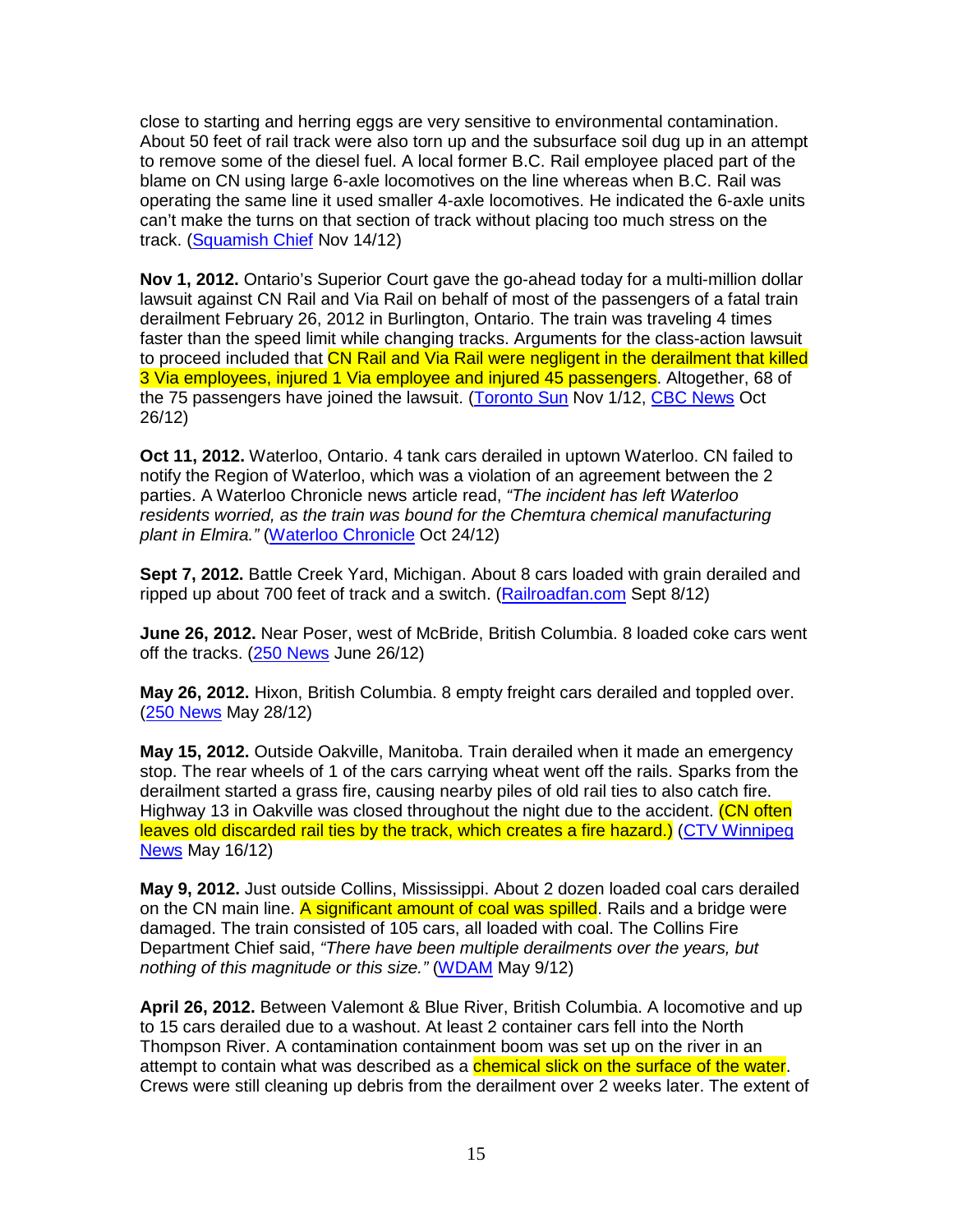environmental damage, including from the chemical spill, was not disclosed. (Castanet News May 12/12, CFJC TV May 13/12)

**April 1, 2012.** Near Searchmont, Ontario. 11 of 34 cars derailed – 5 tank cars carrying residue and 6 cars carrying steel products. Damaged rail cars and rolls of steel were scattered in the surrounding bush. (The Sault Star April 3/12)

**March 20, 2012.** SE Calgary, Alberta. 4 cars and 1 engine derailed in CN's Ogden Rail Yard. A conductor was reported to have suffered injuries when he jumped from the train. A fuel tank on the engine was punctured and an undisclosed amount of fuel spilled onto the ground. (CBC News March 20/12)

**March 15, 2012.** 35km east of Melville, Saskatchewan. 22 empty cars derailed on CN's main line. (Leader-Post March 16/12)

**March 6, 2012.** Saint John, New Brunswick. 12 CN cars derailed. 4 of the cars carrying potash flipped on their sides, **spilling potash on the ground. (CBC News March 6/12)** 

**Feb 26, 2012.** Oakville Subdivision, near Aldershot Station, Burlington, Ontario. Three Via Rail engineers were killed and 46 other people were injured when the Via Train 92 locomotive and 5 cars derailed on track owned, operated and maintained by CN Rail. The train was switching from one track to another when it flew off the tracks and collided with a building, destroying the locomotive that the 3 deceased crew members were in. The locomotive's fuel tank was punctured and about 4,300 litres of diesel fuel spilled. The train was traveling 4 times faster than the speed limit while changing tracks. A lawsuit was later initiated against CN and Via Rail by passengers who are seeking compensation for physical and emotional injury, damage to property and loss of income as a result of the derailment and crash. An Orangeville Citizen editorial read, *"There* should be no need to await the safety board's final report on the crash before replacing such wholly inadequate switching, something that would likely have happened many years ago had the CNR not had such a cavalier attitude toward safety." The TSB slammed Transport Canada and the railway industry for not having voice recording included in locomotive data recorders, a recommendation made repeatedly by the TSB since 2003. The TSB said, "Voice recordings allow investigators to understand the environment in which crews operated and the decisions they made leading up to an accident. The lack of this information in rail investigations deprives the TSB of a key tool it needs to help make Canadians safer." The federal NDP said a positive train-control system, mandatory in the U.S. since 2008, would have prevented the accident, and having mandatory voice recorders in trains would have allowed investigators to know exactly what happened. Emile Therien, past Canada Safety Council President, said Transport Canada has relinquished its regulatory control to individual rail companies, making it more perilous to ride the rails. He said it's time for rail companies to stop monitoring themselves and for the federal government to step up to its on-the-track oversight responsibilities. (Orangeville Citizen March 1/12, TSB Investigation R12T0038)

**Feb 21, 2012.** 12km east of Smithers, British Columbia. 46 coal cars went off the track, spilling coal and damaging rail cars and rail tracks. One nearby resident said, "My property is a hell of a mess. I have property on both sides and they've made a mess of everything." (Houston Today March 3/12)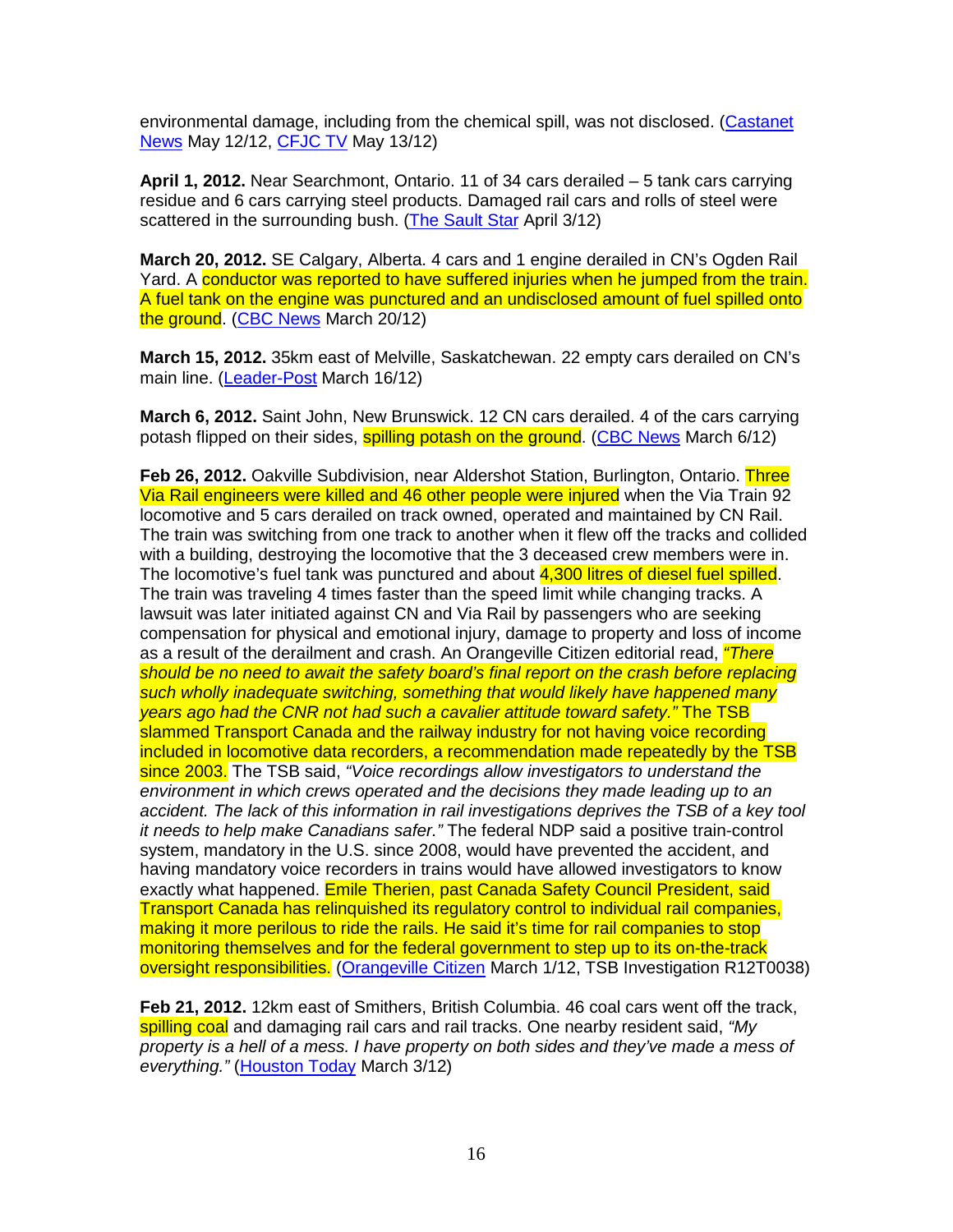**Jan 21. 2012.** Tumbler Subdivision, 50km NE of Prince George, British Columbia. 13 CN cars loaded with coal derailed. (250 News Jan 22/12)

**Jan 21, 2012.** Near Fabyan, Alberta. 31 cars hauling grain derailed as a CN train crossed the Fabyan Bridge on the Wainwright Subdivision main track. The outside rail in a curve at the end of the bridge rolled over, causing the derailment. About 1,760 feet of track were destroyed, 17 of the derailed cars fell into the Battle River valley far below, rail cars were destroyed or sustained major damage, and there was significant damage to the bridge itself. The TSB found that loose and broken lag screws securing the track led to the derailment. As an example of the misleading information often provided by CN public affairs staff, both Julie Senecal and Warren Chandler of CN had told Star News that all 137 cars in the train were grain cars. Shortly following the derailment, a TSB investigator informed Star News that CN's information was not correct; there were only 74 cars that contained grain, while 31 tank cars contained dangerous goods residue (up to several thousand gallons in each car), 19 were empty, 5 were auto carriers, 2 carried pulp and 4 cars carried steel pipe. (Star News March 2/12, TSB Report R12E0008)

**Jan 20, 2012.** Near Hay Lakes, Alberta. 18 cars hauling plastic pellets and other general merchandise derailed. (CBC News Jan 20/12)

**Jan 18, 2012.** 16km north of Prince George, British Columbia. 11 cars in a CN train carrying lumber and pulp products went off the tracks. (250 News Jan 22/12)

**Jan 18, 2012.** Grande Cache Subdivision, Hanlon (between Hinton & Grande Cache), Alberta. CN train with 6 locomotives, 91 loaded coal cars and 1 empty car had a number of problems that eventually resulted in 13 loaded coal cars from the 13,620-ton train being left unattended on an incline with hand brakes improperly applied. The 13 loaded cars ran away uncontrolled for about 3 miles and plowed into a stationary CN train on the main line, causing 9 loaded cars and 3 locomotives to derail. 7 of the derailed cars were destroyed and the 3 derailed locomotives were extensively damaged. 1 locomotive flipped on top of another locomotive, with 2 locomotives ending up on their side. 1 crew member was seriously injured and taken to hospital by helicopter, while 2 crew members sustained minor injuries. At least 2,800 litres of fuel and 740 tons of coal spilled, resulting in undisclosed environmental damage. About 250 feet of track were damaged. (Canadian Press Jan 18/12, TSB Report R12E0004)

**Dec 21, 2011.** Near Caribou, British Columbia. 19 CN rail cars carrying coal derailed on the main track after a wheel gave out and caused emergency braking. The TSB criticized CN and reiterated to Transport Canada to put regulations in place for wheel safety inspections on rail cars. The American Association of Railways has set a threshold of 90,000 pounds of impact for rail operators in the U.S. to pull the train and replace wheels. Unfortunately, Transport Canada has no threshold in place even though on Dec. 1, 2011 the TSB called on Transport Canada to establish one. A similar CN derailment of 36 coal cars occurred along the same line near Fort Fraser, B.C. February 12, 2011. (Canadian Press Jan 22/13, TSB Report R11V0254)

**Oct 29, 2011.** Near Meharry, Manitoba. A CN freight train and a Via Rail passenger train approached one another on the same track, without either of the crews being aware, until it was almost too late. The trains were able to come to emergency stops within 1,500 feet of one another. An October 17, 2012 TSB investigation report determined that the rail near-miss resulted when short-cuts were made to railway operating rules and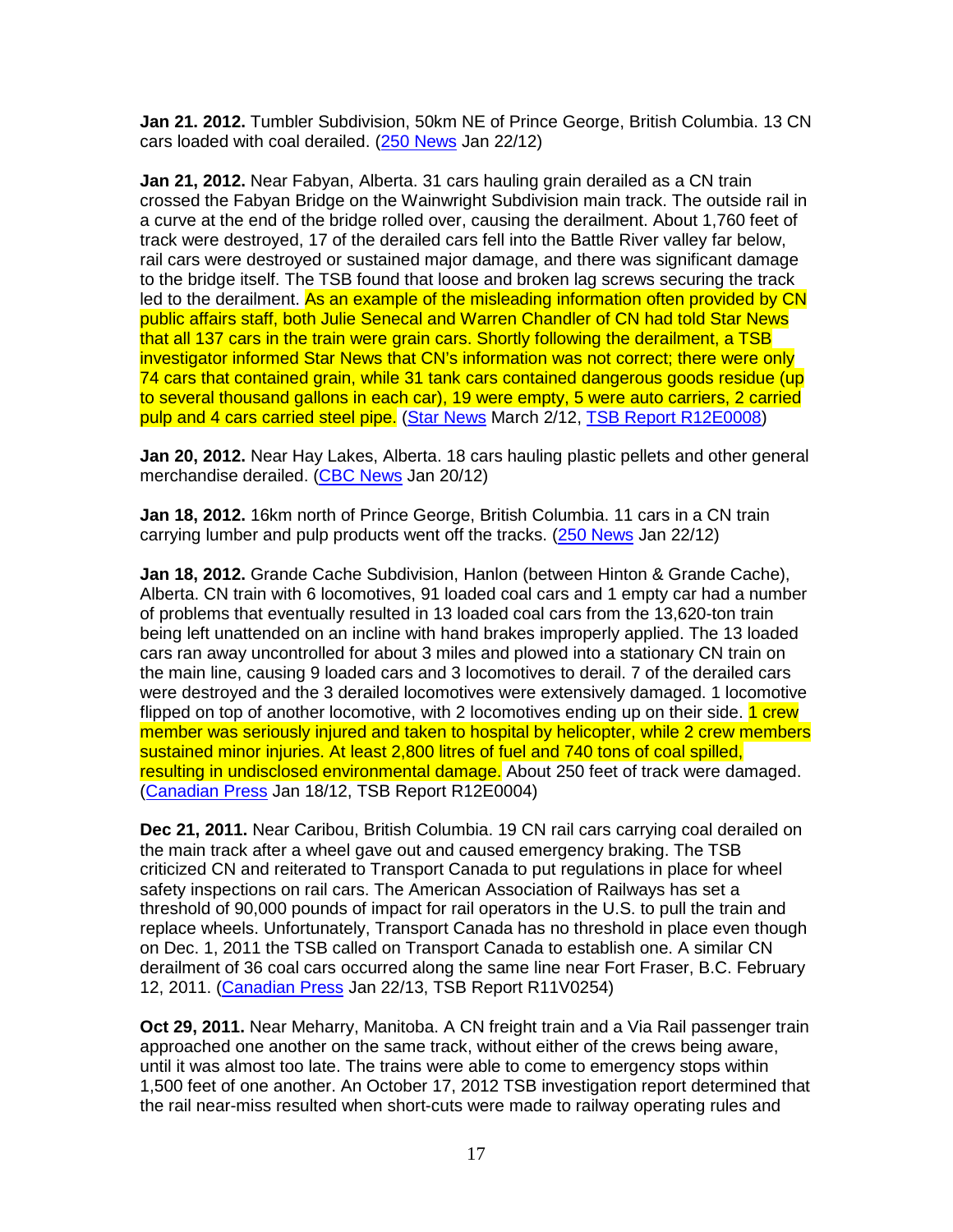procedures. The redundancy and safeguards built into the rules are often compromised when short-cuts are taken, which increases the risk of accidents. The investigation also highlighted one of many outstanding issues on the TSB's Watchlist – the need for video and voice recorders on locomotives. The absence of such recorders has hindered many TSB investigations of rail accidents and rail near-misses, including this one. (TSB News Release Oct 17/12, TSB Report R11V0057)

**Oct 21, 2011.** Three Hills Subdivision, near Alix Junction, Alberta. A too-long freight train over 2 miles long consisting of 3 locomotives and 87 loaded cars derailed in a curve on the main track near the Ardley Bridge over the Red Deer River. The train consisted of 62 loaded double-stack intermodal cars (140 platforms) and 25 mixed freight cars. The TSB investigation found that 7 loaded double-stack intermodal flat cars (13 car bodies) derailed over a mile behind the locomotives when a sudden catastrophic failure of a rail occurred likely due to an existing defect in the rail. Several of these cars rolled down a bank and came to rest upside down. One derailed 3-unit intermodal flat car was carrying paint, paint products, sodium hydroxide, phosphoric acid and other dangerous goods. About **900 litres of phosphoric acid were spilled** and 470 feet of track were destroyed. The extent of environmental damage was not disclosed. The TSB criticized CN by indicating that their ultrasonic rail tests did not identify all the transverse defects in the older vintage rail. (TSB Report R11C0118)

**Sept 24, 2011.** Near Point-Saint-Charles, Quebec. A train exceeded the authorized speed limit at a switching crossover, causing a derailment on the main track. The TSB found that side-to-side force due to excessive speed and the sudden application of brakes caused the wheel of one of the cars to lift, leading to the derailment of 6 cars. About 650 feet of track and several track turnouts were damaged. (TSB Report R11D0075)

**July 14, 2011.** Near Waterfall, Ontario. 11 multi-platform intermodal cars carrying 86 containers derailed on CN's Bala Subdivision main track. About 6,800 feet of track were damaged or destroyed including a siding switch. The TSB reported that the derailment resulted from the combined effects of weakened track structure, worn car components condition and strained cornering behaviour of double-stack cars. (TSB Report R11T0162)

**July 14, 2011.** Kingston Subdivision, near Durham Junction, Ontario. 2 CN workers were repairing a section of track when a Via Rail train travelling on a track next to the track the workers were repairing hit and killed one of the workers. The TSB indicated the inappropriate use of the "Safety Watch" protocol was considered the primary factor in the fatality. The minimum required sight line at the accident location was 2,200 feet, whereas the actual sight line was less than 800 feet. The TSB criticized CN for improper or no training regarding the "Safety Watch" procedure, and criticized Transport Canada for lax implementation of its overall responsibility for rail safety. (TSB Report R11T0161)

**June 23, 2011.** 10km south of Anzac, south of Fort McMurray, Alberta. CN train derailed and an undisclosed amount of an undisclosed chemical leaked from 1 or more of the rail cars. The extent of environmental damage was not disclosed. The Fort McMurray Fire Department, Environment Canada and Alberta Sustainable Resources were all at the scene. Few details were provided by CN officials. (CHED News June 24/11)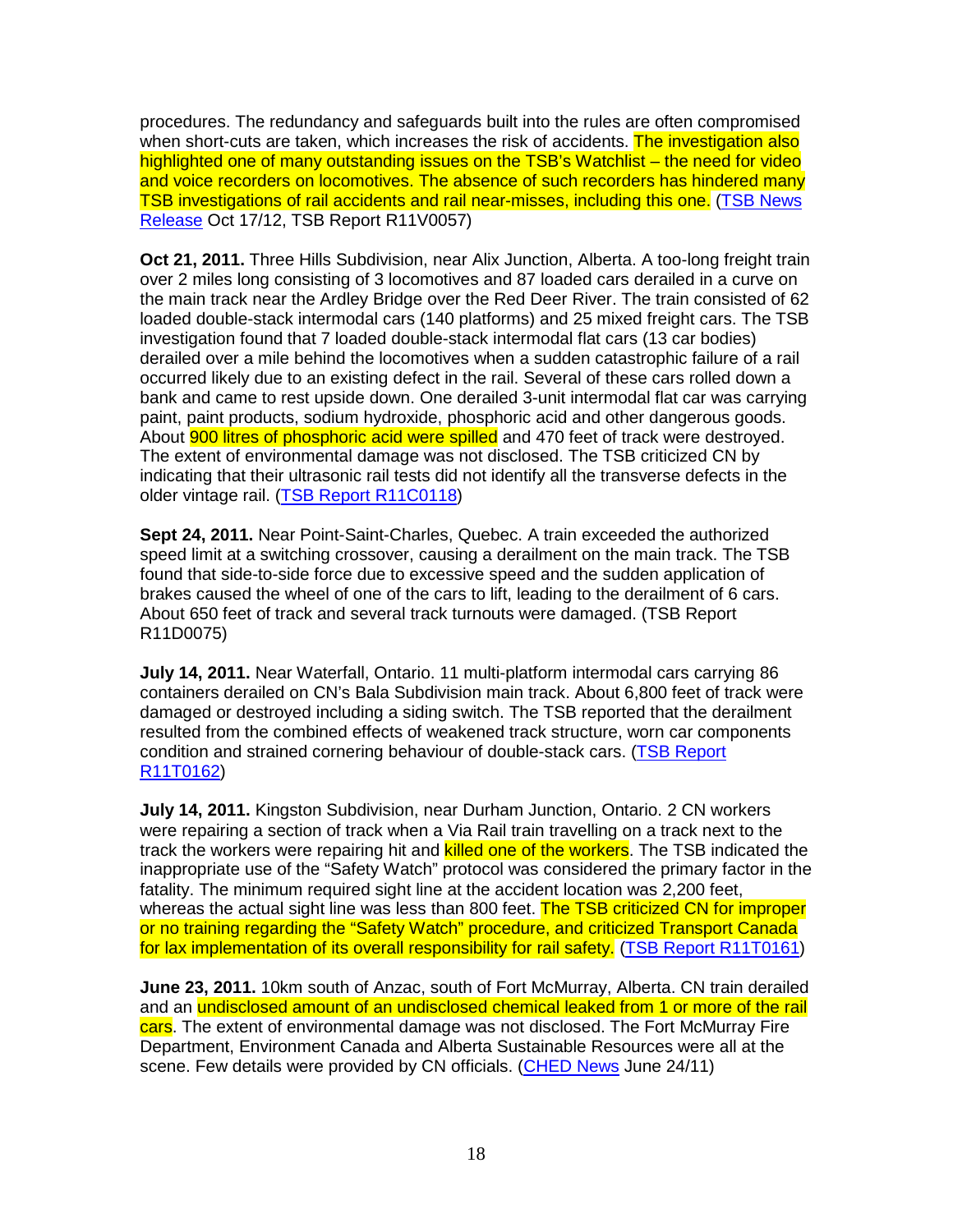**June 23, 2011.** Edmonton, Alberta. 1 CN freight train collided with the tail end of a second stationary CN freight train along the main track near  $50<sup>th</sup>$  Street and the Yellowhead Freeway. The collision resulted in the derailment and toppling of 2 intermodal flat cars and 1 of the locomotives sustaining damage. As well, 6 empty containers and 2 containers loaded with waste paper and metal scrap were damaged. The TSB reported that the moving train was traveling too fast considering the short sight line distance, and that the operating crew was fatigued. (CBC News June 23/11, TSB Report R11E0063)

**June 3, 2011.** Edmonton, Alberta. A moving CN freight train collided with the tail end of a stationary CN freight train. 2 intermodal flat cars from the stationary train derailed, and the lead locomotive in the moving train was damaged. The crew in the moving train did not have a long-enough clear and direct line of sight and did not reduce train speed accordingly before it collided with the stationary train. The TSB investigation report released October 18, 2012 on the collision read, "In the absence of additional backup safety defences in signalled territory, when signal indications are not correctly identified or followed, existing defences may not be adequate to reduce the risk of collision and derailment." The TSB has had an outstanding recommendation for more than a decade regarding this problem and has identified it as an issue on its Watchlist which is a list of issues "the TSB has determined pose the most serious risk to Canada's transportation system." (TSB News Release Oct 18/12)

**May 22, 2011.** Sarnia Rail Yard, Ontario. 2 CN trains collided during switching operations in the yard. 6 tank cars carrying dangerous goods, a locomotive and 2 loaded bi-level auto carriers derailed. About 400 feet of track were damaged. Sarnia Fire and Rescue Services were on the scene and remained on site while CN crews cleaned up the mess. The TSB reported that train movement information was not properly communicated between yard coordinators and operating crews. (The Observer May 24/11, TSB Report R11T0113)

**May 17, 2011.** SW Strathcona County, near Edmonton, Alberta. A CN-caused wildfire burned several acres of a private conservation area – Bretona ConservAction Area. The Strathcona Fire Department and the landowner had to fight the fire and contain it to prevent the entire 100-acre conservation area from burning. The fire occurred only about 100m from the industrial rail yard built in 2010 as a joint project by CN, Cando Contracting Ltd. and Imperial Oil Ltd. to store 225 petroleum tank cars right next to 2 homes and 2 conservation areas. Had the fire spread into the rail yard, it would have been disastrous. CN has refused to compensate the landowner for damages resulting from the wildfire. (Railroaded News Release May 18/11)

**May 8, 2011.** Clover Bar Yard, Edmonton, Alberta. 4 freight cars jumped the tracks. CN did not share information on the contents of the derailed cars. (CTV News May 8/11)

**April 24, 2011.** Prince George CN Yard, British Columbia. A locomotive derailed and appeared to have crashed into cars that were full of coal. (250 News April 24/11)

**April 22, 2011.** Ikea (Sweden's furniture giant), Tuxedo Yards Development Corp., and Seasons (Winnipeg) JV Corp. are suing CN Rail for unspecified damages to the property where Ikea's new store was to be built in Winnipeg. More specifically, the suit claims CN has refused to remove fill and materials it dumped on the property over several decades.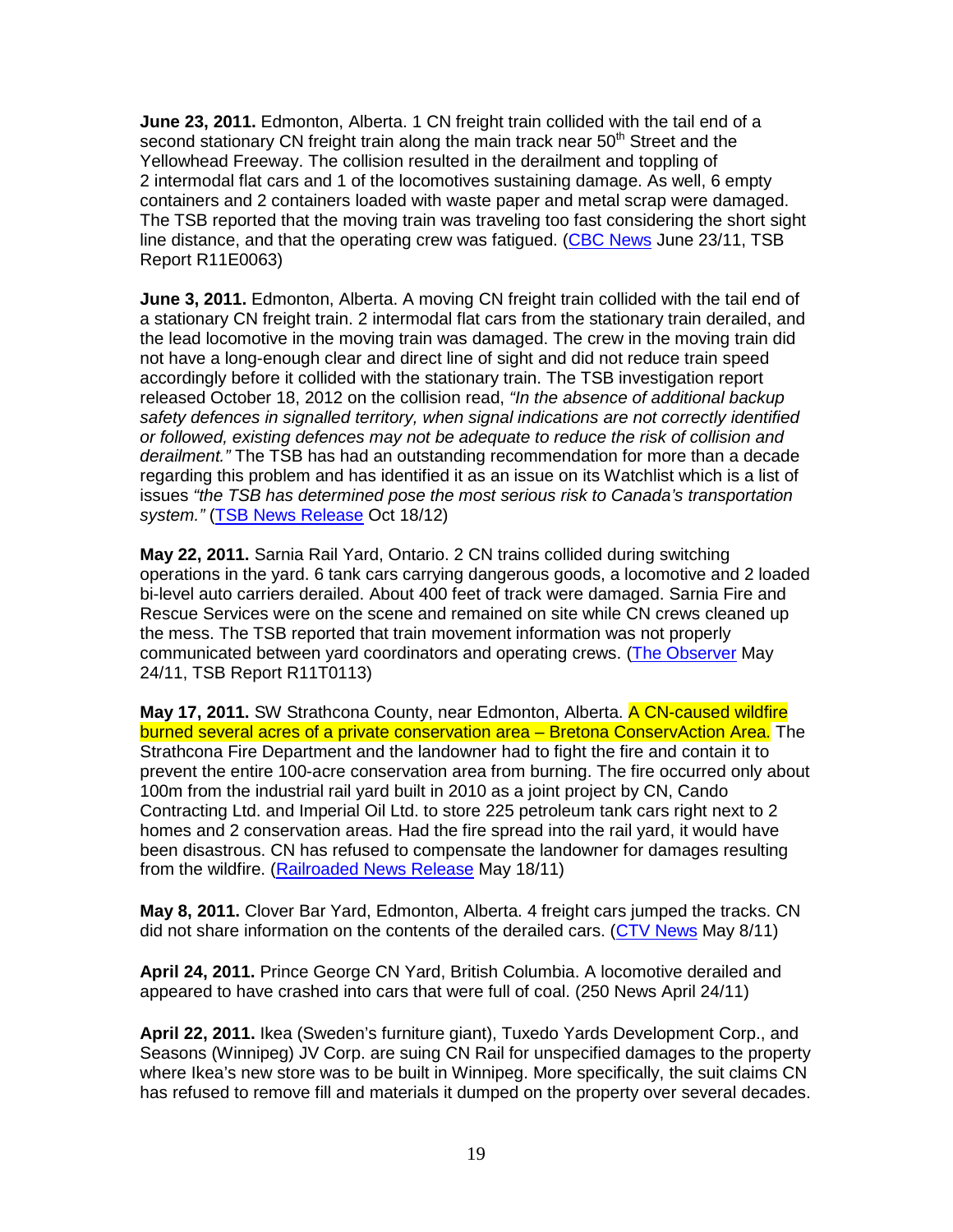They also claim that while CN has removed the tracks, it didn't take away the ballast used to construct the spur track, and it also left underground drainage pipes all over the property. As well, the companies allege that when a building CN built on the site was being demolished, they found the walls contained hazardous levels of asbestos in the vermiculite insulation. The companies claim they asked CN to remove the material, but finally did it on their own when CN didn't. (Winnipeg Free Press April 27/11)

**March 31, 2011.** Symington Rail Yard, Winnipeg, Manitoba. 10 CN cars derailed and 1 of the toppled cars **spilled an undisclosed amount of gasoline**. (Winnipeg Free Press March 31/11)

**March 27, 2011.** East of Port Hope, Ontario. At least 25 CN cars in a 116-car train derailed. The derailment, considered "significant", occurred on a main line and included spills of dangerous goods - jet fuel and propane. Booms were required in an attempt to contain the spills. A fire broke out and a "Red Alert" was issued through Emergency Management Ontario. A Red Alert means there is "a major risk to health, safety and security". Families from 20 houses were forced to flee their homes. The rail corridor was also shut down. About 67,000 litres of spilled aviation fuel were eventually recovered, while about 133,000 litres made their way into the local environment including the water system, causing undisclosed environmental damage. As with many other CN derailments across North America, CN did not allow the media near the vicinity of the spill to view clean up progress. Fuel spilled during the derailment on the shores of Lake Ontario continued to come up through a swamp area 19 months later. Production on 2 private farm properties was still not back to normal. Not only the farmland near the lake was affected, but the access roadways to them as well. Clean-up has included excavating and hauling away contaminated soil. It is not known whether CN has paid compensation to the farmers for damages. (Toronto Star March 27/11, Northumberland Today April 25/11, Northumberland Today Oct 4/12)

**March 15, 2011.** A U.S. Federal Appeals Court ruled unanimously that CN must honour conditions imposed by the U.S. Surface Transportation Board on CN's purchase of the Elgin Joliet & Eastern (EJ&E) Rail Line that runs between Illinois and Indiana. The decision means CN must pay \$68 million to cover the lion's share of costs in building 2 underpasses in the Chicago area to mitigate rail crossing traffic jams. CN has been battling with 33 communities along the EJ&E main line that are concerned about CN's aggressive approach to the EJ&E takeover. Communities have been concerned about increased rail traffic, increased noise and diesel exhaust pollution, adjacent property devaluation, and increased traffic jams at many rail crossings which have very significant impacts on emergency vehicle response times. (Chicago Business March 15/11)

**March 11, 2011.** A British Columbia Provincial Court convicted CN of an offence under the federal Fisheries Act. CN was sentenced to pay \$75,000 for spilling a deleterious substance – diesel fuel - into a fish-bearing river. In January 2009, Environment Canada was notified of a diesel slick near the confluence of Barker Creek and the Fraser River in B.C. Their investigation confirmed that the source was a fuel pumping station at the CN Rail Thornton Yards. (Daily Commercial News March 14/11)

**End of Feb 2011.** Kennedy Siding, Pine Pass, British Columbia. CN train carrying 16 propane cars derailed. (250 News Feb 26/11)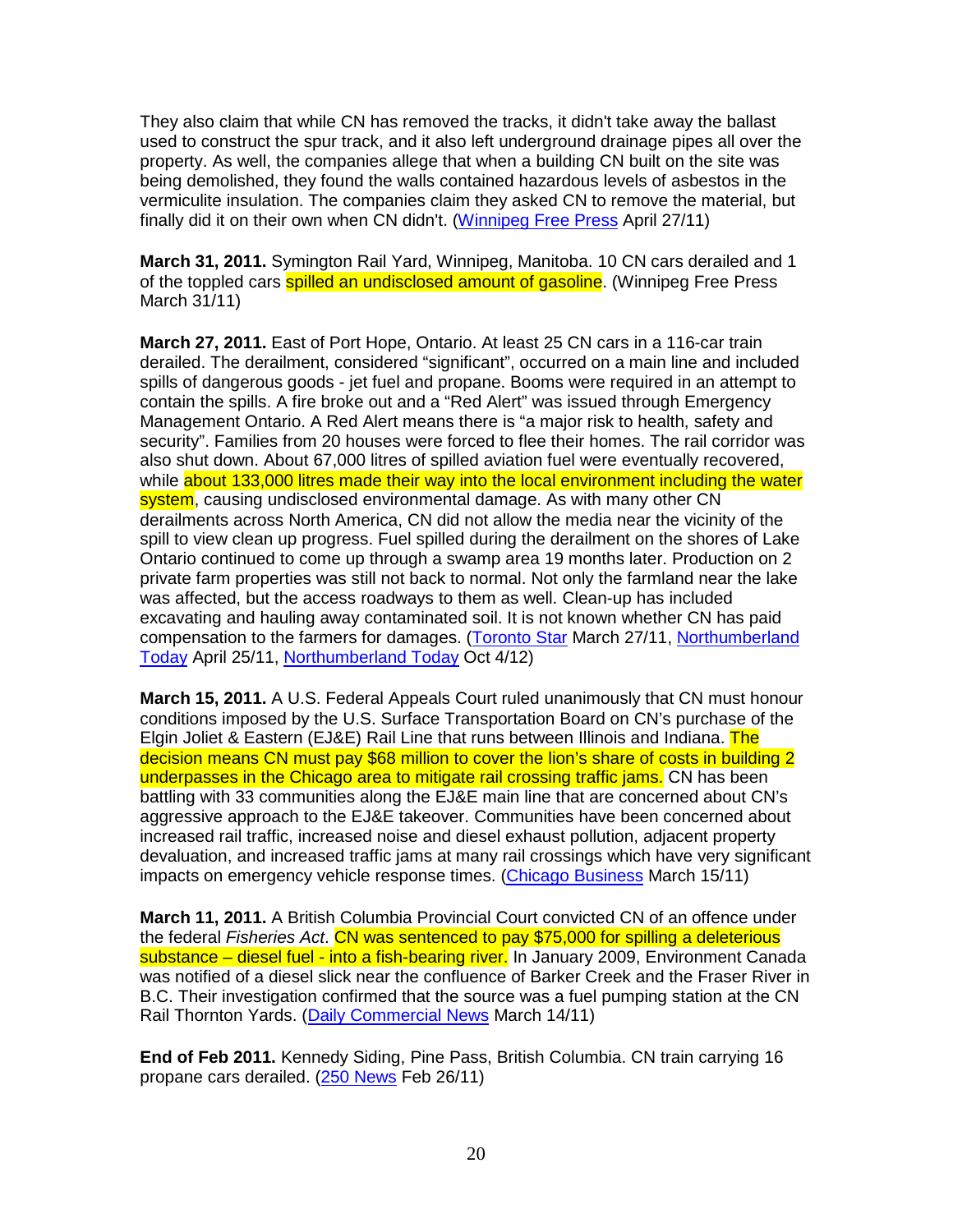**Feb 12, 2011.** Fort Fraser, British Columbia. 36 of 104 loaded CN coal cars derailed on the main track. A rail car wheel fractured when a crack, which had been growing over a period of time, reached such a size that the wheel could no longer support normal service loads. 19 loaded CN coal cars went off the tracks on the same line near Caribou, B.C. December 21, 2011. (TSB Report R11V0039)

Feb 7, 2011. Mussey Township, St. Clair County, Michigan. 4 CN cars derailed, **spilling** ammonia nitrate, which is used as a fertilizer. CN did not disclose how much ammonia nitrate was spilled. (The Times Herald Feb 7/11)

**Jan 6, 2011.** Vernon Township, Michigan. A CN train that derailed spilled hydrochloric acid, forcing about 35 nearby residents to evacuate their homes. 12 of about 100 cars came off the tracks, including 4 that toppled over on their sides. 10 tank cars were loaded with toxic hydrochloric acid, 1 carried flammable ethanol and the other was a freight box car. At least 1 tank car with a capacity of 20,000 gallons spilled hydrochloric acid and a cloud of gas drifted into the surrounding area. Hydrochloric acid is toxic and can damage eyes, skin, lungs and other organs. Local authorities monitored air and water quality before lifting the evacuation notice. A CN public relations spokesperson refused to share information on the health of the train crew, saying it is company policy not to discuss the status of employees. CN also did not disclose how much hydrochloric acid had spilled or the extent of environmental damage. (Washington Post Jan 7/11)

**Jan 2, 2011.** 10km west of Tête-Jaune Cache, British Columbia. 33 of 113 loaded CN coal cars derailed at a bend in the track next to the Fraser River, on their way to Prince Rupert. The derailed cars slid onto the riverbank, **spilling an undisclosed amount of coal**. (Each car carries up to 1 million kg of coal.) A small marsh that drains into the Fraser River was directly impacted by the spilled coal. Crews worked several days clearing up the mess and removing all the debris. A veteran CN employee said the derailment could have been caused by any number of rail defects. (Rocky Mountain Goat Jan 5/11)

**Dec 27, 2010.** Neenah Rail Yard, Wisconsin. Part of a 99-car CN train - 11 empty freight cars - derailed and 7 of them toppled over on the main line. An undisclosed length of track was damaged. (Chicago Tribune Dec 27/10)

**Dec 21, 2010.** The U.S. Surface Transportation Board fined CN \$250,000 for intentionally under-reporting train blockages at railroad crossings along the EJ&E line between Illinois and Indiana. The decision was the first fine ever imposed on a railroad by the U.S. Surface Transportation Board. The decision stated that an investigation into Canadian National's reporting of the blockages, "supports the conclusion that CN has knowingly violated the Board's orders that CN report, on monthly and quarterly bases, the date and descriptive information for each crossing blockage exceeding 10 minutes in duration." For example, U.S. Representative Judy Biggert indicated that CN had reported only 14 blocked crossings lasting 10 minutes or longer for a particular reporting period, whereas the actual number was 1,457, over 100 times the reported number. TRAC (The Regional Answer to Canadian National) stated, "The STB decision brings to light a serious flaw in how railroads are regulated." TRAC has indicated that more needs to be done to ensure that communities across the U.S. are not harmed by CN's lack of respect for U.S. citizens. (nwitimes.com Dec 21/10, several other sources)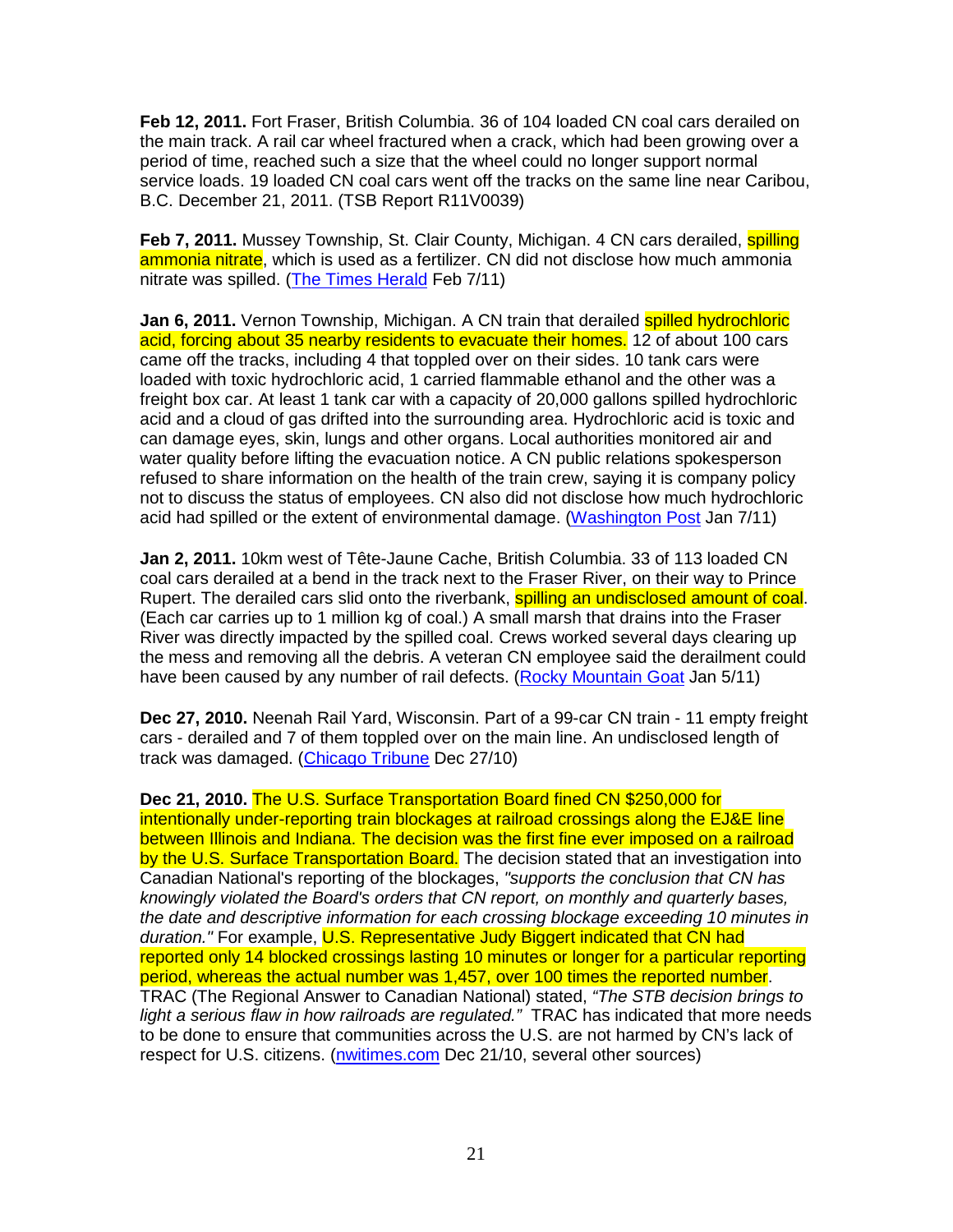**Dec 10, 2010.** Prichard, Alabama. At least 10 CN cars loaded with coal derailed and 3 overturned, **spilling an undisclosed amount of coal** and closing Highway 45. (FELA Lawyer News Dec 10/10)

**Nov 27, 2010.** Williams Lake, British Columbia. 2 locomotives derailed, disrupting traffic at a public crossing just north of a rail yard. (Williams Lake Tribune Dec 2/10)

**Nov 21, 2010.** Scotford Rail Yard, Fort Saskatchewan, Alberta. 14 CN cars fell off the track – 10 tank cars and 4 general freight cars - a short 3 months following a 43-car derailment in the same yard. Another CN derailment in the same yard April 6, 2005 involved a hydrogen peroxide spill. (Fort Saskatchewan Record Nov 25/10)

**Nov 19, 2010.** East of Vibank, Saskatchewan. 2 locomotives and 1 empty hopper car derailed, closing Highway 48 for 2 days while CN cleared the derailed locomotives and car, and repaired damages. (Regina Leader Post Nov 20/10)

**Nov 5, 2010.** SW Strathcona County, near Edmonton, Alberta. The first petroleum tank cars were moved in to an industrial rail yard joint ventured by Cando Contracting Ltd., CN and Imperial Oil Ltd. Construction of the new rail yard began June 21, 2010 and was completed by late October. Up to 225 tank cars owned by Imperial Oil Ltd. are to be stored and moved in and out of the rail yard. The rail yard was built only 68m from one home and 163m from another home, and only 30m from 2 conservation areas. This violates minimum set-back distance requirements of the Railway Association of Canada, Federation of Canadian Municipalities and CN's own policy, all of which indicate that new rail yards are not to be built within 300m of any homes. Construction and operation of the rail yard also breaches federal transportation, railway safety and environmental legislation and regulations; Alberta environmental protection and drainage legislation; Canadian Rail Operating Rules; CN environmental policies; CN community relations policies; Imperial Oil environmental policies; and, Imperial Oil community relations policies. (Railroaded News Release July 21/10, Railroaded News Release Nov 8/10)

**Oct 18, 2010.** Kingston Subdivision, near Lancaster, Ontario. CN train derailed 18 cars on the main track, including 6 cars containing dangerous goods. An undisclosed amount of sodium cyanide (solid) was spilled. As a precautionary measure, residents in close vicinity to the accident site left their homes. About 1,000 feet of track were damaged or destroyed. The train consisted of 2 locomotives at the head of the train and 122 cars (59 loaded, 63 empty). It weighed 8,350 tons and was 7,105 feet long. The train derailed due to a rail roll-over partly attributable to improperly assembling the train. (TSB Report R10D0088)

**Oct 10, 2010.** New Haven, Michigan. About 3,000 gallons of diesel fuel spilled from a CN locomotive, causing undisclosed environmental damage. (The Voice News Oct 11/10)

**Oct 8, 2010.** Parry Sound, Ontario. CN train carrying dangerous goods derailed. 19 cars fell off the tracks, 15 of them containing extremely flammable propane and fuel oil. A major emergency response included evacuations, road closures and fire crew deployment. Many rail cars and 1,000 feet of track were damaged. About 40 gallons of fuel oil were spilled. (Cottage Country Now Oct 8/10)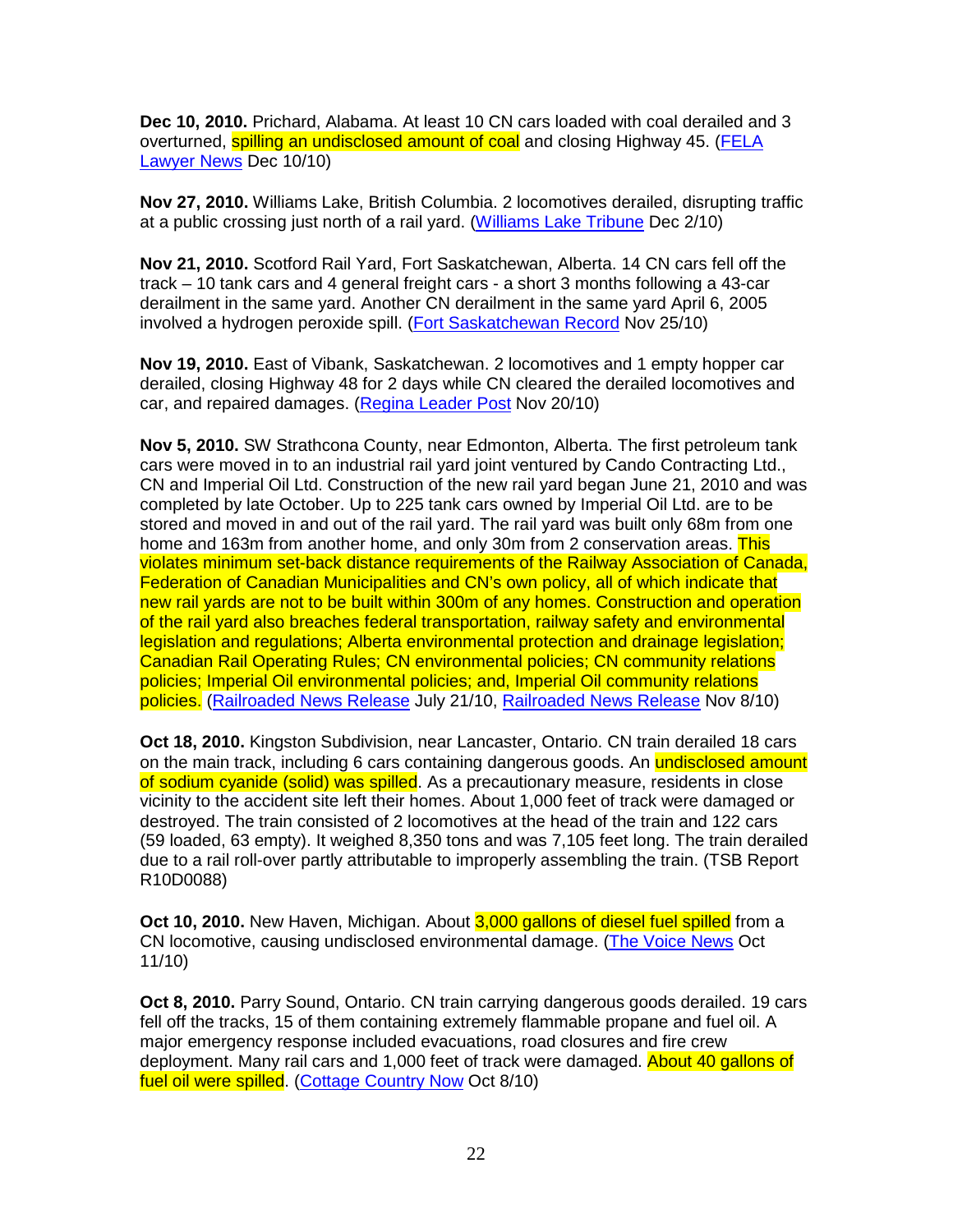**Oct 2, 2010.** Near Newbrook, NW of Edmonton, Alberta. 2 locomotives and 18 cars derailed on the way from Edmonton to Fort McMurray in a 1½ mile long train with 3 locomotives and 162 cars. (Edmonton Journal Oct 3/10)

**Oct 1, 2010.** Near Falding, Ontario. CN freight train derailed 21 cars on the main track. The derailed cars included 8 loaded tank cars containing liquefied petroleum gas and 7 loaded tank cars containing fuel oil. A number of homes in the vicinity of the derailment were evacuated. The TSB found that the train was not properly assembled, braking instructions were not properly followed, and the locomotive engineer was fatigued. (TSB Report R10T0213)

**Sept 30, 2010.** Brimson, North of Two Harbors, Minnesota. 2 CN ore trains collided after one of the trains carrying 116 cars full of taconite ore left a siding and entered the main track before getting permission. It later collided with a CN train with 118 empty rail cars. 3 locomotives and 14 cars derailed, all 5 crew members from both trains were injured, and the derailment resulted in over \$8 million in property damages. The NTSB blamed the collision on the loaded train entering the main line without permission and a lax CN policy on train right-of-way communication on a route without signals. (Duluth News Tribune Feb 12/13)

**Aug 23, 2010.** Saint-Maurice Subdivision, near Clova, Quebec. 17 CN cars (16 loaded and 1 empty) derailed and about half of the cars toppled over on their sides on the main track. About 1,300 feet of track were destroyed. The derailment zone covered a distance of about 1,300 feet. The derailed equipment consisted of 10 gondola cars loaded with wood chips, 1 covered hopper car (sodium cyanide residue), and 6 covered cars carrying newsprint. The train was made up of 5 locomotives and 95 cars (90 loaded and 5 empty), it weighed 13,100 tons and was 5,640 feet long. The derailment occurred when a track slid sideways as the train was passing over it. (TSB Report R10Q0037)

**Aug 18, 2010.** Scotford Rail Yard, Fort Saskatchewan, Alberta. 43 CN tank cars carrying 7 types of hazardous goods including diesel and liquefied petroleum gas derailed, many of them toppling over on their sides. The derailment occurred during switching operations - 1 CN train was shoving 50 loaded and 5 empty cars in the yard when the movement collided with 46 parked empty cars on the track. It is not known whether there were any hazardous products spilled or whether there was any environmental damage, as CN staff made sure no members of the public were allowed near the site. The TSB attributed the derailment to human error and to the poorly lit rail yard during a night time operation. Other CN derailments in the same yard include one April 6, 2005 and another one November 21, 2010 (Edmonton Journal Aug 19/10, Railroaded News Release Aug 19/10, TSB Report R10E0096)

**July 31, 2010.** 15km south of Lytton, British Columbia. A water bomber crashed in the Fraser Canyon while fighting a CN-caused wildfire, killing the pilot and co-pilot. (FireFightersCloseCall.com Aug 1/10)

**July 21, 2010.** 10km east of Prince George, British Columbia. 16 CN cars loaded with coal derailed.

**July 20, 2010.** Tk'emlups First Nation Reserve, near Kamloops, British Columbia. A fire investigator is confident that a CN engine in a rail yard ignited a large grass fire on the Tk'emlups First Nation Reserve. In 2009, the City of Kamloops billed CN for \$20,000 for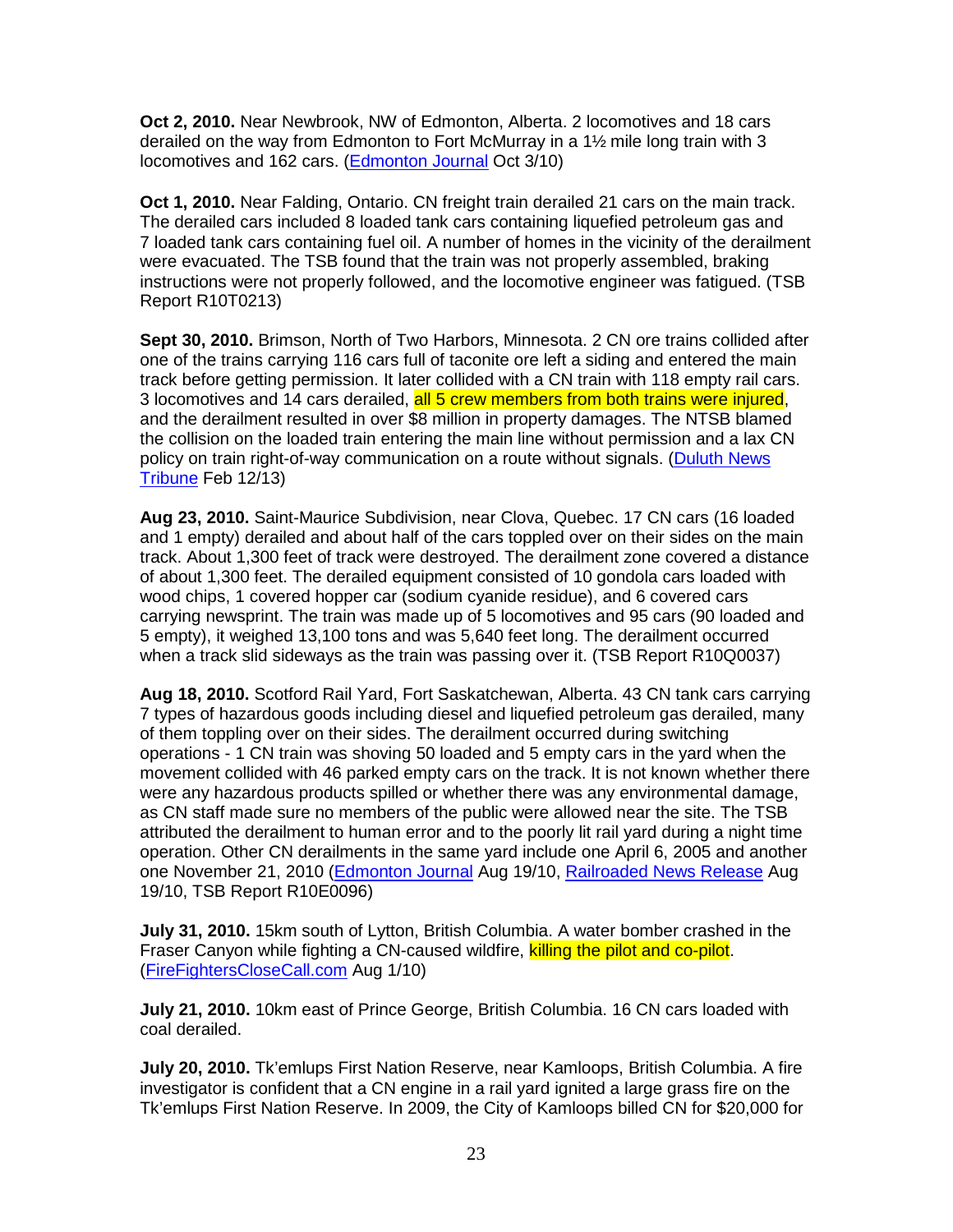firefighting when sparks from a train ignited a 3-day blaze. These are just a few examples of the many fires caused annually by CN. Idling and slow-moving locomotives, such as in rail yards, pose particularly high fire hazards. (Kamloops Daily News July 23/10)

**July 6, 2010.** Jasper Yard, Jasper, Alberta. A CN freight train collided with a Via passenger train while passengers were disembarking on the station track. The passenger train was pushed to a 45° angle. The CN l ocomotive and one of the Via passenger cars were damaged. The TSB attributed the accident to human error – improper communication between the 2 crews. (TSB Report R10E0080)

**June 15-28, 2010.** Between Sarnia, Ontario and Port Huron, Michigan. About 2,000 rail tank car loads of biodiesel were moved back and forth repeatedly across the Canada/U.S. border without unloading the cars. One CN worker said, "In 25 years, I'd never done anything like it…The clerk told me it was some kind of money grab. We just did what we were told." CN made \$2.6 million from the money-making scheme. (UPI Dec 3/12)

**March 30, 2010.** Pickering, Ontario. 9 cars of a 149-car CN train stretching 9,383 feet and weighing 12,166 tons jackknifed and derailed at the Pickering GO Station on the main track. 1 car spilled a load of lumber and the fuel tank of one of the 3 locomotives was punctured and **spilled 50 litres of diesel fuel which caught fire**. Local residents were concerned about the sixth derailment in as many years along this section of track running from Whitby to Pickering. This is of particular concern to Canadians living next to railways, considering that 12% of all rail traffic carries dangerous goods, according to the Railway Association of Canada. In April 2011, the TSB issued a scathing investigation report faulting the way in which this latest train was assembled. The train was pulled by 3 locomotives, all located in the front of the train, a method the TSB has blamed for a number of other CN derailments involving these too-long and too-heavy trains. Following a similar CN derailment near Brighton, Ontario in 2009, CN had pledged to start building trains over 8,500 feet long by spacing locomotives throughout the train, a technique known as distributing power, which cuts down on in-train forces. The TSB has investigated 10 derailments that involved longer, heavier trains and excessive in-train forces. 9 of these were Canadian National trains. CN has the lowest safety level rating, 1 or 2 on a scale of 5. One of many reasons identified for this poor safety record is the lack of dialogue by CN management with its train operators and the general strained relationship between the railway union and CN management. A "culture of fear" is known to exist within CN, and workers are reluctant to bring safety risks to the attention of their supervisors for fear of reprisal. (TSB Report R10T0056, The Toronto Star March 31/10, Financial Post April 15/11, Consider This April 21/11)

**March 2, 2010.** Morrisburg, Ontario. CN train derailed 26 cars on the Kingston Subdivision main track. The train comprised 2 locomotives and 121 cars (53 loaded, 68 empty). It was 8,703 feet long and weighed 9,641 tons. About 1,400 feet of track, including 4 crossovers, were damaged. The TSB blamed the derailment on a cracked axle and insufficient inspections by CN. (TSB Report R10T0035)

**Feb 25, 2010.** St-Charles-de-Bellechasse, Quebec. A Via Rail passenger train on CN track entered a siding track at excessive speed resulting in 2 locomotives and 6 passenger cars derailing on the main track. 2 locomotive engineers and 5 passengers were injured. A house, garage and 6 motor vehicles were destroyed. Via passenger cars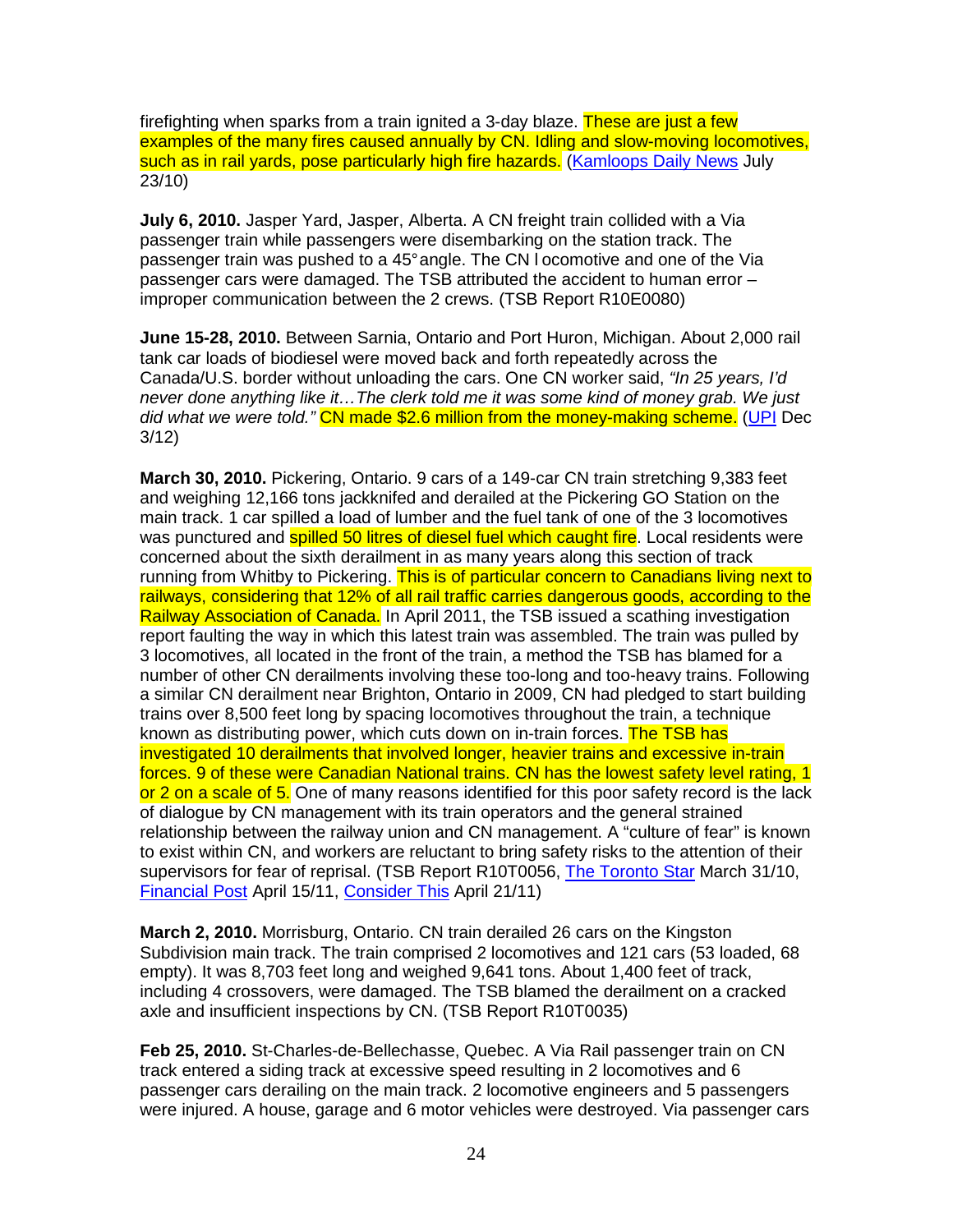and siding track were also extensively damaged. **About 3,000 litres of diesel fuel spilled** from the derailed train, causing undisclosed environmental damage. The TSB reported the following factors as contributing to the derailment: snow accumulation, poor visibility, misinterpretation of the advance switching signal, and safety deficiencies related to medical testing for employees (slow transfer of medical information for locomotive engineers hired by Via Rail from CN and other railways). When the TSB investigation report was released March 6, 2012, TSB officials said Canadians have reason to fear rail safety because the rail industry and Transport Canada refuse to recognize the necessity of maintaining and in many cases improving rail safety measures. (CTV News March 6/12, TSB News Release March 6/12, TSB Report R10Q0011)

**Feb 9, 2010.** MacMillan Yard, Toronto, Ontario. 2 CN cars derailed in the yard during switching operations. 1 of the cars, a tank car, broke into 2 sections and spilled its entire load of about 57,000 litres of ferric sulphate – a hazardous corrosive liquid - along the roadway and adjacent tracks. The extent of environmental damage from the spill was not disclosed. 3 additional cars were damaged. The TSB reported that the tank split in 2 due to a small fatigue crack at a weld seam that should have included a reinforcing pad. (TSB Report R10T0020)

**Dec 5, 2009.** Rivers Subdivision, near Spy Hill, Saskatchewan. A CN freight train derailed 36 cars on the main track, including 22 tank cars loaded with dangerous goods – liquefied propane, benzene, plastic pellets. An undisclosed quantity of dangerous goods was subsequently spilled, resulting in a fire which initially involved 34 of the cars and burned for 6 days. All residents within a 1.6-kilometre radius were evacuated. About 400 feet of track were destroyed. The extent of environmental damage was not disclosed. The train consisted of 2 locomotives at the head of the train and 168 cars (142 loaded, 26 empty). It weighed 12,423 tons and was over 2 miles long. The TSB determined the probable cause of the accident was the sudden failure of a rail that had persistent surface defects. (TSB Report R09W0252, several additional sources)

**Nov 21, 2009.** Lac-St-Jean Subdivision, Sainte-Tite, Quebec. A CN train derailed 10 cars (5 loaded and 5 empty) on the railway bridge across des Envies River. About 200 feet of the main track were damaged and one span of the bridge was destroyed. The train consisted of 2 locomotives and 11 cars (5 loaded and 6 empty). It weighed 1,250 tons and was 850 feet long. The derailment was caused by a fatigued rail on the bridge that had developed numerous defects over time. (TSB Report R09Q0047)

**Nov 17, 2009.** Yale Subdivision, near Komo, British Columbia. A CN freight train consisting of 1 locomotive, 45 loaded cars and 13 empty cars struck a debris slide of rock, mud and trees on the main track that derailed the locomotive and 3 cars loaded with copper concentrate. The train struck the slide, rode up and over it and came down on the other side where the locomotive rolled over onto its side. The first 3 cars behind the locomotive jackknifed and derailed. About 833 gallons of fuel were spilled from the locomotive, which overturned on its side, resulting in undisclosed environmental damage. The locomotive engineer sustained contusions and a laceration to his right leg. The conductor suffered a fractured right thumb and contusions. Both were taken by ambulance to the hospital in Hope. The train weighed 6,394 tons and was 3,519 feet long. (TSB Report R09V0235)

**July 17, 2009.** Limoilou Yard, Quebec City, Quebec. 5 CN tank cars derailed. A turnout and about 180 feet of track were damaged. Aviation fuel, which is extremely flammable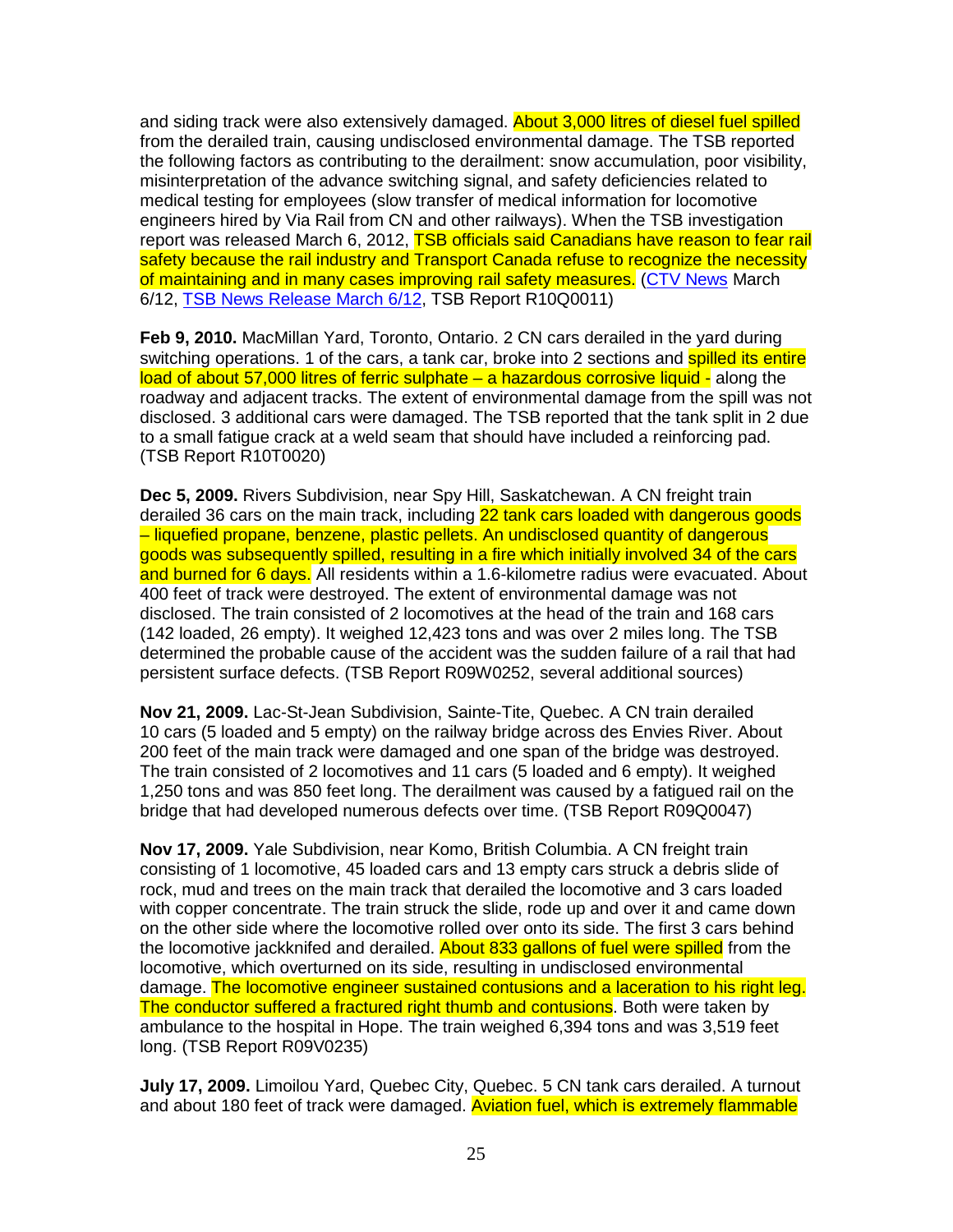and explosive, spilled from one of the tank cars. A safety perimeter was established around the derailment area. The Dufferin-Montmorency Highway and neighbouring public roads were closed to traffic. The derailment occurred when a track in one of the yard switches rolled over due to the lateral forces exerted by the heavy tank car wheels. (TSB Report R09Q0030)

**June 28, 2009.** Redditt Subdivision, Jones, Ontario. A CN train collided with the tail end of another CN train which was stopped on the main track. As a result of the collision, the 4 intermodal cars (six platforms in total) from the stationary train and the 3 locomotives from the moving train derailed. The locomotive engineer from the moving train was transported to hospital with injuries. The TSB reported miscommunication between the rail traffic controller and the operating crew of the moving train. (TSB Report R09W0118)

**June 19, 2009.** Cherry Valley, Illinois. 19 of 74 tank cars carrying flammable ethanol, derailed at a highway railway crossing where cars waited for the train to pass. 13 of the derailed cars were punctured, causing the ethanol to spill which exploded into a huge fireball. The train, hauling a total of 114 cars, was carrying about 2 million gallons of ethanol. One 44-year-old woman waiting at the railway crossing burned to death, and 9 to 11 others were injured (reports vary). The dead woman's husband was burned but survived and her 19-year-old pregnant daughter was injured and lost her baby. 600 nearby homes were evacuated due to the intensity of the ethanol fire. About 60,000 gallons of ethanol spilled into a creek that flows into the Rock and Kishwaukee rivers, killing a minimum of 72,350 fish, many of which were game species. The Illinois Attorney General found CN Rail responsible for what was characterized as the single-largest fish kill that was not natural in the history of the state of Illinois. Monetary damages were estimated to total \$7.9 million. The NTSB investigation found a washout of the tracks, a failure of CN's emergency communications, and inadequate design of the tanker cars all contributed to the derailment and severity of the accident. The NTSB report released in February 2012 contained many more criticisms of CN. Associated Press research of U.S. statistics revealed that ethanol tank cars have been breached in at least 40 serious accidents between 2000 and mid-2012. An Illinois District County Court ordered CN to pay US\$36 million to settle 2 negligence lawsuits that revealed Canada's largest railway was negligent in the operation, maintenance and supervision of the train and track. (Associated Press Sept 12/12, Rock River Times June 6/12, NTSB Report RAR-12-01)

**May 22, 2009.** CN Walker Yard, Edmonton, Alberta. A fire broke out in the rail yard and was contained within about an hour. Generally, rail yards pose high fire risks because extremely flammable diesel fuel, oil, grease and solvents leak and drip all over the ground from locomotives and rail cars. As well, tank cars carrying flammable products often ignite during derailments and spills in rail yards. (Edmonton Sun May 23/09)

**May 19, 2009.** Becancour, Quebec. A stub sill was reported broken on a tank car loaded with chlorine at a chemical plant. (A stub sill is part of the frame which connects the tank cars.) Based on this particular type of fault, the **TSB warned, "that tens of thousands of** faulty railway cars may be in operation, hauling dangerous goods across Canada". (TSB Report R09W0016)

**March 21, 2009.** Kingston Subdivision, near Brighton, Ontario. 6 of 137 CN rail cars were ripped off the main track - 3 carrying hazardous materials - after the train, which stretched nearly 2.7km, came to an unexpected and abrupt stop. This forced some of the heavier loaded cars in the back of the train to crash into some lighter empty ones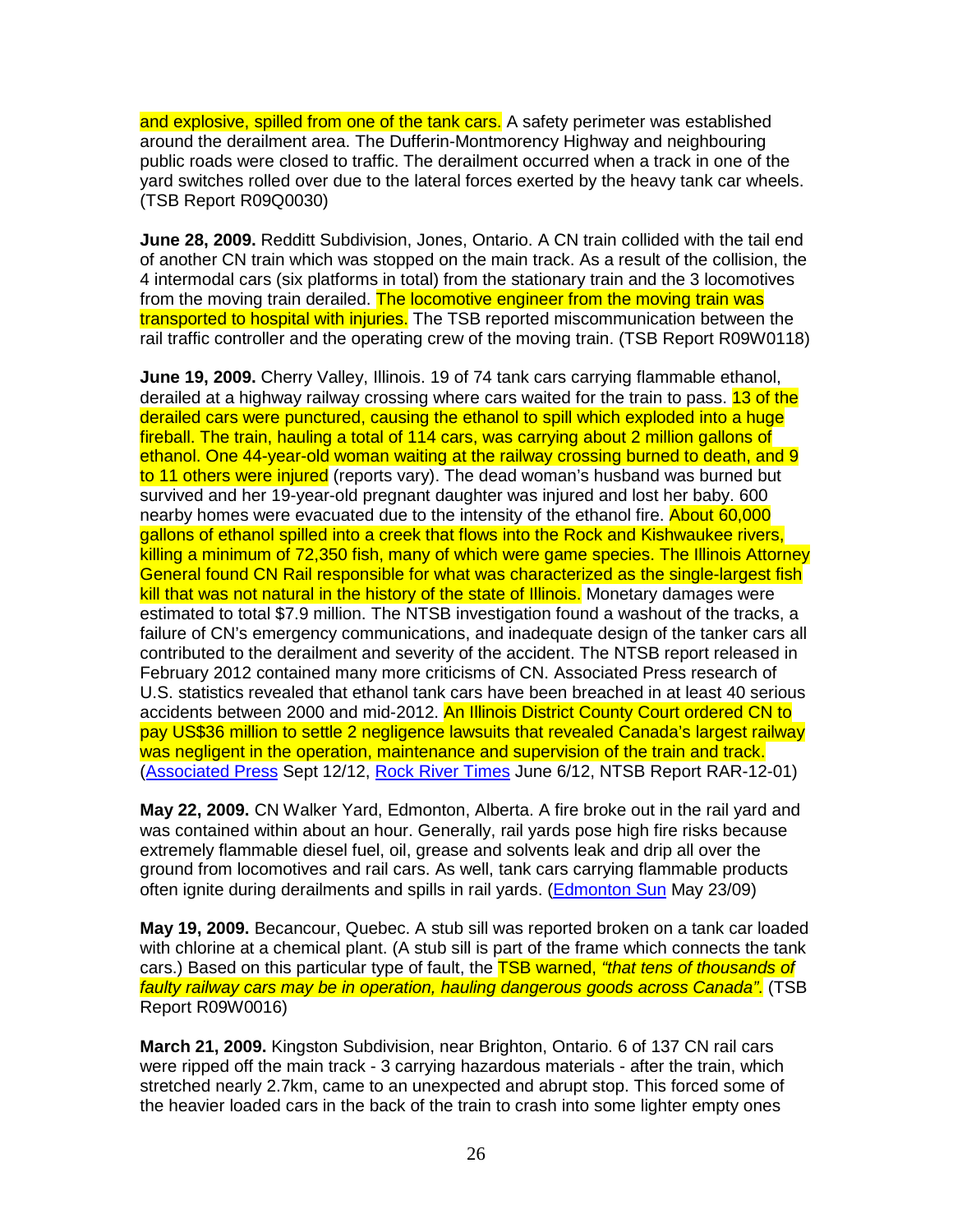closer to the front, causing the knuckle on the 107<sup>th</sup> car to break. CN and others have been realizing significant cost savings by increasing the length and weight of their trains, and by improperly assembling them, but at the same time this practice is compromising safety. As a result of the increasing number of derailments of too-long, too-heavy and improperly assembled trains, the federal government launched a 2-year study in an attempt to develop regulations to address the problem. (TSB Report R09T0092)

**Feb 13, 2009.** Allanwater Subdivision, Robinson, Ontario. A CN freight train derailed 2 locomotives and 29 cars on the main track. The derailed cars included a load of sodium chlorate and 2 loads of propane. The derailed cars struck an 800-gallon wayside propane tank that fuelled a switch heater, puncturing it and igniting an explosion and fire. The fire engulfed most of the derailment site, including approximately 15 of the 29 derailed cars. 2 tank cars of lard and a carload of lumber were consumed in the fire. Several bulldozers and large backhoes were brought to the accident site to contain the fire and to work on restoring the rail line. The heavy equipment spread the damaged rolling stock about the site and covered it in snow in an effort to extinguish the fire, which burned for about 24 hours. The train consisted of 2 locomotives at the head of the train and 94 cars. It weighed 10,386 tons and was 6,061 feet long. The TSB was unable to determine the cause of the derailment because the wrecking and restoration work had commenced without TSB consent. (TSB Report R09W0033)

**Jan 14, 2009.** Near Dugald, Manitoba. A faulty stub sill went undetected, allowing a tank car loaded with 51,500 pounds of flammable liquid propylene to separate from the rest of the train before coming to a stop. (A stub sill is part of the frame which connects the tank cars.) In a scathing report issued August 25, 2010, the TSB said the lack of formal protocols to record and report stub sill failures may prevent other broken parts from being found before the next accident. The TSB warned "that tens of thousands of faulty railway cars may be in operation, hauling dangerous goods across Canada". The TSB continued, "Approximately 41,000 cars within the North American tank car fleet are equipped with this model of stub sills, and approximately 35,000 of them are in dangerous goods service…These numbers are alarming and must not be ignored." Adding to the concern, Transport Canada, the regulator, was either unaware of, or had limited information regarding, stub sill failures so the problem has gone undetected. The TSB strongly suggested Transport Canada take the lead in coordinating with the railway industry and other North American regulators on the issue of reporting stub sill failures. (This does not appear to have been done.) Adding to the risk, the TSB said today's trains are longer and heavier than ever, making them more difficult to control. Alarmingly, stub sills manufactured according to older design criteria may be more susceptible to failure in the current operating environment of longer heavier trains. Prior to the mid-1990's, an average train in main-track service was about 5,000 feet long and weighed 6,000 to 7,000 tons. Following the privatization of CN in 1995, some of the trains are now over 12,000 feet long and weigh more than 10,000 tons. (TSB News Release Aug 25/10, TSB Report R09W0016)

**Dec 31, 2008.** Drummondville Substation, near Villeroy, Quebec. 33 CN cars derailed on the main track - 7 tank cars with residue, 6 empty box cars and 20 loaded covered hopper cars. 2 main-track turnouts were damaged. A switch heater gas line was severed, causing about 2,000 gallons of propane gas to leak into the air. About 500 feet of track were destroyed. The train consisted of 3 locomotives and 115 cars (70 loaded and 45 empty), weighed 10,800 tons and was 7,000 feet long. The local fire department was advised by local residents of the accident, arrived on the scene shortly thereafter,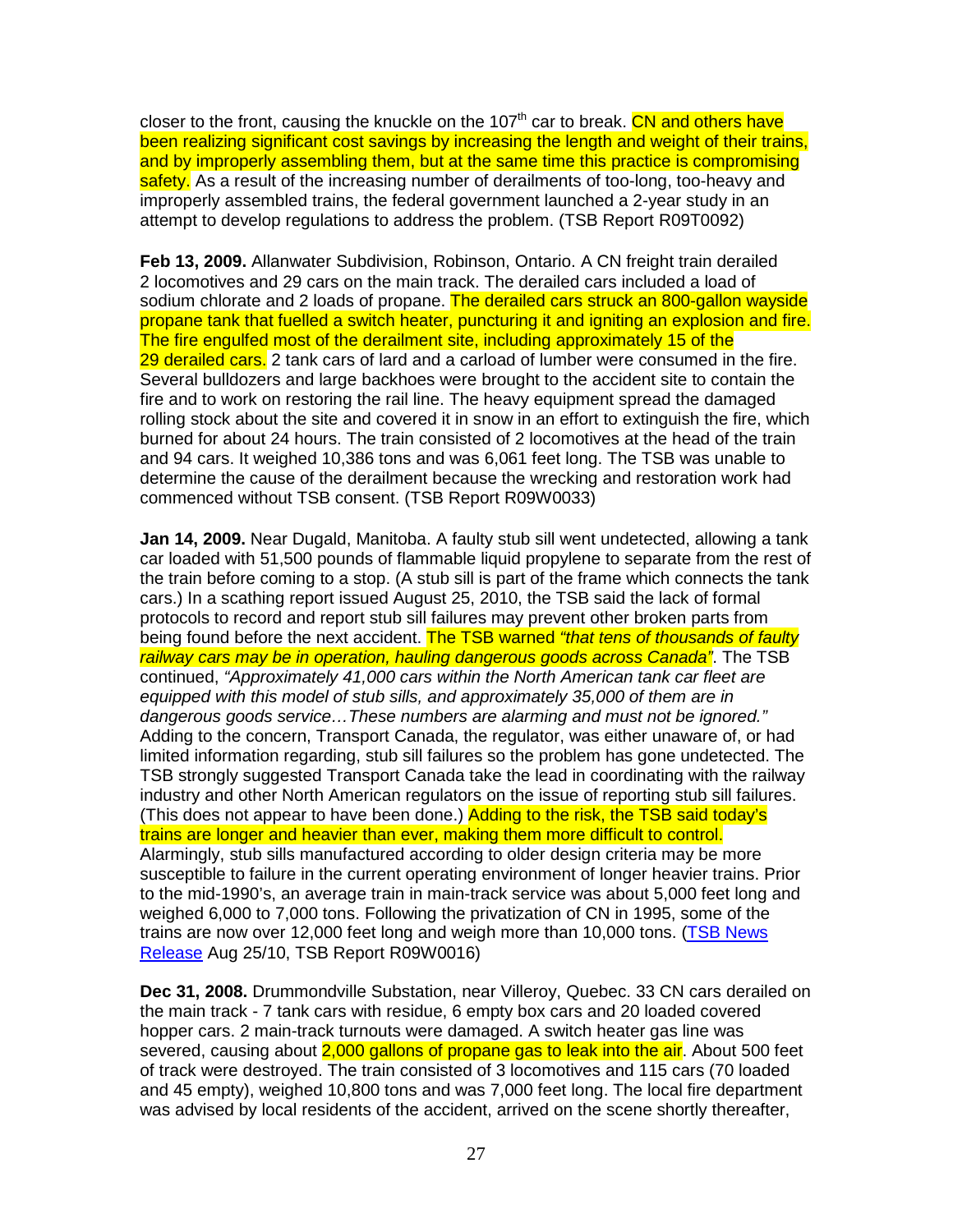and established a safety perimeter, evacuating about 70 residents from the area. Passenger and freight train service were suspended for several days. The TSB reported that the train derailed when the switch heel block joint failed under the weight of the train, and that a simple wrench test would have detected the loose switch bolts. (TSB Report R08Q0028)

**Dec 18, 2008.** Edson Subdivision, Peers, Alberta. A CN freight train weighing 9,444 tons and 8,244 feet long derailed 48 of its 147 cars on the main track. The derailed cars included 16 loaded hopper cars, 7 loaded centre beam bulkhead flat cars, 3 loaded box cars, 12 empty covered hopper cars, a loaded gondola, and 9 tank cars carrying residue. The first 6 derailed cars had left the track on the high side of a curve. The following 42 cars were derailed on both sides of the track. About 1,715 feet of main track were damaged. The TSB reported that, as the train was travelling through the curve, the high rail likely broke under the 21st car or one of the adjacent cars due to heavy loads and inservice forces. (TSB Report R08E0150)

**Oct 21 & 22, 2008.** Symington Yard, Winnipeg, Manitoba. 3 CN cars derailed in the yard on October 21. On October 22, a CN mechanical crew was cleaning up the derailment site. While one of the clean up crew members was monitoring a crane that was lifting a derailed car, the employee was struck by a locomotive that was in switching operation right next to the derailment work site. The employee, who suffered a broken wrist, a facial laceration and a bruised knee, was taken to the hospital. The TSB questioned why CN decided to resume normal switching operations so quickly and so close to the derailment site where clean up activities were underway. This resulted in reducing the physical space available to the clean up crew and, therefore, the level of protection. The locomotive struck the employee because the physical space required to conduct re-railing activities was insufficient. (TSB Report R08W0219)

**Oct 1, 2008.** Near Hamiota, Manitoba. 11 empty cars of a 153-car CN train derailed, causing major damage to both the rail lines and the cars. (TCRC76 Oct 2/08)

**July 3, 2008.** CN Bedford Subdivision, Halifax, Nova Scotia. A Via Rail train was moving westward exiting a loop track. At the same time a CN train was reversing eastward toward Halifax Ocean Terminals. In an area where sightlines were restricted due to the curvature of the track and a rock cut, the 2 trains collided. As a result of the collision, 2 locomotives, a baggage car and 5 coaches of the Via train were severely damaged. There was also some track damage. (TSB Report R08M0063)

**June 23, 2008.** Wabamun, Alberta. A stub sill on a tank car completely severed from the car during normal CN train operation. The car was scrapped with, unfortunately, no record of the stub sill failure which could have helped fix the problem on many other tank cars carrying dangerous goods. (A stub sill is part of the frame which connects the tank cars.) Based on this particular type of fault, the TSB warned, "that tens of thousands of faulty railway cars may be in operation, hauling dangerous goods across Canada". (TSB Report R09W0016)

**May 2008.** Standing Committee on Transport, Infrastructure & Communities released its report on Rail Safety in Canada. The report was particularly critical of CN's carrying out of safety standards and manner of reporting safety issues. The Committee wrote, *"Due* to the frequency of rail accidents in Canada in the last few years, notably in British Columbia, Alberta, Ontario and Quebec, there is a concern that the rate of accidents is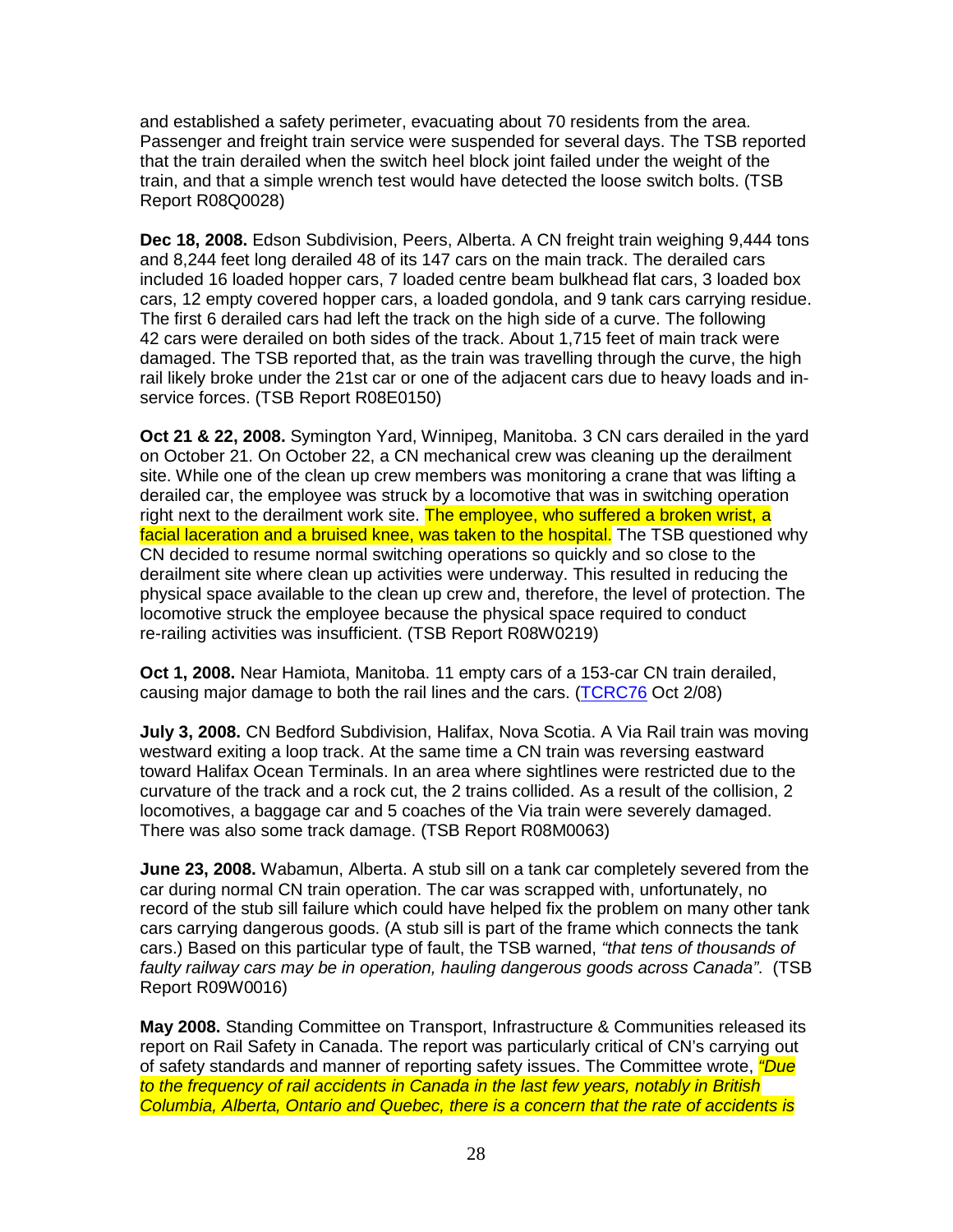on the rise. The repercussion from these accidents has been severe in terms of human fatalities and environmental damage." The Committee remained concerned about both the increase in main track derailments and the need for better rail safety generally across the country. There is a lack of accountability by both Transport Canada and the railroads with regard to rail safety. Transport Canada is not accountable enough in enforcing safety regulations, ensuring the implementation of safety procedures is more consistent across the country, conducting safety audits and making safety audit results public. Transport Canada needs more resources and needs a more hands on approach to rigorous inspection programs and to enforcing safety regulations. The railways, particularly CN, were criticized for the lack of meaningful management-employee consultations, poor crew training, poor employee fatigue management, and poor prioritizing and carrying out of safety procedures. The Committee also criticized Transport Canada and the railways for the serious delays in implementing the Safety Management Systems, developed 7 years earlier. On a scale of 1 to 5, with 5 being the optimal level, CN was at level 1 or 2, CP at 3 and Via Rail at 4 in terms of progress to properly implement the Safety Management Systems. CN employees were reluctant to report safety violations, for fear of reprisals from the company, and stated they were working within a "culture of fear". The fear of discipline for reporting safety violations was viewed by CN employees as a major deterrent to reporting such violations. The Standing Committee developed 14 recommendations to address the above-mentioned shortcomings. (Standing Committee Report May 2008, Maclean's July 7/08)

**Feb 18, 2008.** Oakville Substation, Aldershot, Ontario. 20 CN cars derailed including 5 residue tank cars - 3 containing sulphuric acid residue and 2 containing sodium hydroxide residue. There was significant structural damage to a neighbouring industrial building. The train consisted of 3 locomotives and 139 cars (79 loaded, 43 empty, and 17 residue tank cars). It weighed 11,908 tonnes and was 8,027 feet long. The TSB reported that a rail car wheel broke while the train was moving through a curve in the track. The wheel was defective and had been deteriorating for some time. The TSB said without an appropriate quality assurance process for inspecting wheels, derailments will continue. (TSB Report R08T0029)

**Oct 30, 2007.** Malport, Ontario. A CN freight train derailed while stopping to set off a block of intermodal cars. The train consisted of 4 locomotives at the head of the train and 131 cars (59 loaded and 72 empty), was 7,839 feet long and weighed 7,810 tons. 32 cars derailed and about 2,500 feet of track were destroyed or damaged. The TSB investigation determined that weakened track rolled over, initiating the derailment. The derailment actually consisted of 2 separate derailments, an initial one involving only 2 cars, and then a subsequent one that resulted in other derailed cars continuing to spread rail until the added drag finally brought the train to a stop. (TSB Report R07T0323)

**Oct 27, 2007.** Edson Subdivision, Peers, Alberta. A CN train did not stop prior to a stop signal on the main track and collided with a second CN train that was entering the siding. As a result of the collision, the locomotives and 22 cars of the train that could not stop derailed; 10 other cars were damaged but did not derail. 5 cars on the train that was hit derailed and 4 other cars were damaged but did not derail. The TSB reported that the locomotive engineer in the train that failed to heed the stop signal was fatigued. The report said despite previously-acquired knowledge on employee fatigue, the countermeasures that CN had in place were ineffective. In view of the severity of the accident and the availability of other crews at that location, consideration should have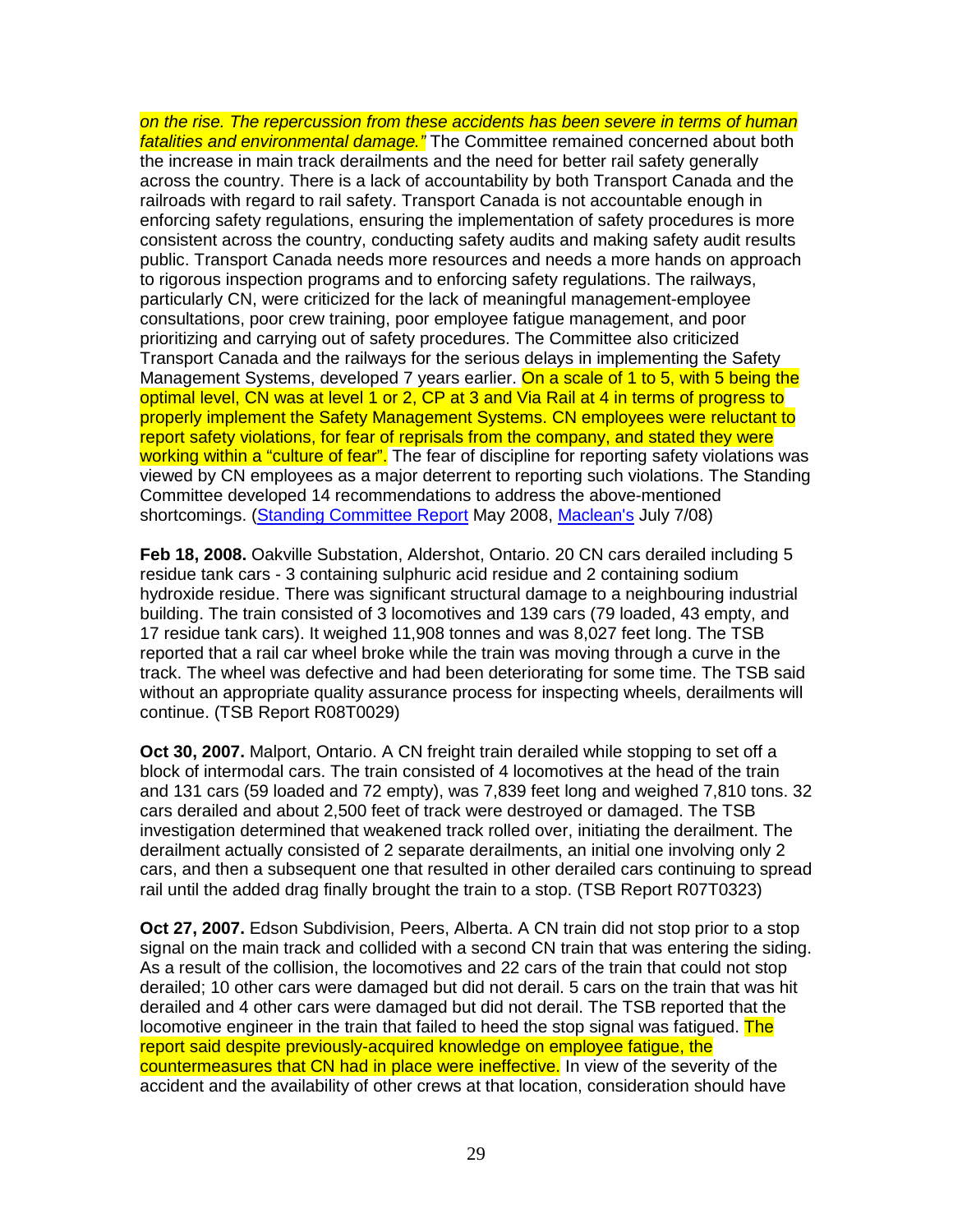been given to relieving the crew from the train that missed the stop signal. (TSB Report R07E0129)

**Sept 17, 2007.** Halton Subdivision, MacMillan Yard, Toronto, Ontario. A CN train remotely controlled by Beltpack and consisting of 67 loaded cars and 30 empties sidecollided with the tail end of a second CN train. 2 locomotives and 2 cars from the remotely controlled train derailed. 6 cars on the other train derailed and/or sustained damage, including 2 special dangerous goods tank cars containing chlorine gas. Both of these cars were severely damaged. About 3,785 litres of diesel fuel spilled from the derailed locomotives and seeped into the ground. About 3,000 litres of diesel fuel were reported to have been recovered and 4 tons of contaminated soil was removed. The extent of environmental damage was not disclosed. The remotely controlled train weighed 9,054 tons and was 5,914 feet long. The TSB reported that the new conductor operating the train by Beltpack remote control had inadequate training and experience for switching long, heavy trains by remote control. The TSB also indicated that the train was actually too long and too heavy to be operated by remote control at all. (TSB Report R07T0270)

**Sept 17, 2007.** 48km east of Terrace, British Columbia. 29 of 99 grain cars derailed on CN's northern B.C. main line. (Business Edge May 10/07)

**Aug 4, 2007.** Chetwynd Subdivision, CN Yard, Prince George, British Columbia. During a switching operation in the yard located on the banks of the Fraser River, a CN train remote controlled by a Beltpack and pulling 53 loaded cars struck a second CN train which was entering the yard. The remote controlled train struck a car loaded with gasoline, derailing it as well as the adjacent car also loaded with gasoline. 2 locomotives, a yard slug unit (a car that provides traction and braking effort to a locomotive) and a centre beam flatcar loaded with lumber in the remote controlled train derailed. A massive fire broke out, burning and destroying the 2 tank cars loaded with gasoline, the centre beam flatcar, as well as the 2 locomotives and slug unit of the remote controlled train. About 172,600 litres of fuel (1,600 litres of diesel and 171,000 litres of gasoline) were spilled, some of which was consumed by the fire. Water bombers were called in to help fight the fire. Health officials issued a voluntary evacuation order for nearby residents. An undisclosed amount of gasoline also spilled into the nearby **Fraser River as slicks were seen swirling downstream.** The extent of environmental damage was not disclosed. The TSB investigation reported that the CN staff operating the train by remote control Beltpack were inadequately trained and had no experience switching long, heavy trains by remote control. (CBC News Aug 4/07, TSB Report R07V0213)

**April 28, 2007.** Kingston Subdivision, Cobourg, Ontario. A CN freight train derailed a Herzog track maintenance machine and 21 empty multi-level cars on the main track. During the derailment, the fuel tank on the Herzog maintenance unit was punctured, spilling about 9,084 litres of diesel fuel. The fuel ignited, setting fire to the Herzog unit and about 1,000 feet of track structure, including the Burnham Street level crossing. The local fire department responded and extinguished the fire. The train consisted of 3 locomotives at the head of the train and a mix of 84 empty and loaded cars. It was 9,602 feet long and weighed 9,000 tons. The TSB investigation determined that the marshalling of the train, with placement of a car equipped with non-standard couplers at the head-end of a train with significant trailing tonnage, was a contributing factor to the accident. A quote from the TSB report read, "CN's train design planning system does not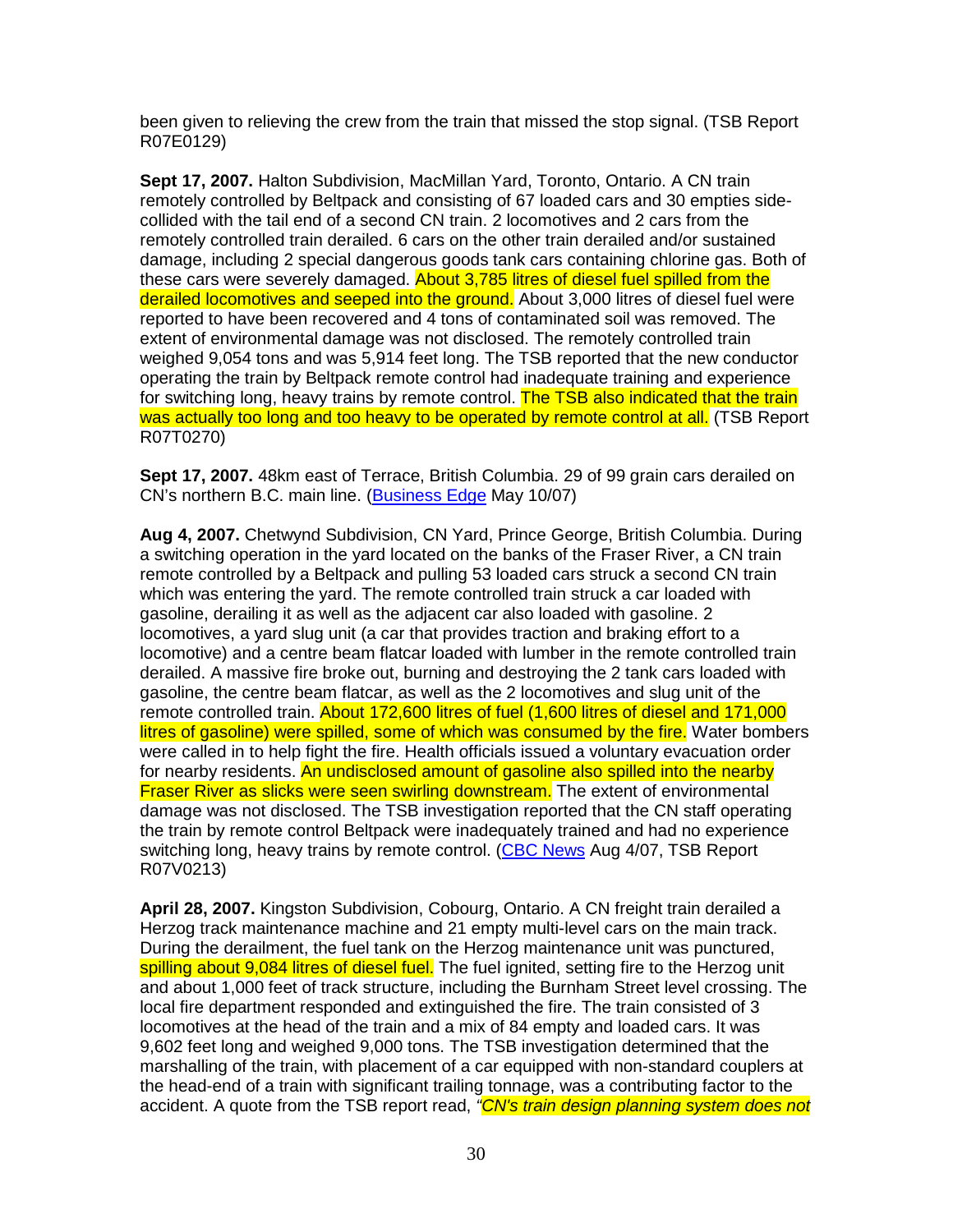take weight distribution within the train into consideration when the train service plan is **produced.** In comparison, other Canadian railway companies require that freight trains be made up…with the loads marshalled closest to the locomotives to reduce the probability of undesirable track/train dynamics occurrences." The TSB also wrote, "Despite a recent derailment under similar circumstances where Canadian National investigators were made aware of the unique coupler design of the Herzog machine, the machine was allowed to be marshalled in trains without additional restrictions." (TSB Report R07T0110)

**March 29, 2007.** North of Huntington, Quebec. A CN freight train derailed 8 cars on the main track. 4 of the derailed cars were tank cars loaded with sulphuric acid (a dangerous good), 2 cars were loaded with wood products and 2 cars were loaded with paper. 6 of the cars, including 3 of the tank cars loaded with sulphuric acid, flipped over on their sides down an embankment. The train consisted of 2 locomotives and 80 cars (78 loaded and 2 empty). It was 4,771 feet long and weighed 10,382 tons. About 1,200 feet of track were damaged. In some places the track had buckled and was forced laterally up to 2 feet. The TSB reported the rail anchoring condition was poor and may have contributed to the derailment. (TSB Report R07D0030)

**March 12, 2007.** Queen's switch, Kingston, Ontario. CN freight train derailed 32 cars. (Colin Churcher's Railway Pages)

**March 7, 2007.** Chicago, Illinois. The crew of a CN train left 2 locomotives, which had only air brakes applied, on a grade at CN's Lumber Street interchange. The 2 uncontrolled and unmanned locomotives rolled about 1,789 feet along CN's track and onto Amtrack's track where they collided with the lead locomotive of a standing Northern Illinois Regional Commuter Railroad (Metra) train. About 55 passengers were aboard the eighth Metra passenger car at the time of the collision. The other 7 passenger cars were empty. 7 passengers and the Metra engineer and assistant conductor were transported to area hospitals with minor injuries. The total property damage was estimated to be \$75,766. The NTSB determined the probable cause of the collision was the failure of the CN engineer and conductor to properly secure the CN locomotives before leaving them unattended. (NTSB Report RAB-07-04)

**March 3, 2007.** Napadogan Subdivision, Juniper, New Brunswick. A CN freight train derailed 18 cars, including 3 dangerous goods tank cars (liquefied petroleum gas residue) on the main track. The derailed equipment consisted of 12 empty covered hopper cars, 2 tank cars that contained non-dangerous goods residue, and 3 tank cars which contained liquefied petroleum gas residue. They had detached from the train and piled up on either side of the main track. 10 of the cars were destroyed. The 3 liquefied petroleum gas tank cars experienced some jacket damage. Rail car wheel sets were strewn about the derailment site. There were more than 50 broken rails in the 14 miles between Juniper and the accident site. Damaged infrastructure included 2 switches, a hot box detector and its associated bungalow, a private crossing for a logging road, as well as 14 miles of track. The train consisted of 3 locomotives and 100 cars (42 loaded, 49 empty, and 9 with residues), weighed 7,600 tons, and was 6,850 feet long. The TSB reported the train derailed following the fracture of a wheel caused by the improper functioning of the car's air brakes due to a stuck slide valve on the service portion. (TSB Report R07M0017)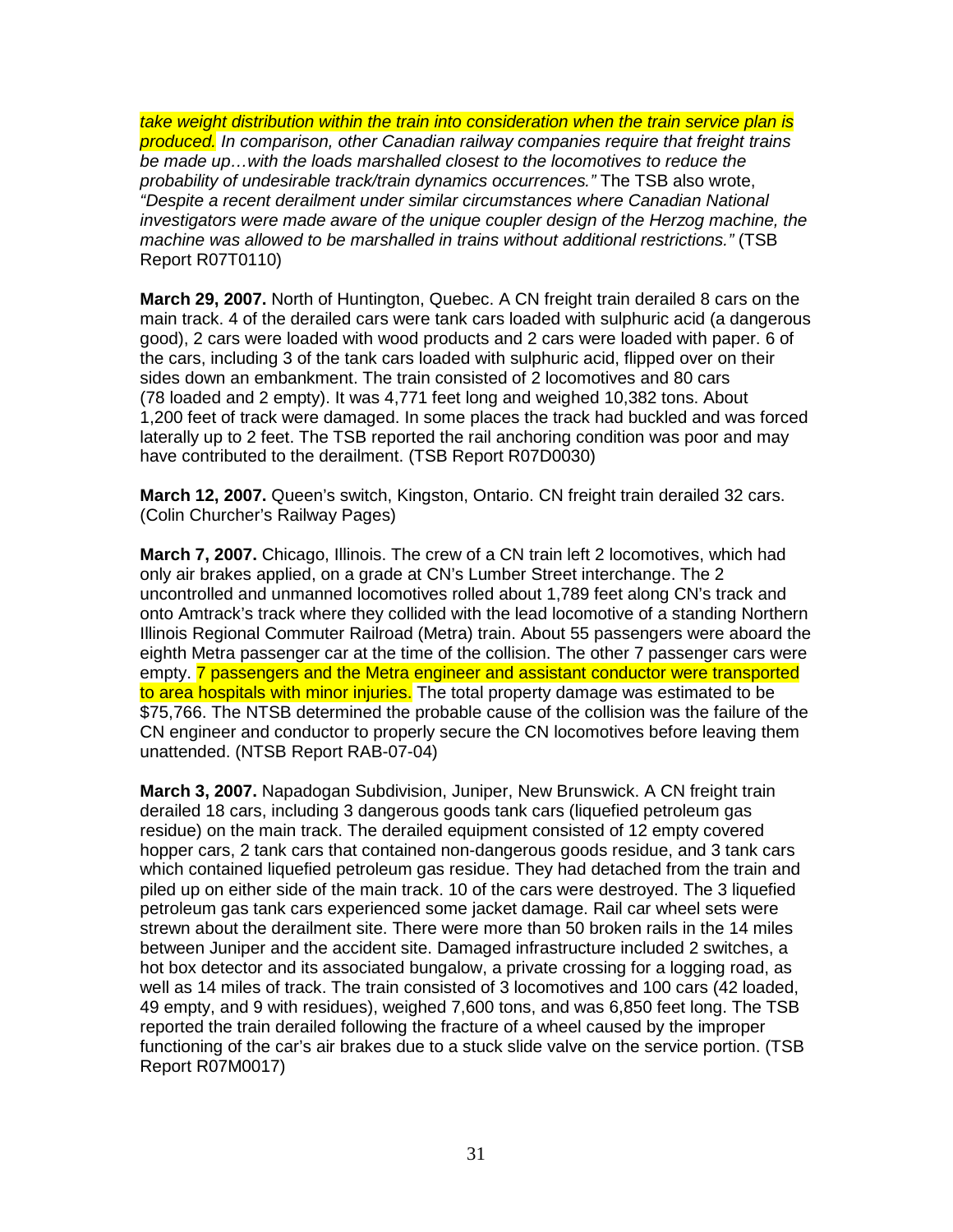**Feb 13, 2007.** Sprague Subdivision, Symington Yard, Winnipeg, Manitoba. A CN train remote controlled by a Beltpack was accidentally made to travel westward during a switching operation when the operator meant to send the train eastward. The remote controlled train sideswiped a second CN train that was outbound. 4 empty covered hopper cars from the remote controlled train derailed. A total of 9 cars were damaged. The first 2 derailed cars were on their side, the third car came to rest at a 45° angle and the fourth derailed car remained upright. On the outbound train, 3 covered hopper cars loaded with grain and 1 empty covered hopper car were damaged. As well, a stationary empty auto rack car, which was stored on an adjacent track, was damaged. The TSB warned that greater care was required by CN operators who control trains in rail yards with remote controls. In this particular case, the operator was sitting in a motor vehicle that was travelling away from the train which made it very difficult to visually monitor the train he was operating by remote control. (TSB Report R07W0042).

**Feb 12, 2007.** Drummondville Subdivision, near Drummondville, Quebec. 8 of 105 cars in a CN freight train derailed when a knuckle on the  $75<sup>th</sup>$  car broke. 1 of the derailed cars was a tank car with aviation fuel residue. About 850 feet of track were damaged. The train was pulled by 5 locomotives all located at the front end of the train, was 7,006 feet long and weighed 10,815 tons. The TSB investigation determined that the improperly assembled train (empty cars ahead of loaded cars) contributed to the derailment. CN and others have been realizing significant cost savings by increasing the length and weight of their trains, and by improperly assembling them, but at the same time this practice is compromising safety. (TSB Report R07D0009)

**Jan 7, 2007.** Montmagny Subdivision, Montmagny, Quebec. A CN freight train derailed 24 cars (19 loaded and 5 empty) on the main track. 4 of the derailed tank cars contained sulphuric acid, a dangerous good. 1 of these cars was damaged which created a risk because it was located on a bridge over a river. The rest of the derailed cars included: 3 tank cars loaded with non-dangerous liquids, 4 centre beam flat cars, 2 automobile carriers, and 11 covered hopper cars. These cars were derailed in an accordion pattern across the main track, the station platform, and into the street behind the station. A workshop trailer owned by CN was destroyed, and the Via Rail station building and 2 inhabited houses were damaged. About 600 feet of track, a main-track turnout, numerous switch parts, the deck and the west span of the bridge over the Rivière du Sud were also damaged. The train consisted of 3 locomotives and 122 cars (72 loaded and 50 empty), weighed 10,587 tons and was 8,384 feet long. The TSB reported that the train derailed when a switch point rail broke under the train. The TSB also suggested that, considering all the derailments in Canada, perhaps there is a need for tracks to be maintained at a level higher than that required by the Railway Track Safety Rules. (TSB Report R07Q0001)

**Nov 11, 2006.** Kingston Subdivision, Moira, Ontario. A spike puller operator on contract to CN was fatally injured while attempting to perform repairs to his Nordco Grabber Model A Spike Puller. The accident occurred when the right side joystick controller of the spike puller was inadvertently activated, causing the right-hand roller frame assembly to drop rapidly onto the machine operator underneath the machine. (TSB Report R06T0281)

**Aug 27, 2006.** Lac-Saint-Jean Subdivision, Chambord, Quebec. A CN freight train derailed 12 cars, 5 loaded and 7 empty, on the main track. The derailed equipment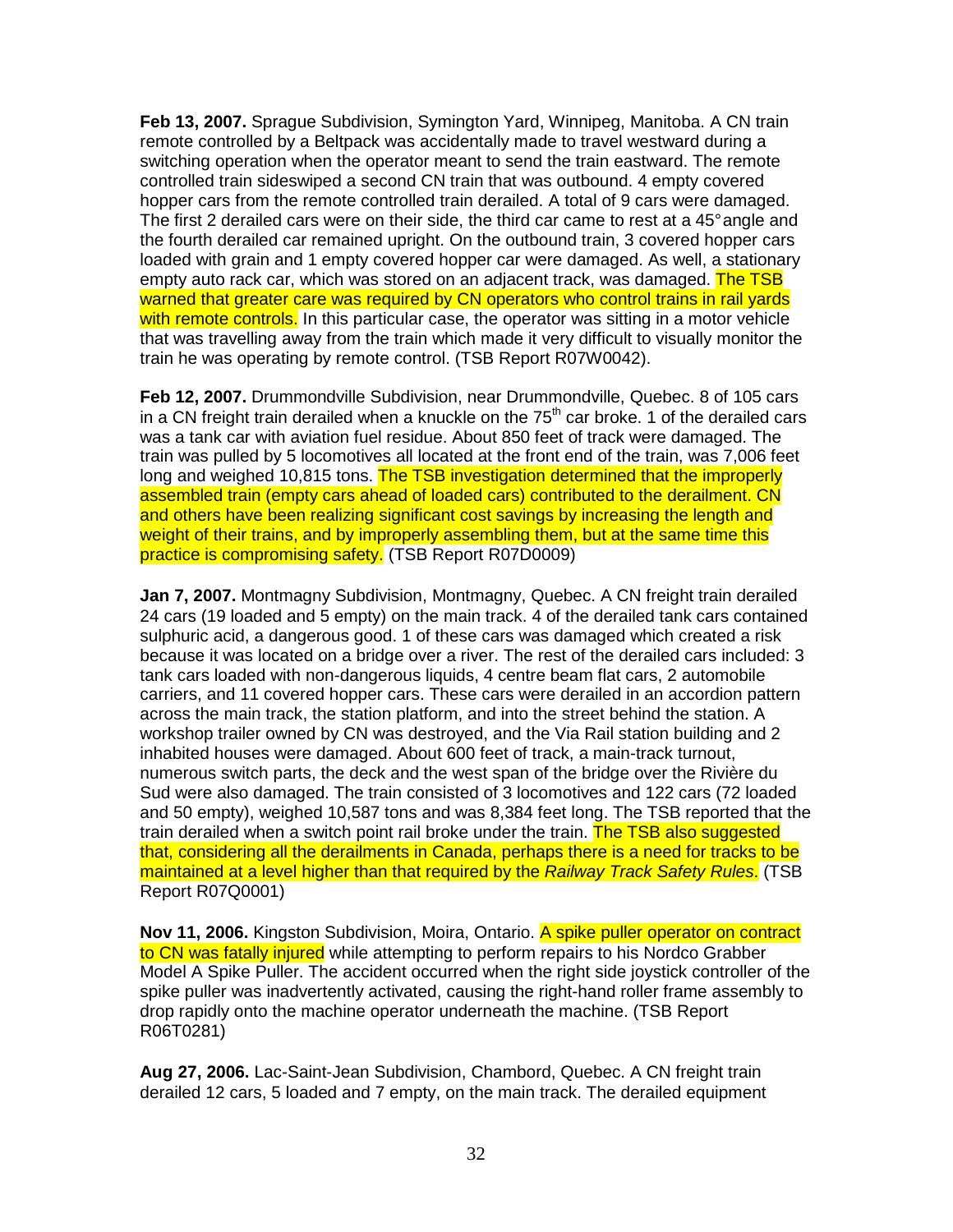consisted of 4 gondola cars loaded with wood chips, 1 tank car loaded with a flammable liquid, 4 empty box cars, and 3 empty gondola cars. About 1,400 feet of track were damaged. The train consisted of 2 locomotives and 93 cars (20 loaded, 73 empty), weighed 4,980 tons and was 6,140 feet long. The TSB reported that the derailment was caused by wheel lift on a loaded wood chip car negotiating a curve in the track. As the car ran derailed, it damaged the track, leading to the derailment of 11 other cars. The TSB also reported on asymmetrical loading of car contents as a contributing factor. (TSB Report R06Q0096)

**July 14, 2006.** Oakville Subdivision, Mimico, Ontario. A CN freight train derailed 7 cars on the main track as it was passing over a switch. Derailed equipment fouled the 3 main tracks. The train derailed at a track buckle in an area of track that had undergone recent upgrades in the form of a new turnout installation and track resurfacing. In addition to the buckled track and damaged turnout, about 650 feet of the 3 main-line tracks were damaged during the derailment. The TSB attributed the derailment to track buckling caused by inadequate rail anchoring. (TSB Report R06T0153)

**June 29, 2006.** Lillooet Subdivision, near Lillooet, British Columbia. A CN freight train consisting of 1 locomotive and 1 car loaded with lumber derailed after losing control while descending a steep grade near Lillooet. When the crew realized the train was in a runaway situation, the conductor decoupled the loaded lumber car from the locomotive, climbed onto the car and began to make his way over the lumber to apply the hand brake located on the other end of the car. With the connection between the locomotive and the car severed, the 2 began to separate. Having separated from the locomotive by about 200 feet, the car derailed to the outside of a curve. The conductor was thrown from the derailing car and was killed. The lumber car came to rest about 1,000 feet below the rail right-of-way. The locomotive continued to accelerate. At a curve in the track, the locomotive derailed and slid about 800 feet down the mountain. The trainman was thrown from the locomotive and sustained fatal injuries. The locomotive engineer was thrown off and sustained serious injuries. The locomotive came to rest about 800 feet below the rail right-of-way. The TSB report contained many criticisms of CN and many recommendations to improve the safety of train travel in steep mountainous terrain. Brake shoe friction fade on the lumber car may well have contributed to the derailment. The TSB expressed concern that Transport Canada and CN had not followed the lead by the Association of American Railroads in improving brake shoe design for heavier cars, and that heavier cars in Canada will continue to be operated using brake shoes designed to an older specification. CN employees had also previously raised concerns about the use of non-Dynamic Brake-equipped locomotives in steep mountainous territory such as Lillooet, but these concerns were not relayed to CN management. The TSB criticized CN for the failure of its safety management system to identify and mitigate risks in steep mountainous terrain and recommended that Transport Canada require CN to do so. Many local residents and ex-B.C. Rail employees criticized CN for not becoming better prepared for the added risks of rail travel in mountainous terrain when they bought B.C. Rail in 2004. (TSB Report R06V0136, several other sources)

**June 4, 2006.** Joliette Subdivision, Charette, Quebec. A CN freight train derailed 14 cars (10 loaded and 4 empty) on the main track, including 7 cars loaded with dangerous goods, while exiting a bridge. The dangerous goods cars included 2 cars loaded with gasoline, 3 cars loaded with fuel oil and 2 cars loaded with sulphuric acid. About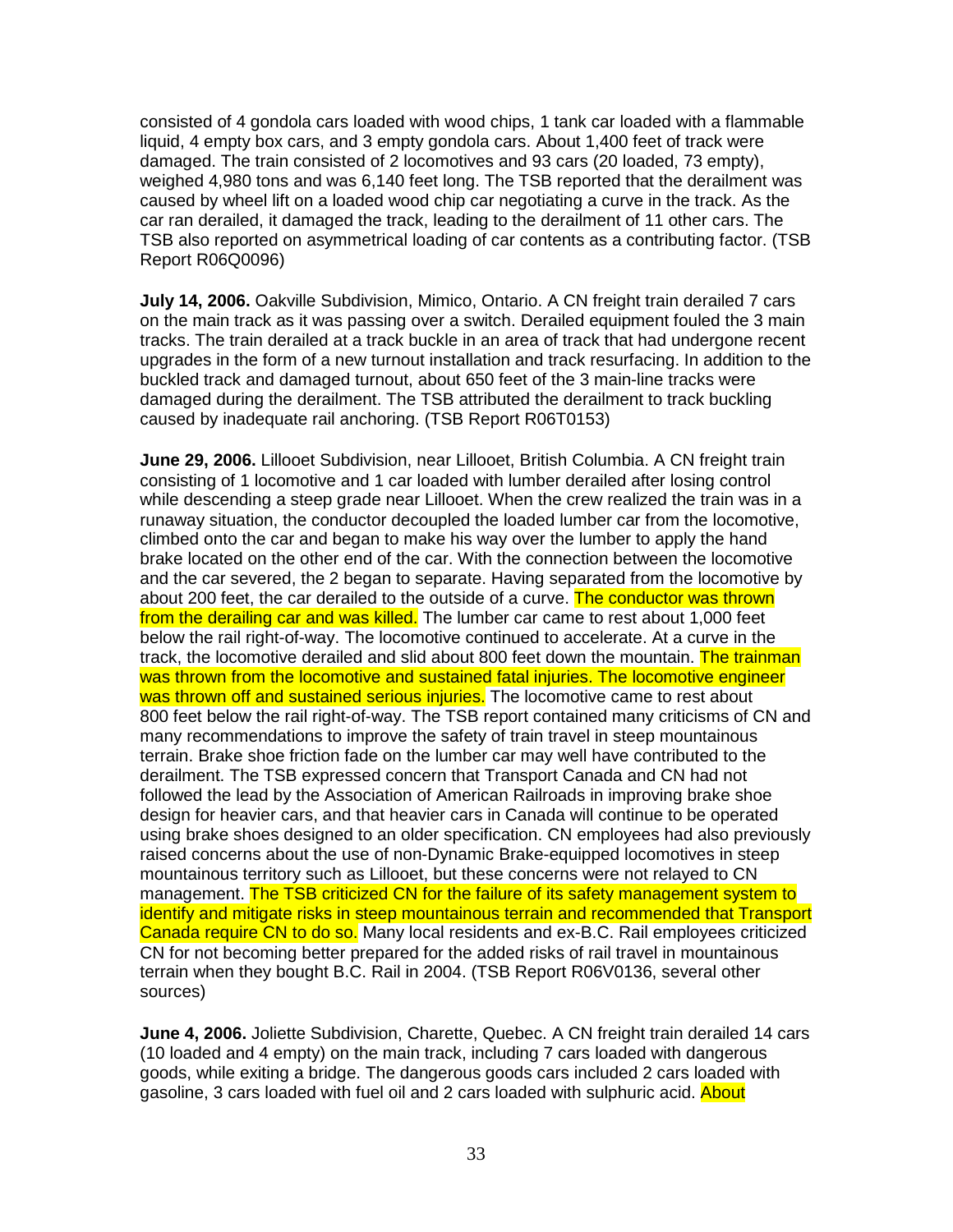233,000 litres of hydrocarbons spilled from 3 tank cars and about 160,000 litres flowed down the river valley and into the Rivière du Loup right next to the derailment. Local fire and police departments; Environment Canada; the Canadian Forest Service; and Quebec Sustainable Development, Environment and Parks responded to the accident. Containment barriers were constructed in an attempt to slow the flow of the remaining hydrocarbons into the river. Skimmers and booms were installed on the Rivière du Loup in an attempt to collect hydrocarbons near the derailment site and downstream near the St. Lawrence River. Because the first responders arrived after most of the hydrocarbons had entered into the Rivière du Loup, only about 73,000 of the 233,000 litres of hydrocarbons were recovered. Spilled liquids continued being collected through the following winter months. The spill negatively impacted the bird and fish life along the Rivière du Loup. The train consisted of 3 locomotives and 142 cars; it was 6,760 feet long and weighed 12,290 tons. The TSB reported that rotting and otherwise deteriorating track ties and a lack of rail anchors were major contributors to the derailment and spill. (TSB Report R06Q0054)

**May 21, 2006.** Kamloops Yard, Kamloops, British Columbia. A CN train involved in a switching operation in the yard collided with an unoccupied Rocky Mountaineer Vacations (RMV) passenger train moving into the yard. 4 passenger cars derailed and the CN locomotive was heavily damaged. The CN train was 2,600 feet long, weighed 3,952 tons and consisted of 2 locomotives pulling 28 loaded and 13 empty cars. The TSB reported that the speed of the CN train and distance to the RMV train, along with the weight and lack of braking power on the trailing cars, resulted in the CN train being unable to stop before colliding with the RMV train. Although the CN train did not exceed 15 mph, the movement was unable to stop within one-half the range of vision of equipment as required by Canadian Rail Operating Rule 105. Communications between the rail traffic coordinator and train crews and between the 2 crews involved were inadequate to assist the crews in identifying each other's whereabouts. (TSB Report R06V0111)

**May 15, 2006.** Lac-Saint-Jean Subdivision, near Lac Bouchette, Quebec. A CN freight train derailed 18 cars (16 loaded, 2 empty) at a curve on the main track. The train consisted of 3 locomotives and 75 cars (72 loaded, 3 empty), weighed 8,780 tons and was 4,750 feet long. The TSB reported that the design and loading of the first 3 derailed cars contributed to the derailment and speculated that there must have been a warp in the track. (TSB Report R06Q0046)

**Aug 5, 2005.** Squamish Subdivision, north of Squamish, British Columbia. 9 CN Rail cars (1 loaded and 8 empty) flipped off the tracks, **spilling 40,000 litres of toxic caustic** soda (sodium hydroxide) into the Cheakamus River. The chemical compound stripped the river of oxygen and had a devastating impact on the river's fish population. All freeswimming fish occupying the river at the time of the spill were killed. More than 500,000 adult and young salmon, steelhead, trout and other fish species were killed. Fish died of suffocation from skin burns and gill haemorrhaging. British Columbia Environment staff said the spill decimated the river's fish population. Angling closures were issued on the Cheakamus and MamQuam rivers and a portion of the Squamish River in an attempt to help fish populations repopulate the sections impacted by the spill. Birds and mammals that relied on Cheakamus River salmon for food were also negatively impacted by the toxic spill. CN was assessed about \$200,000 for river clean up costs and was charged twice under the federal Fisheries Act and 3 times under the B.C. Environmental Management Act, which resulted in fines. The train consisted of 5 locomotives at the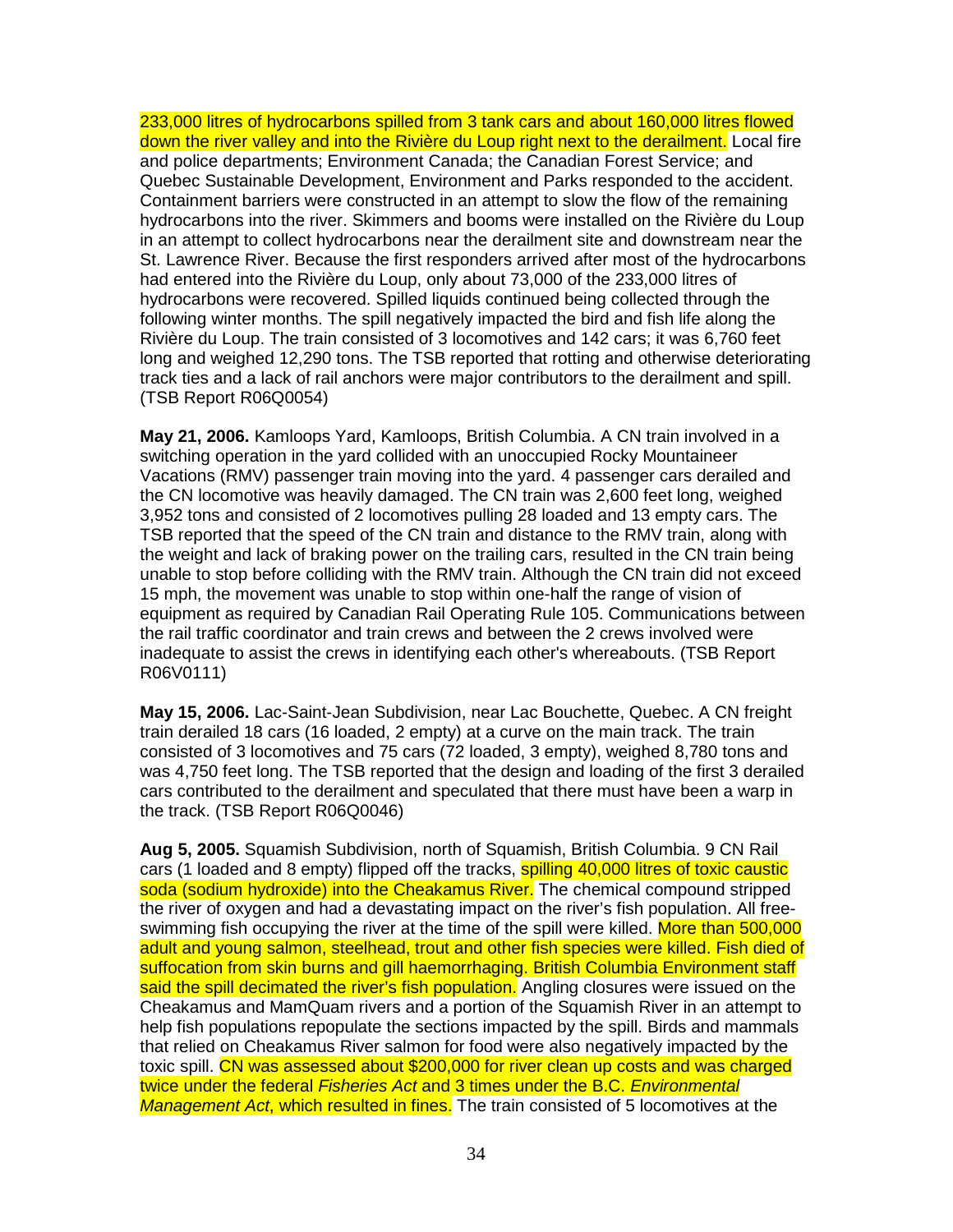head of the train, 144 cars (3 loaded and 141 empty), and 2 locomotives behind the 101<sup>st</sup> car. It was 9,340 feet long and weighed 5,002 tons. The TSB blamed the derailment on human error, poor supervision, use of a too-long train and an improperly assembled train. (TSB Report R05V0141, Canada.com Aug 4/07, several other sources)

**Aug 3, 2005.** Edson Subdivision, Wabamun Lake, west of Edmonton, Alberta. 43 CN cars derailed along the shoreline of Wabamun Lake, spilling 1.3 million litres of heavy bunker C fuel oil that quickly spread across the lake. 100 Wabamun Lake residents blockaded the CN tracks for 5 hours to protest insufficient action by CN to contain or clean up the spill. Oil-slicked birds and other wildlife plus the oil-soaked lake shoreline became instant national news. 4 days later, CN revealed that 700,000 litres of Imperial Pole Treating Oil had also spilled into the lake. This hazardous chemical contained naphthalene and other polycyclic aromatic hydrocarbons that are highly toxic and linked to cancer. People who lived nearby were forced to evacuate their homes and cottages. Hundreds of oil-soaked birds died. Wabamun Lake is a popular angling lake, and fish were negatively impacted. CN spent an estimated \$28 million attempting to clean up the mess, with remaining costs covered by insurance. CN was forced into a compensation program for those whose properties were damaged. In May 2009, CN pleaded guilty to 3 charges, one under Alberta's Environmental Protection and Enhancement Act for failing to take all reasonable measures to contain and remedy the spill, one under the federal Fisheries Act, and a third under the federal Migratory Birds Convention Act. Fines issued by the court totaled \$1.4 million, which many Albertans did not think was sufficient, considering the magnitude of environmental damages, and considering it appeared that CN was more concerned about opening their track again than in containing and cleaning up the spilled dangerous goods. The train consisted of 3 locomotives, 117 loaded cars, 13 residue cars, and 10 empty cars. It was 8,547 feet long and weighed 15,562 tons. The TSB reported that a defective rail caused the train to fall off the tracks. (Wikipedia, TSB Report R05E0059, several other sources)

**July 31, 2005.** Val-d'Or Subdivision, Val-d'Or, Quebec. A CN freight train derailed 9 cars on the main track. 7 of the derailed cars were bulkhead flat cars loaded with logs, and 2 were gondola cars loaded with copper concentrate. 7 of the derailed cars flipped over on their sides and all 9 derailed cars were damaged. 1 wye track was destroyed, and 450 feet of main and wye track were damaged. The train was powered by 2 locomotives, and was hauling 26 loaded cars, 10 empty cars and 19 residue cars. It was 2,940 feet in length and weighed 3,800 tons. The TSB reported the accident occurred when a 25 year-old roller bearing on one of the bulkhead flat cars that derailed overheated and seized. (TSB Report R05Q0033)

**July 13, 2005.** Three Hills Subdivision, Sarcee Yard, Calgary, Alberta. A CN freight train derailed 2 cars in the yard, which fouled a switch and resulted in the following loaded tank car being hit by 2 locomotives of another train that was operated by Beltpack remote control. The collision punctured the tank car, spilling about 106,800 litres of aviation fuel onto the ground. Diesel fuel also spilled from one of the remote controlled locomotives' punctured fuel tanks. The extent of environmental damage was not disclosed. The 2 remote controlled locomotives also derailed. There was extensive damage to the 2 derailed locomotives, the 2 derailed cars, and another empty gondola car. Crossover switches, connecting track and about 300 feet of the yard lead track were destroyed. Calgary police and fire services controlled the site and protected against a potential fire hazard. 4 nearby businesses were evacuated as a precaution. The TSB reported that an improperly assembled train with empty cars ahead of loaded cars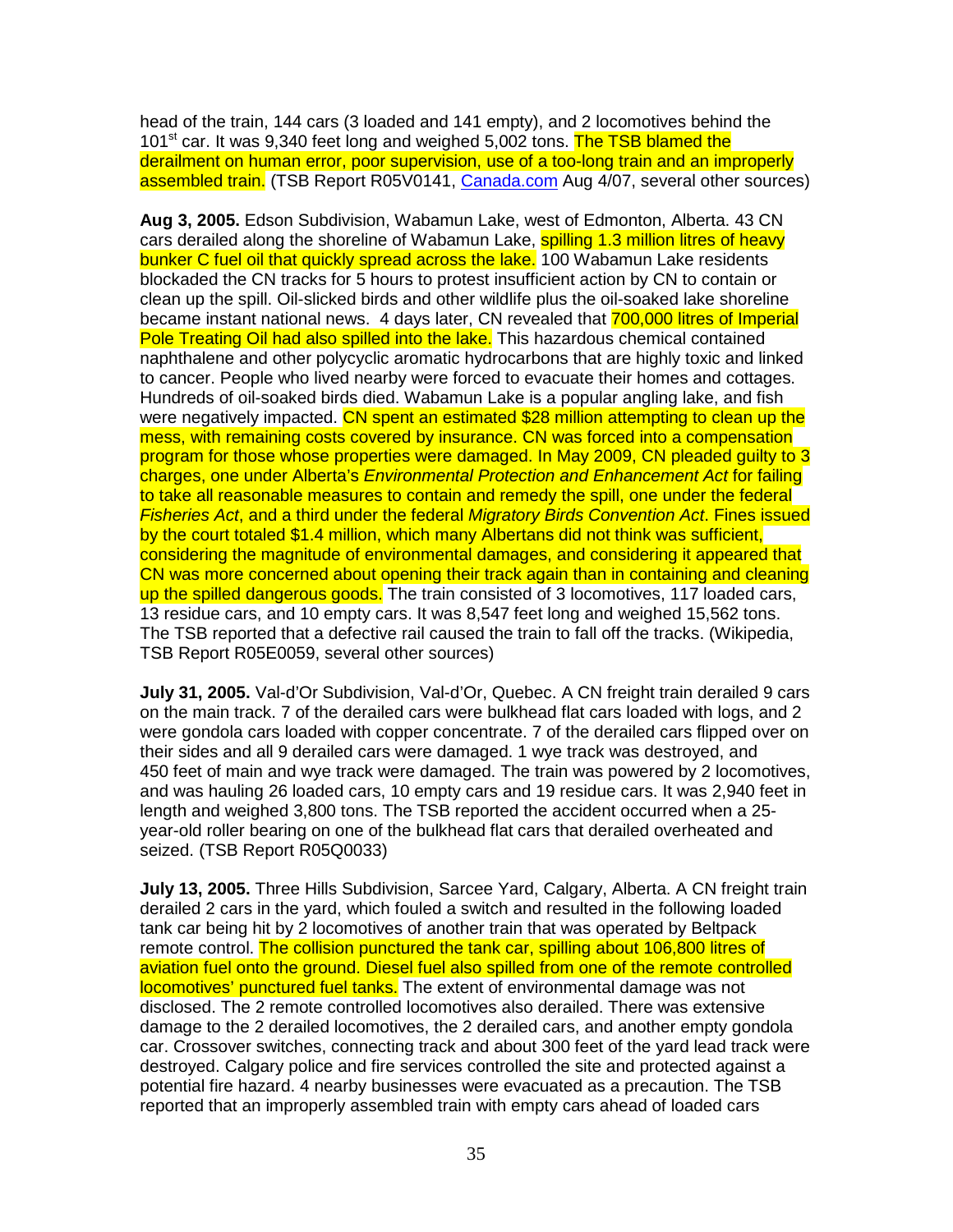contributed to the derailment. Because CN did not investigate nor report to the TSB a prior, similar derailment at the same location, an opportunity was lost to review and identify safety deficiencies. (TSB Report R05C0116)

**July 10, 2005.** CN Yazoo Subdivision, Anding, Mississippi. 2 CN freight trains collided head on. The collision resulted in the derailment of 6 locomotives and 17 cars. About 15,000 gallons of diesel fuel were spilled from the locomotives and resulted in a fire that burned for about 15 hours. 2 crew members were on each train; all 4 were killed. As a precaution, about 100 Anding residents were evacuated. 7 residue tank cars containing hazardous materials were among the cars that derailed. 5 of those cars contained propylene residue, 1 contained isopropylamine residue, and 1 contained carbamate pesticide residue. 1 or more of the propylene tank cars vented due to pressure buildup from the extreme heat of the diesel fuel fire. CN provided the following cost estimates: \$9.6 million for equipment (locomotives and cars); \$65,000 for track and signals; \$316,800 for lading and environmental cleanup; and \$300,000 for wreck clearing. Property damage associated with the accident totaled \$9,665,000. Clearing and environmental cleanup costs totaled \$616,800. The extent of environmental damage was not disclosed. The NTSB determined that the probable cause of the collision was the failure of the northbound train to stop at a red signal, possibly due to crew fatigue. Contributing to the accident was the absence of a positive train control system that would have stopped the northbound train before it exceeded its authorized limits. Also contributing to the accident was the lack of an alerter on the lead locomotive that may have prompted the crew to be more attentive to their operation of the train. (NTSB Report RAR-07-01)

**July 4, 2005.** Kingston Subdivision, Prescott, Ontario. A CN freight train derailed all 51 of its cars on the main track. All of the cars toppled over on their sides. All of the cars contained hydrocarbon residue. 2 cars spilled gasoline and released nitrogen vapours. All of the cars were damaged and about 2,000 feet of main track were destroyed. The train consisted of 2 locomotives and 51 cars; the first 17 cars contained fuel oil residue and the trailing 34 cars contained gasoline residue. The train was 3,180 feet long and weighed 2,240 tons. The TSB reported the derailment was caused when a track moved out of alignment. Another contributing factor was a buckled track resulting from laying the track in cold weather. (TSB Report R05H0013)

**April 6 2005.** Scotford Rail Yard, Fort Saskatchewan, Alberta. An undisclosed amount of hydrogen peroxide spilled out of an overturned car when 8 CN tank cars of a 98-car train derailed. Other CN derailments in the same rail yard include one August 18, 2010 and another one November 21, 2010. (Fort Saskatchewan Record April 8/05)

**Feb 23, 2005.** Drummondville Subdivision, near Saint-Cyrille, Quebec. A CN freight train derailed 29 cars on the main track. 28 cars were destroyed and 1 car was damaged. 1 tank car carrying propane caught fire and exploded, causing major damage to a mill adjacent to the railway right-of-way. Other tank cars carrying dangerous goods including chlorine also derailed. Because of the fire and dangerous goods in the other tank cars, the area within a 1-kilometre radius of the accident site was sealed off and about 20 people were evacuated. About 600 feet of track were destroyed and about 4,000 feet of track were damaged. The train was 5,935 feet long, weighed 6,898 tons and consisted of 2 locomotives, 44 loaded cars and 45 empty cars, including tank cars containing chlorine, propane and other flammable liquids. The TSB reported the derailment was caused by a defective rail car wheel that failed, and pointed out that CN does not have a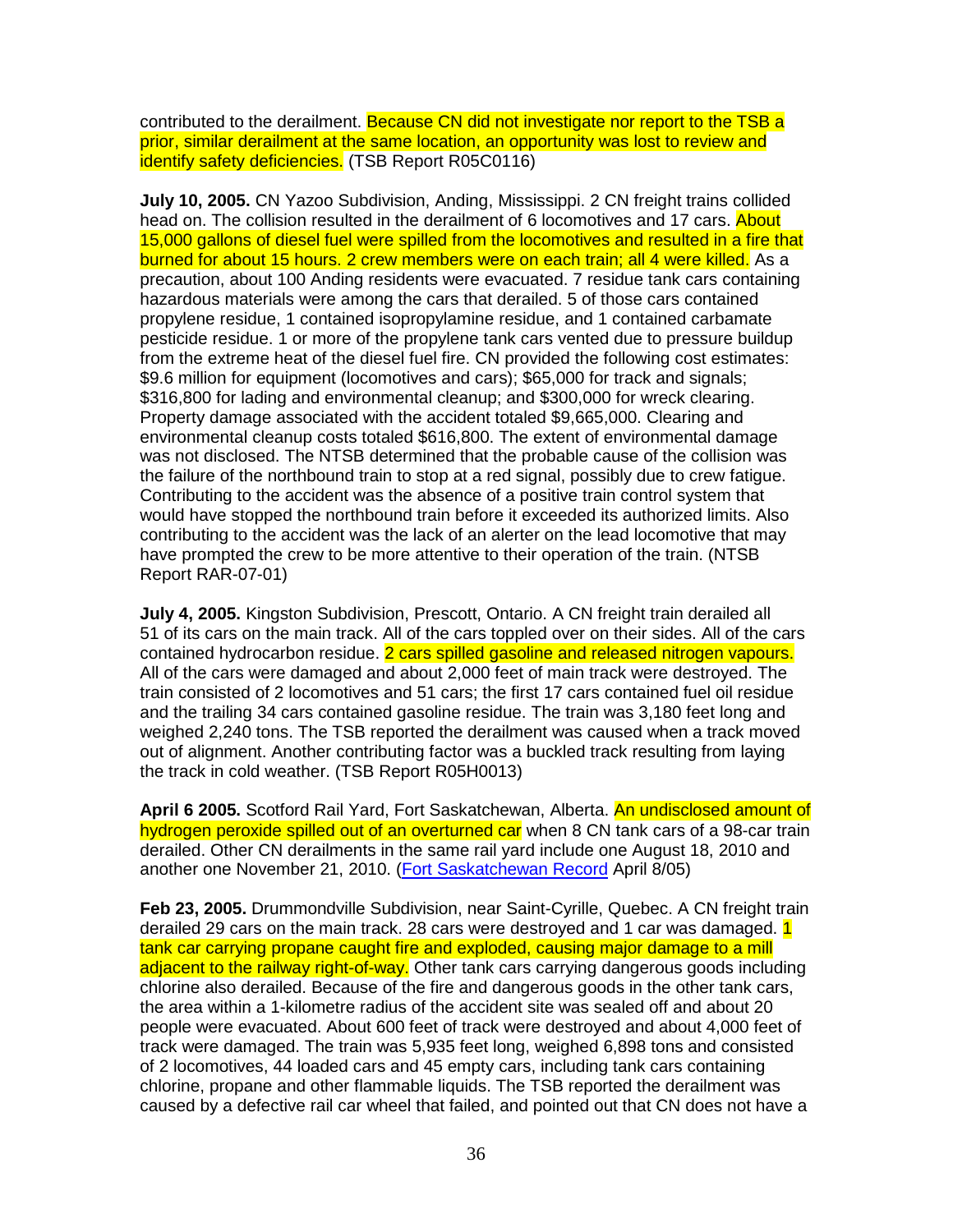wheel impact load detector (WILD) between Halifax and Quebec, increasing the risk of wheel failure in eastern Canada. (TSB Report R05Q0010)

**Jan 12, 2005.** Letellier Subdivision, Winnipeg, Manitoba. A CN freight train derailed 10 cars including a tank car containing liquefied petroleum gas and a tank car loaded with liquid calcium chloride that overturned and spilled an undisclosed amount of its contents. The extent of environmental damage was not disclosed. 2 derailed loaded hopper cars blocked a public crossing. About 400 feet of track were damaged. The train comprised 1 locomotive, 30 loaded cars, 11 empty cars and 1 residue tank car. It weighed 4,297 tons and was 2,598 feet long. Several homes and businesses were evacuated due to the risks associated with derailed tank cars carrying dangerous goods. The TSB reported several factors that contributed to the derailment including track spacing anomalies, track out of alignment, track warp defects and roller bearing adapters that likely failed in 1 of the derailed cars. (TSB Report R05W0014)

**Nov 12, 2004.** Montmagny Subdivision, Levis, Quebec. 10 multi-platform CN container cars derailed on the main track. The cars were damaged, and 2 switches and 500m of track were damaged. The train was made up of 3 locomotives and 39 multi-platform container cars (113 platforms in all). It was 7,500 feet long and weighed 6,200 tons. The TSB reported that wheel failure caused the derailment. (TSB Report R04Q0047)

**July 25, 2004.** Bala Subdivision, Burton, Ontario. A CN freight train derailed 13 multiplatform intermodal cars carrying 88 containers. Containers carrying dangerous goods including paint and paint thinners were heavily damaged with liquid product spilling from at least one of the containers. About 2,300 feet of track were destroyed. The train consisted of 2 locomotives and 28 loaded intermodal cars. It was 5,919 feet long and weighed 5,750 tons. The TSB reported the following as contributing to the rail rollover that caused the derailment: car design, lacking rail lubrication, track fastening system, and track geometry. A local landowner whose property was damaged by the derailment was not contacted by CN. It took some time for CN to finally clean up the mess on the private land left by the derailment. (TSB Report R04T0161)

**March 17, 2004.** Lac-Saint-Jean Subdivision, Linton, Quebec. A CN train derailed 22 cars at a curve on the main track. 18 cars were destroyed, 4 cars were damaged, and about 140m of track were destroyed. The derailed cars slid down the Batiscan River bank. The train consisted of 4 locomotives and 66 cars, 56 loaded and 10 empty. It was 4,060 feet long and weighed 6,960 tons. A broken rail caused the initial derailment. (TSB Report R04Q0016)

**Feb 17, 2004.** Sprague Subdivision, Symington Yard, Winnipeg, Manitoba. A CN train operated by Beltpack remote control derailed 17 intermodal container car body platforms at a switch in the yard. The Beltpack remote control operator was controlling the train movement from inside a motor vehicle, which is routinely done at the Symington Yard. About 1,600 feet of track were damaged. The TSB reported the location of the Beltpack remote control operator inside a vehicle, well in advance of and facing away from the remote controlled train, left the train movement unmonitored and increased the severity of the derailment, which was initially caused by a switch malfunction. (TSB Report R04W0035)

**Feb 7, 2004.** Montmagny Subdivision, Montmagny, Quebec. A CN freight train derailed 27 cars on a bridge over the Du Sud River, including a pressurized tank car loaded with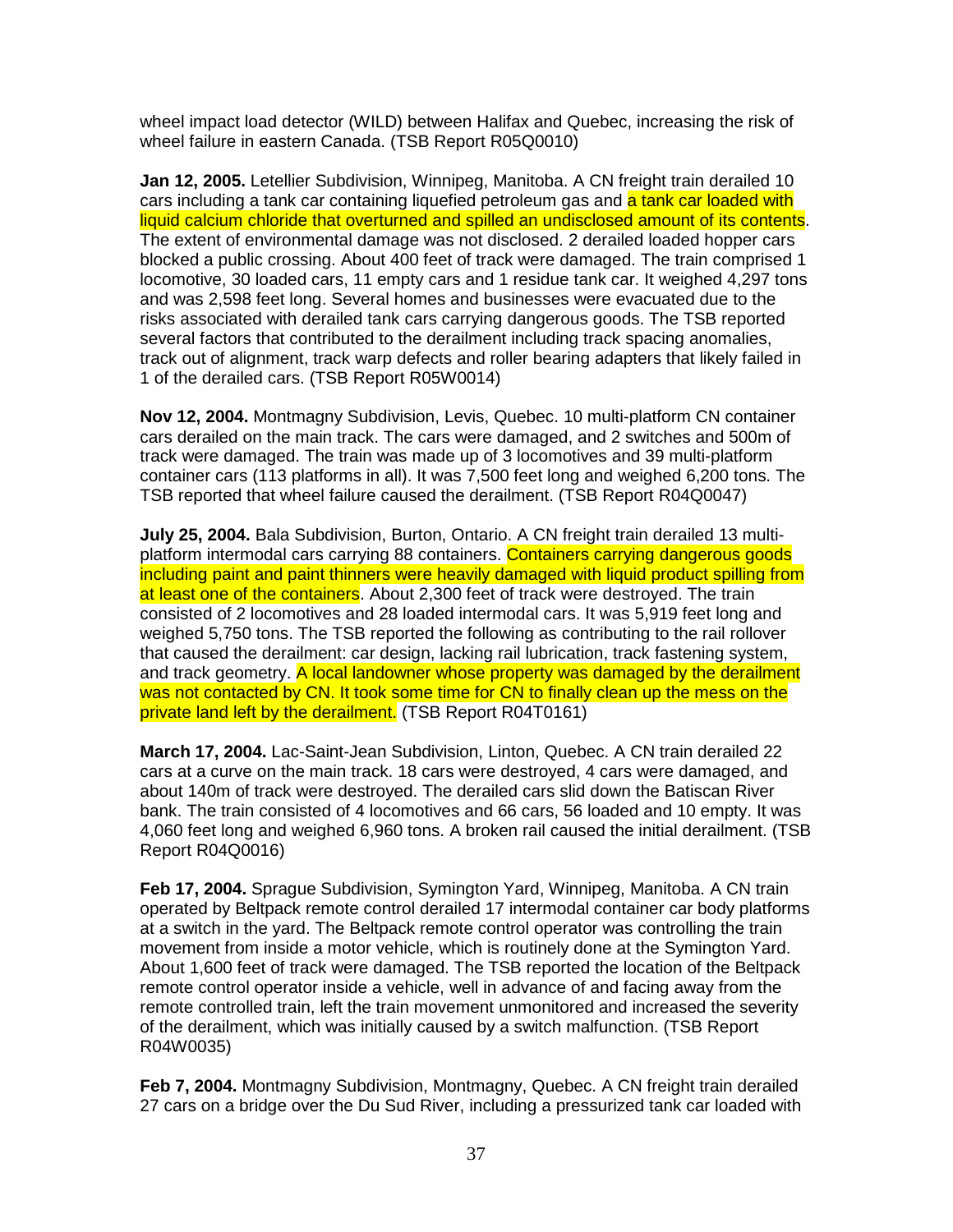liquefied chlorine gas. All of the derailed cars were damaged beyond repair. About 1,500 feet of track and 2 public crossings were damaged. The entire timber deck of the bridge and the pedestrian walkway located on the north side were destroyed. 3 bridge spans were damaged beyond repair and required total replacement. The other 6 spans sustained major damage. The train was 5,489 feet long and weighed 9,102 tons. It consisted of 2 locomotives, 70 loaded and 24 empty. During the derailment cleanup and bridge repair work, traffic had to be rerouted on a temporary bypass track constructed over the river. The extent of environmental damage incurred by the derailment and subsequent repairs was not disclosed. The TSB reported that truck hunting (lateral oscillation of car between the tracks at high speeds) on one or more empty cars contributed to the derailment. The investigation was also confused by an inaccurate list of car positions within the train. (TSB Report R04Q0006)

**July 30, 2003.** Drummondville Subdivision, Villeroy, Quebec. A CN train derailed 32 intermodal platforms on the main track. 31 platforms were damaged, and 1 platform was destroyed. About 2,200 feet of track were destroyed, and another 1,900 feet were damaged by the derailment. The track underneath the last 30 derailed platforms was completely destroyed. In the zone of destruction, the majority of the ties were in poor condition, showing signs of water saturation and rot through half of their thickness. 2 farm crossings were destroyed and the third was seriously damaged. The train, an intermodal express freight train, was 9,973 feet long and weighed 9,310 tons. It consisted of 4 locomotives and 145 loaded intermodal platforms. Some of the cargo was dangerous goods. The TSB reported that the train derailed as a result of a track buckle while travelling above the speed limit over track on which maintenance work was being performed. The TSB also criticized the operators for not following proper safety procedures or CN for not conducting proper safety training. (TSB Report R03Q0036)

**May 21, 2003.** Bala Subdivision, Gamebridge, Ontario. A CN train derailed 49 cars on the main track at a highway crossing. The derailed equipment included 21 tank cars loaded with sulphuric acid, 2 empty box cars, and 26 box cars loaded with paper. About 250 tons of sulphuric acid spilled from 3 tank cars. A small fire started. An underground fibre-optic cable was severed, disrupting service for 16 hours. Some 1,700 feet of track were destroyed. Highway 12 was closed in the vicinity of the derailment area for 5 days. Some 50 people were evacuated due to the toxic nature of the spilled sulphuric acid and to ease clean-up operations. 2 firefighters suffered minor fume inhalation, and a local citizen suffered acid burns to his feet. The extent of environmental damage was not disclosed. The train weighed 11,800 tons and was 5,889 feet long. It was hauling 103 loaded cars, 8 empty cars, and 1 residue car. The TSB reported track defects at the Highway 12 crossing and decreasing time set aside by management for proper inspection and routine maintenance. As well, the train had been improperly assembled with empty cars ahead of loaded cars. (TSB Report R03T0157)

**May 16, 2003.** Thompson, Manitoba. Several thousand hectares of land burned from a CN-caused wildfire. Suppression costs amounted to \$565,000. (Canadian Interagency Forest Fire Centre July 24/07)

**May 14, 2003.** Fraser Subdivision, McBride, British Columbia. A CN freight train derailed 2 locomotives and 5 cars loaded with lumber on a bridge on the main track. Once derailed, the locomotives toppled off the bridge, dropping about 25 feet into the gully below along the main river valley. A fire started and the bridge, the 2 locomotives, and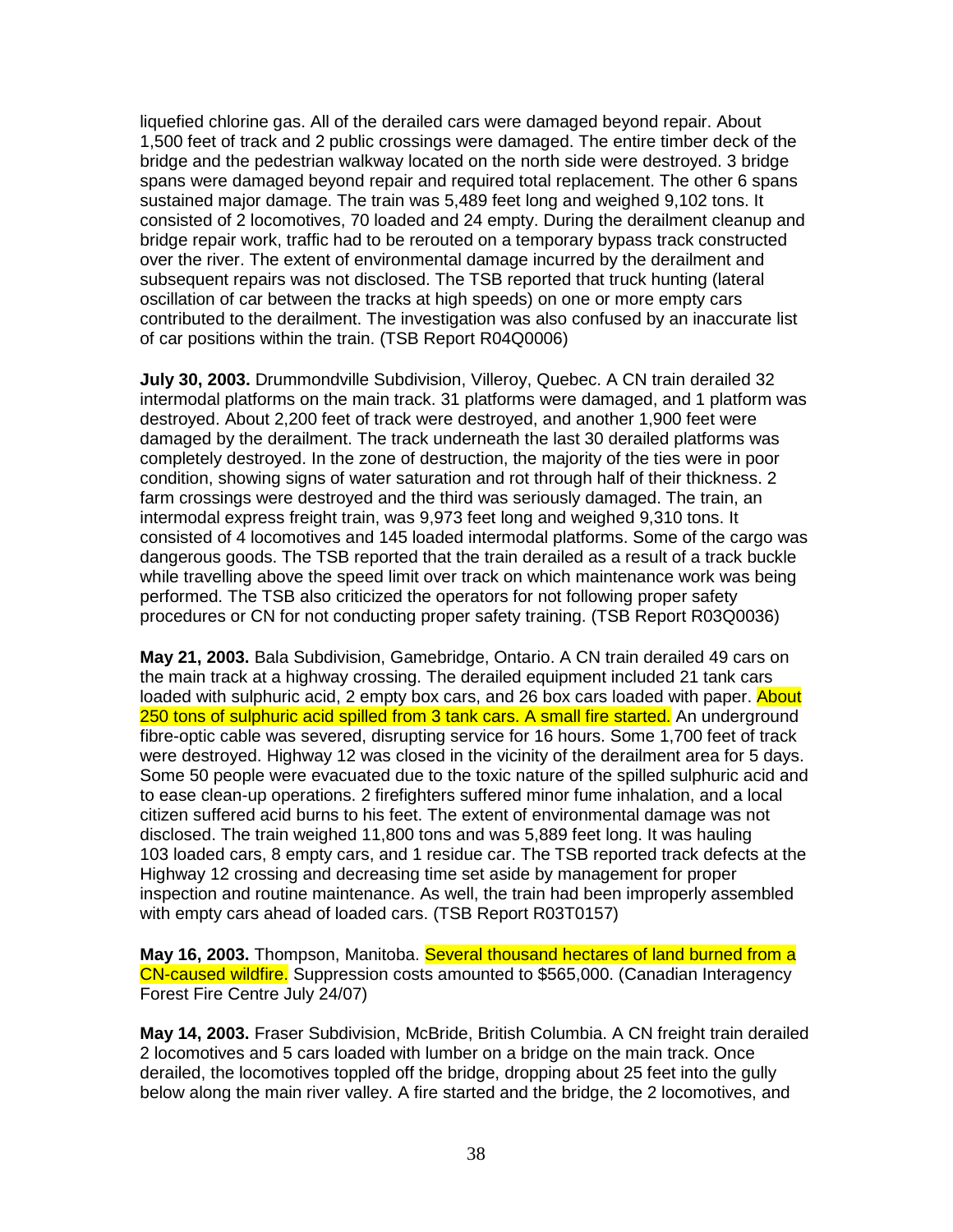the 5 cars and their contents were destroyed by fire. The 2 crew members, the locomotive engineer and the conductor, were fatally injured. Several acres of the surrounding terrain were damaged by the fire and by the ensuing clean-up operation. The extent of environmental damage was not disclosed. The train was 5,730 feet long, weighed 8,800 tons, and was powered by 2 locomotives. The train consisted of 85 freight cars: 68 loaded, 4 empty, and 13 residue tank cars. The complete destruction of the bridge and all its related components, the loss of the locomotive event recorder data, and lack of complete and comprehensive bridge maintenance and inspection records impeded the TSB investigation efforts. However, the TSB reported that the failure to identify the urgency and the severity of the deteriorating condition of the bridge was not recognized because of shortcomings in the inspection, assessment, planning, and maintenance process. (TSB Report R03V0083)

**May 12, 2003.** Drummondville Subdivision, Manseau, Quebec. A CN freight train derailed 17 platforms loaded with 34 containers at a curve on the main track. Most of the containers flipped over on their sides. 3 of the containers were carrying dangerous goods. There was damage to 1,000 feet of main track and 300 feet of siding track. The train was powered by 3 locomotives and consisted of 122 loaded cars. It weighed 5,190 tons and was 8,430 feet long. The TSB reported the derailment occurred when the car body on the platform of a loaded container car collapsed onto the main track, severely damaging the track structure, resulting in the complete loss of track gauge. The platform on the car collapsed due to fatigue at a high stress location where a weld was missing. There also was a discrepancy between the cars recorded as being in the train and the actual cars in the train. (TSB Report R03Q0022)

**Feb 9, 2003.** Tamaroa, Illinois. A CN freight train derailed 22 of its 108 cars. 4 of the derailed cars spilled methanol, and the methanol from 2 of these cars fueled a fire. Other derailed cars contained phosphoric acid, hydrochloric acid, formaldehyde, and vinyl chloride. 2 cars containing hydrochloric acid, 1 car containing formaldehyde, and 1 car containing vinyl chloride also spilled product. About 850 residents were evacuated from the area within a 3-mile radius of the derailment, which included the entire village of Tamaroa. 1 contract employee was injured during cleanup activities. Damages to track, signals, and equipment, and clearing costs associated with the accident totaled \$1.9 million. CN was also forced to pay nearly \$1 million to about 800 residents and businesses for lost time, food spoilage and other expenses. The NTSB determined the probable cause of the derailment was an improper weld on a rail which progressed to rail failure. (NTSB Report RAR-05-01)

**Dec 20, 2002.** Cornwall, Ontario. 10 CN cars derailed. (Colin Churcher's Railway Pages)

**Oct 24, 2002.** Saint-Maurice Subdivision, Hibbard, Quebec. A CN train derailed 6 cars at a curve on the main track. All 6 derailed cars were damaged and 275m of track were destroyed. The derailed cars were loaded with copper ore, toppled over on their sides and slid down the bank almost falling into a lake. The extent of environmental damage was not disclosed, but based on a photo in the TSB investigation report, there was damage to the lake shoreline. The train comprised 3 locomotives and 109 cars, 34 loaded and 75 empty. It was 6,730 feet long and weighed 7,230 tons. The TSB reported a defective rail caused the derailment. (TSB Report R02D0113)

**Aug 13, 2002.** Bedford Subdivision, Milford, Nova Scotia. A CN train derailed 7 container platforms from the last 2 five-pack cars on the main track. About 2.85 miles of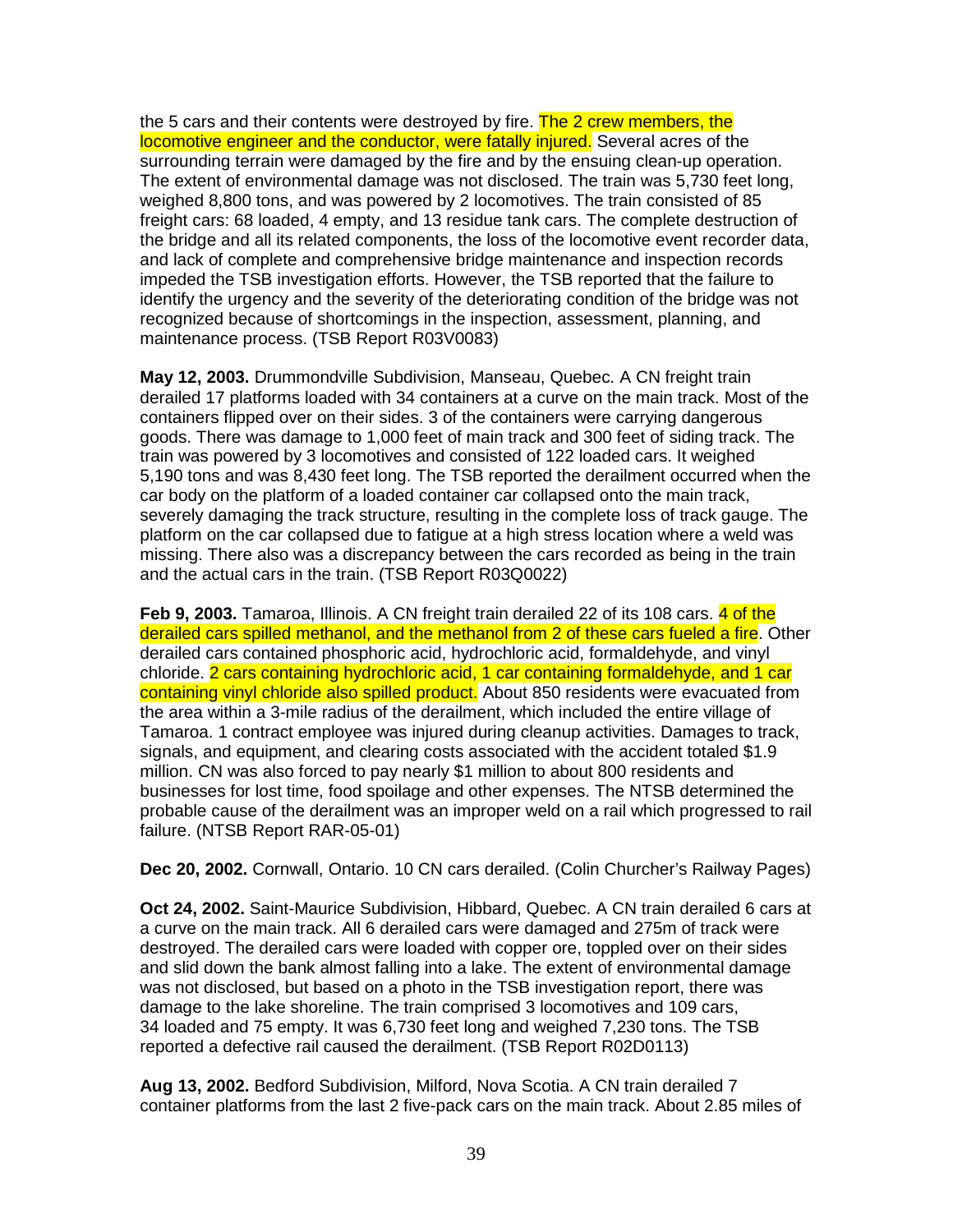track were damaged. The train was 7,540 feet long and weighed 6,230 tons. The TSB reported that significant track buckle, in part resulting from higher-than-normal air temperatures, caused the tracks to move out of alignment and caused the derailment. (TSB Report R02M0050)

**July 22, 2002.** Montmagny Subdivision, Joffre Yard, Levis, Quebec. A CN train operated by remote control (Beltpack) in the yard derailed 52 cars. 51 tank cars, which contained fuel oil and gasoline residue, derailed and rolled over. An empty bulkhead flat car also derailed. 2 switches and about 3,600 feet of track were damaged. The TSB reported that heavy winds set some empty cars (without their brakes on) in motion which caused the initial derailment. (TSB Report R02Q0041)

**July 8, 2002.** Camrose Subdivision, near Camrose, Alberta. A CN freight train derailed 2 locomotives and 14 cars at a curve in the track. The train consisted of 5 locomotives, 146 loaded cars (some carrying dangerous goods), 6 empty cars, 2 residue tank cars, was 9,708 feet long and weighed 17,201 tons. The train was the longest and heaviest train the crew had ever operated on this subdivision. Derailed cars included 2 empty hopper cars right behind the locomotive, 1 empty flat car, 5 loaded intermodal flat cars, and 6 multi-platform intermodal cars. The last derailed car carried 2 containers carrying dangerous goods. The 2 derailed locomotives were damaged. All derailed cars and about 860 feet of track were destroyed. The TSB reported the primary cause of the derailment was an improperly assembled train. The presence of the first locomotive without alignment control couplers behind the operating locomotives played a secondary role in this derailment. (TSB Report R02C0050)

**July 3, 2002.** Joliette Subdivision, L'Assomption, Quebec. A CN freight train derailed 14 cars at a curve on the main track. 9 of the derailed cars flipped over, fouling both sides of the main track and siding. Softwood lumber products were strewn over the right-ofway and the adjacent private property. About 1,830 feet of main track, 660 feet of siding track and a private crossing were destroyed. A 4-inch irrigation water main was severed, and about 150 trees and seedlings were destroyed or damaged in an adjacent nursery. The train consisted of 2 locomotives, 82 loaded, 9 empty and 2 residue cars. It was 5,570 feet long and weighed 10,390 tons. The TSB reported that the higher-than-normal air temperatures buckled the track which caused the derailment. The Board pointed out that even though hot weather inspections were carried out, they were not sufficient to identify the potential for a track buckle. (TSB Report R02D0069)

**May 2, 2002.** Rivers Subdivision, near Firdale, Manitoba. A CN train derailed 2 locomotives and 21 freight cars after colliding with a loaded tractor-trailer at a public crossing. The derailed equipment included 5 tank cars carrying dangerous goods, 1 tank car carrying ethylene glycol and 12 hopper cars carrying plastic pellets. The dangerous goods products included benzene and hexene. During the derailment, 4 of the tank cars sustained multiple punctures and spilled their products which ignited and a large fire engulfed the derailed cars, burning for 2<sup>1/2</sup> days. Water bombers were brought in to help fight the fire. A fibre-optic cable was severed and the Trans-Canada Highway had to be closed. 17 of the derailed cars were destroyed. About 700 feet of the south rail, 450 feet of the north rail, and many of the ties near the public crossing were destroyed. A total of 156 people were evacuated from within a 4-mile radius of the derailment for 2 days. About 13,000 tonnes of impacted soil were excavated and removed for treatment. Water sampling conducted about 1, 2 and 3 months following the spill determined that the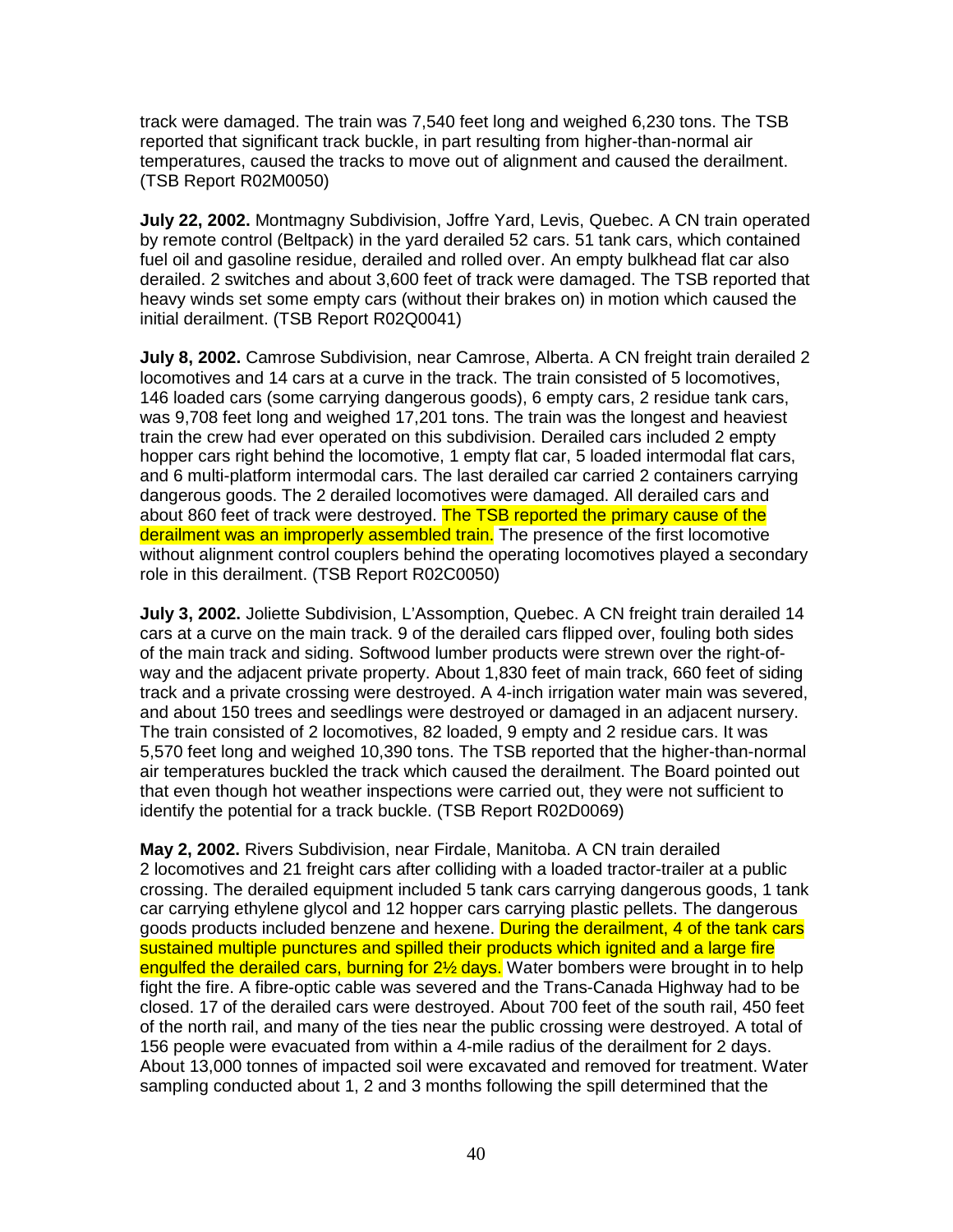groundwater had been contaminated with hydrocarbons. The extent of environmental and groundwater damage was not disclosed. (TSB Report R02W0063)

**April 26, 2002.** Redditt Subdivision, Winnipeg, Manitoba. 8 cars, including 3 box cars loaded with dangerous goods, derailed on the main track as a CN freight train departed Winnipeg. The train consisted of 3 locomotives and 85 cars (76 loaded and 9 empty), was 5,412 feet long, and weighed 9,363 tons. In addition to damaged cars, about 300 feet of track, a roadway underpass, and a fibre-optic system buried in the grade were damaged. 6 homes adjacent to the main track were evacuated. An improperly assembled train contributed to wheel lift on an empty flat car and subsequent derailment. (TSB Report R02W0060)

**Feb 15, 2002.** Dartmouth Subdivision, Dartmouth, Nova Scotia. A CN train derailed 5 cars in the yard, blocking a private crossing to an electrical shop. 3 of the derailed cars were tank cars loaded with liquefied petroleum gas, and the other 2 cars were flat cars loaded with vehicles. 2 derailed tank cars contained propane and 1 derailed tank car contained butane. 1 of the tank cars loaded with propane flipped over on its side as did 1 of the flat cars. The train consisted of 2 locomotives and 15 loaded cars. It was 925 feet long and weighed 1,200 tons. About 300 feet of track were damaged, and the private crossing required repairs. About 800 Dartmouth residents were evacuated from their homes, and the Angus L. MacDonald suspension bridge, one of the 2 major bridges connecting Dartmouth and Halifax, was closed for 12 hours. The TSB reported that deteriorating rail ties contributed to the derailment. (TSB Report R02M0007)

**Nov 15, 2001.** Holly Subdivision, Clarkson, Michigan. 2 CN/Illinois Central Railway trains collided at a switch at the Andersonville Siding. One of the trains missed a red stop signal as it entered the main track and hit the other train on the main track. Both crew members of the train that was hit were killed; the 2 crew members of the other train were seriously injured. The total cost of the accident was about \$1.4 million. The NTSB determined the probable cause of the collision was fatigue by the crew whose train hit the other, and the same train was also traveling above the speed limit. (NTSB Report RAR-02-04)

**Oct 6, 2001.** Napadogan Subdivision, Drummond, New Brunswick. A CN freight train derailed 15 cars after striking an automobile at a farm crossing. 7 of the derailed cars were tank cars carrying liquefied petroleum gas. One of the tank cars suffered damages and **spilled butane**, resulting in undisclosed environmental damage. The train consisted of 3 locomotives at the head of the train, 130 cars (78 loaded and 52 empty), was 8,700 feet long and weighed 10,000 tons. 9 cars and about 1,000 feet of track were destroyed. The TSB investigation determined that an undesired emergency brake application occurred when the train struck the automobile, resulting in rail rollover and the derailment. (TSB Report R01M0061)

**Sept 24, 2001.** Bala Subdivision, Richmond Hill, Ontario. A CN freight train derailed 21 cars on the main track. The running gear on all the derailed cars was damaged. The general merchandise train, powered by 2 locomotives, was hauling 40 loaded cars and 20 empty cars. It was 3,000 feet long and weighed 5,100 tons. The TSB reported that a heavy bulkhead door on one of the cars had opened, swung out, contacted the side of a train passing on an adjacent track and fell onto the track, causing the derailment. The Board indicated the closing device on the bulkhead door was inadequate and should have been replaced. (TSB Report R01T0255)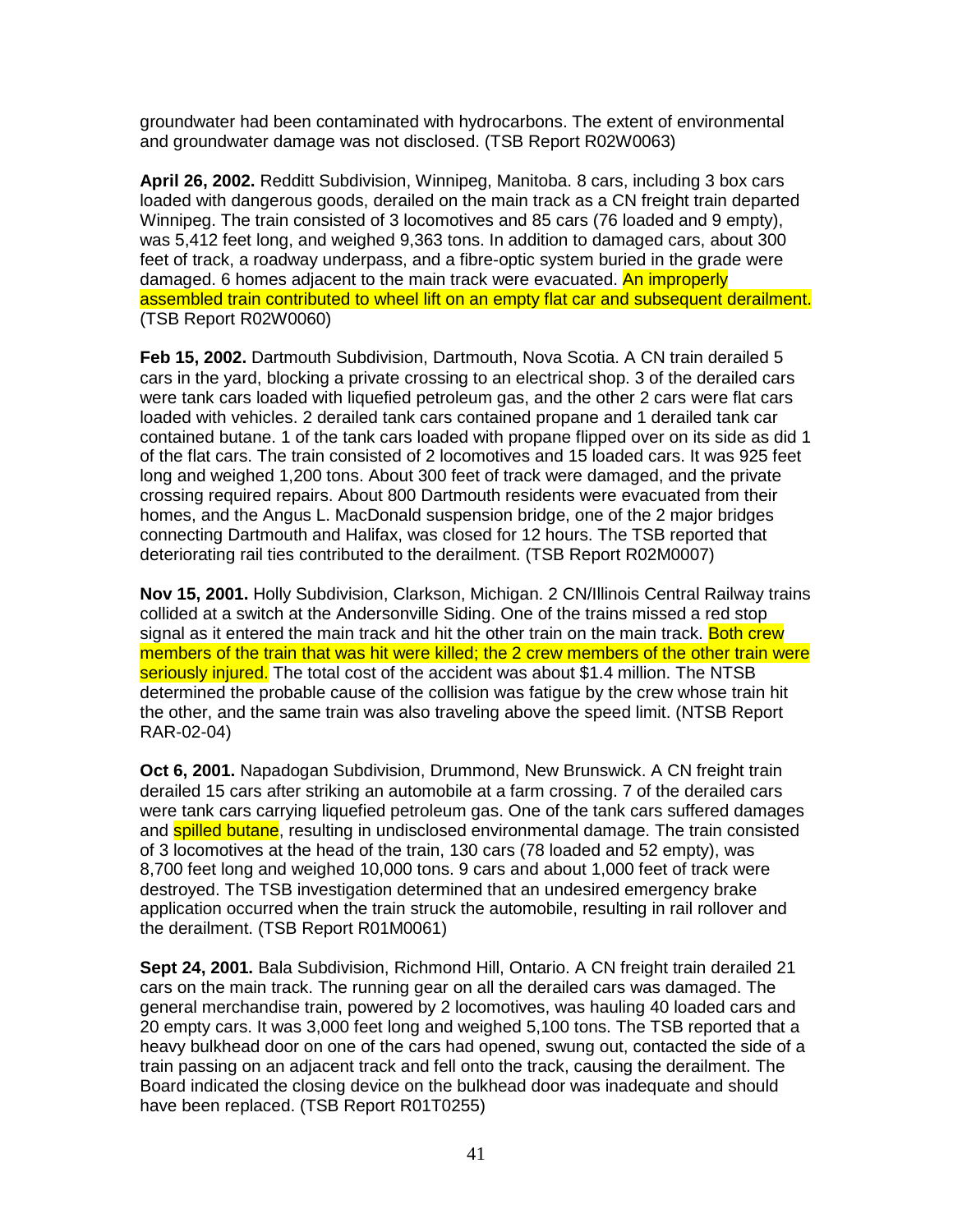**Aug 29, 2001.** Saint-Hyacinthe Subdivision, Montreal, Quebec. A CN train approaching the Turcot Yard in Montreal derailed 8 container cars at a curve in the track. 5 cars rolled down the railway embankment, and came to rest obstructing Butler Street. The train consisted of 2 locomotives and 86 cars (85 loaded and 1 empty). It was 5,900 feet long and weighed 5,200 tonnes. The TSB reported that a wheel of one of the cars climbed over a defective rail and caused the derailment. (TSB Report R01D0097)

**May 23, 2001.** Chisholm, Alberta. CN started one of the largest human-caused fires in Alberta's history that destroyed 116,000 hectares of forest plus 10 homes, a trapper's cabin, 48 outbuildings and some vehicles primarily in the Hamlet of Chisholm. The environmental impacts were devastating – an undisclosed number of mammals, birds and other animals burned, and there was significant loss of wildlife habitat. The forest industry lost about 4.5 million  $m<sup>3</sup>$  of growing timber stock and over 6,300 ha of regenerated cutblocks. The Alberta government spent \$10 million fighting the fire with 514 firefighters and an abundance of equipment. CN eventually accepted responsibility for starting the fire by running locomotives in an inappropriate manner during a high fire hazard period. (Canada.com May 31/07, several other sources)

**April 12, 2001.** Bedford Subdivision, Stewiacke, Nova Scotia. A Via Rail passenger train consisting of 2 locomotives and 14 cars, travelling on CN main track from Halifax to Montreal, derailed at a manually operated main track switch in Stewiacke. A standard CN switch lock used to secure the switch in correct position had been tampered with. As a result of this tampering, the 2 locomotives and the first 2 cars continued on the main track, but the following cars took a diverging route onto an industrial track adjacent to the main track. 9 of the cars derailed and a farm supply building, as well as the industrial track were destroyed. 750 feet of the main track and a main track turnout were extensively damaged. One of the derailed cars was destroyed and the rest were damaged. 4 occupants of the building escaped without injury prior to impact. There were 132 persons on board the train. 22 persons were transported to hospital by ground or air ambulance; 9 were seriously injured. (TSB Report R01M0024)

**Feb 15, 2001.** Drummondville Subdivision, Trudel, Quebec. A CN train derailed 25 cars on the main track. 24 cars were destroyed, and 1 car was damaged. A main-track switch, the signal system, 800 metres of track, and goods stored on the property of a construction material distributor were damaged. A signal bungalow as well as a communications tower belonging to CN were also destroyed. An underground fibre-optic cable was severed. The train was comprised of 3 locomotives and 93 covered hopper cars loaded with wheat. It was 6,043 feet long and weighed 12,158 tons. The TSB reported the train derailed as a result of a fatigue fracture in an axle on one of the cars that derailed. (TSB Report R01Q0010)

**Jan 16, 2001.** Kingston Subdivision, near Mallorytown, Ontario. A CN freight train derailed 26 cars on the main track including 2 tank cars loaded with propane. A public school was closed for a day as a precautionary measure. The train consisted of 2 locomotives at the head of the train, 149 cars (76 loaded and 73 empty), was 9,450 feet long and weighed 11,700 tons. The TSB investigation determined that improperly assembling the long train contributed to a wheel lift and the derailment. Confused communication between the locomotive engineer and the rail traffic controller also appeared to contribute to the derailment. (TSB Report R01T0006)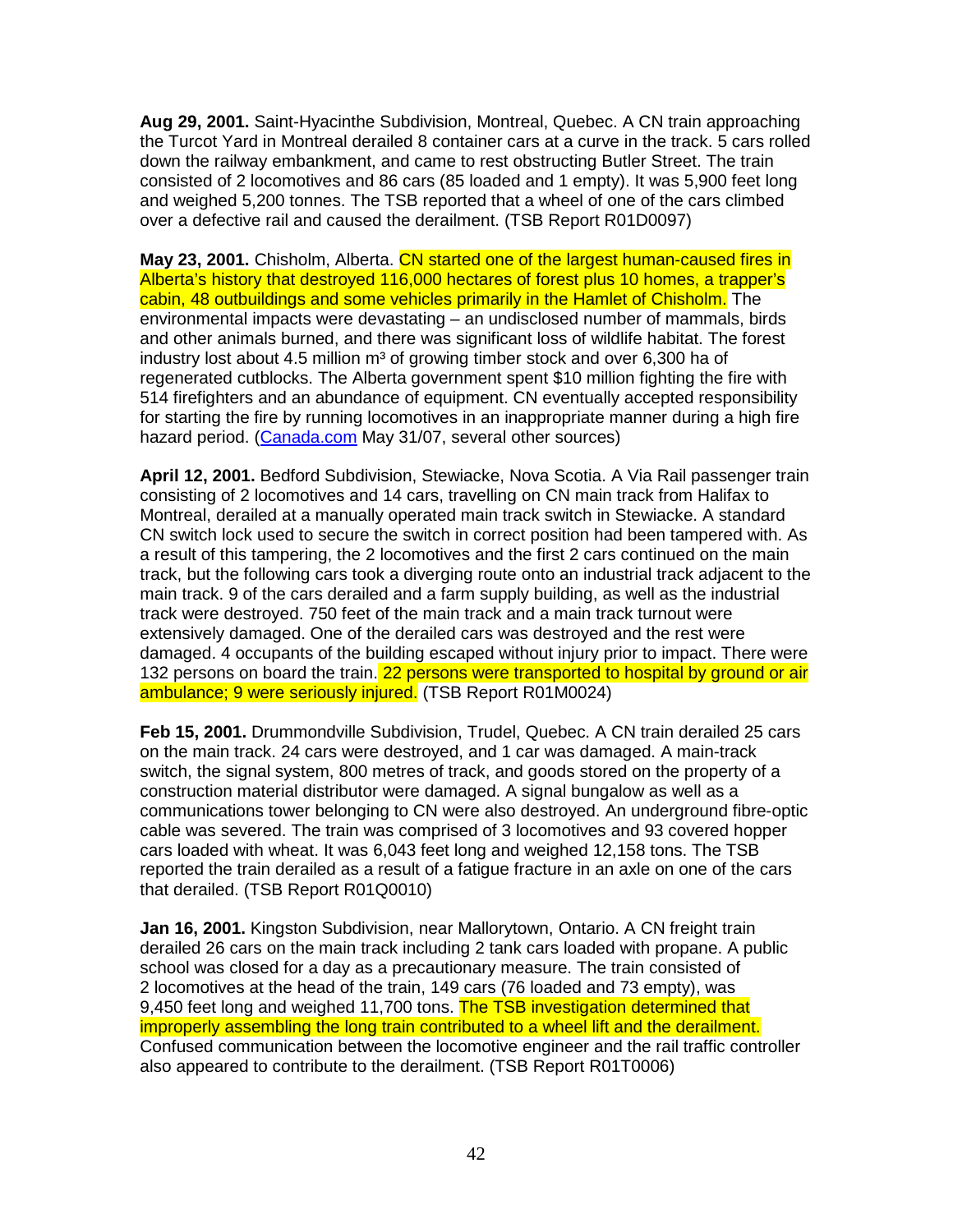**Dec 11, 2000.** Kashabowie Subdivision, Shabaqua, Ontario. A CN freight train derailed 17 cars. The derailed cars included 2 loaded tank cars containing methanol, 1 that had flipped upside down and was damaged, spilling all of its contents, and the other which was leaking methanol from an unloading valve that had opened during the derailment. A total of about 100,000 litres of methanol spilled, most of which entered the Shebandowan River. Methanol is a colourless, flammable and poisonous liquid. Persons living close to the river, downstream, were cautioned not to consume water drawn from wells near the river. Water was not declared free of methanol by local health authorities for almost a month following the spill. The extent of environmental damage to the Shebandowan River's ecosystem was not disclosed. The other derailed cars included 5 loaded cars of grain, 7 empty flat cars and 3 empty box cars. The train comprised 3 locomotives, 59 loaded cars and 27 empty cars. It was 5,400 feet long and weighed 8,500 tons. The TSB reported that emergency brake pressure on a cracked defective rail caused the rail to fail, and resulted in the derailment. (TSB Report R00W0253)

**Dec 10, 2000.** Kingston Subdivision, Marysville, Ontario. A CN train derailed 2 cars in a curve on the main track. 1 of the derailed cars, a bulkhead flat car loaded with lumber, lost its load, blocking the adjacent north main track. The other derailed car was a residue tank car. The train comprised 2 locomotives, 51 loaded and 44 empty cars. It was 6,600 feet long and weighed 8,300 tons. The TSB reported that, in each track curve of the train's journey, the load of lumber shifted slightly laterally, causing the banding around the load of lumber to dig into the corners of the lumber, gradually lessening the degree of securement and allowing even greater movement as the trip progressed. Travelling in an unstable state, the lumber shifted at the curve near Marysville and the unbalanced load caused one or more wheels on the car to lift and derail, destabilizing the trailing tank car which also derailed. (TSB Report R00T0324)

**Dec 9, 2000.** Napadogan Subdivision, Blue Bell, New Brunswick. A CN freight train derailed 7 multi-platform double-stack container cars at a curve on the main track. 36 containers were spread over an area covering both sides of the main track for about ½ km. 11 of the containers were carrying bags of white asbestos (a hazardous material); 2 containers released product onto the right-of-way. A total of 660m of track structure was damaged. The train was powered by 4 locomotives, was 5,700 feet long and weighed 5,200 tons. The TSB reported the derailment occurred due to a rail failure at a curve in the track. (TSB Report R00M0044)

**May 22, 2000.** Saint-Maurice Subdivision, Cressman, Quebec. A CN train derailed 23 cars at a curve on the main track on a bridge over the Saint-Maurice River. Derailed cars included: 13 gondola cars loaded with wood chips, 2 cars loaded with paper, 1 empty hopper car, and 7 tank cars with gasoline residue. 3 of the tank cars with gasoline residue fell into the river. 2 tank cars were punctured, spilling an undisclosed amount of gasoline into the river. The extent of environmental damage was not disclosed. 400 feet of track were destroyed and 2 spans of the railway bridge across the river were heavily damaged. 22 of the derailed cars were damaged and 1 was destroyed. The train consisted of 3 locomotives and 159 cars, including 128 loaded cars, 19 empty cars and 12 tank cars with gasoline or heating oil residue. The train was 9,586 feet long and weighed 15,230 tons. The TSB reported that the derailment was caused by a defective rail in the track curve. (TSB Report R00Q0023)

**May 16, 2000.** Redditt Subdivision, White, Ontario. A CN freight train derailed 19 of its 136 cars along a curve in the main track. 4 of the derailed cars contained dangerous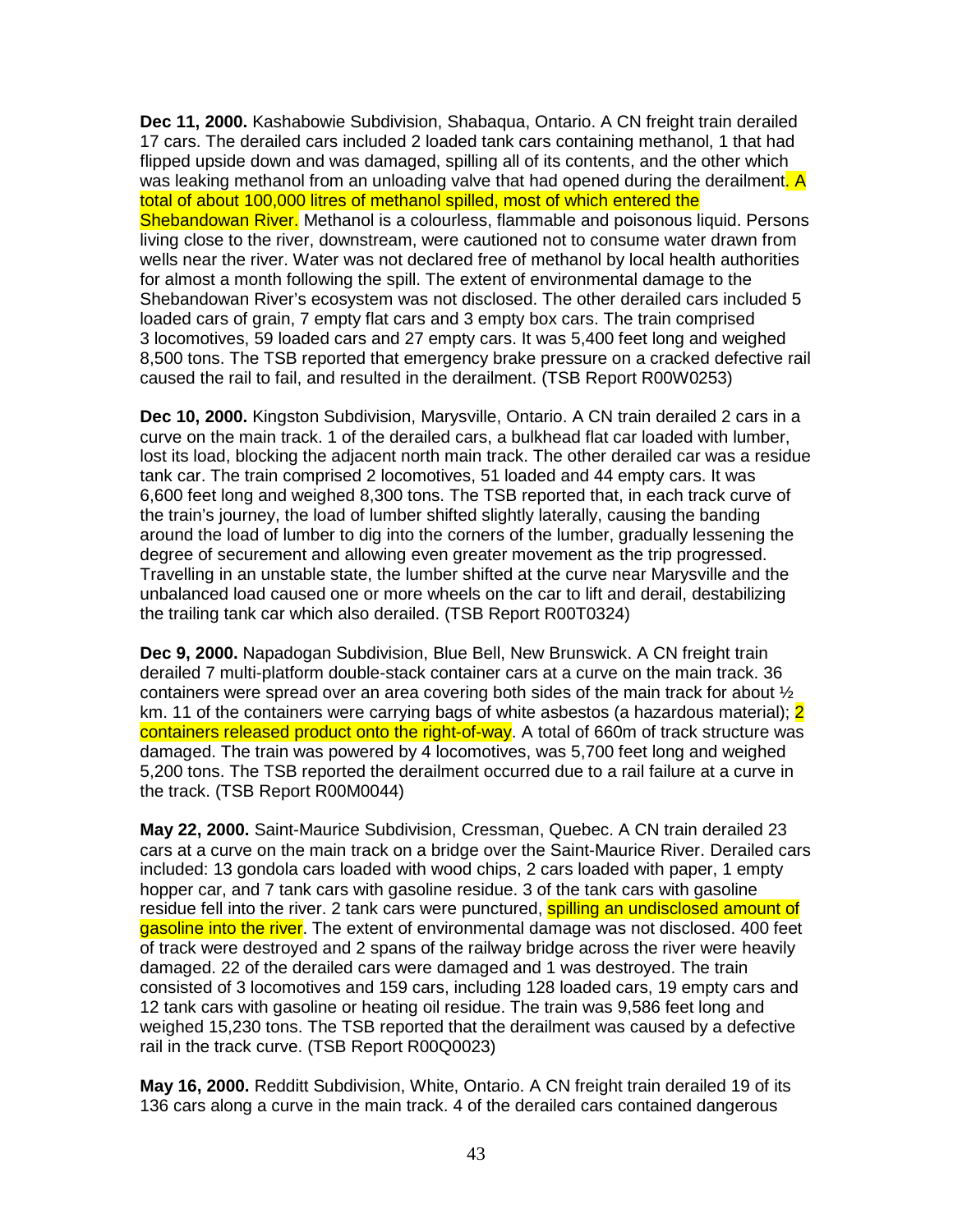goods. The train consisted of 2 locomotives at the head of the train, 136 cars (51 loaded and 85 empty), was 8,800 feet long and weighed 9,440 tons. The TSB investigation determined that, during throttle reduction while in a curve, the train experienced a wheel climb derailment that was a result of a number of factors including *improperly* assembling the train. (TSB Report R00W0106)

**March 10, 2000.** Rouses Point Subdivision, Brossard, Quebec. A CN train derailed 5 cars on the Massena Spur after traveling through a public crossing. 4 cars toppled over on their sides in a ditch; 3 of these contained dangerous goods. 2 of the tank cars were carrying molten naphthalene (a flammable solid), and the third was carrying creosote. The other 2 derailed cars were hopper cars. All 5 derailed cars were damaged. The track was heavily damaged over a length of about 170 feet. The train consisted of 2 locomotives and 11 cars (8 loaded and 3 empty), was about 730 feet long and weighed 1,330 tons. As a precautionary measure, the Brossard Fire Department ordered the evacuation of about 20 people in the area. The TSB reported the train spread the track gauge, and the wheels of the first derailed car dropped inside the rail near the public crossing. The fact that CN had planned to replace the rail ties indicate that CN was aware of track structure problems at this location. (TSB Report R00D0026)

**Dec 30, 1999.** Near Mont-Saint-Hilaire, Quebec. A CN Ultratrain, a petroleum products unit train linking the Saint-Romuald oil refinery with a petroleum depot in Montreal, derailed and collided with another CN Ultratrain traveling in the opposite direction on a neighbouring track. There was a violent explosion and some rail cars burned for more than 4 days, creating a smoke plume about 500m high. The 2 crew members on the train hit by the derailed train were killed. About 350 families had to be evacuated. 2 locomotives and 61 cars were damaged in the accident. About 2.7 million litres of hydrocarbons spilled and caught fire, damaging private property, public property and the environment. The Ultratrain derailed at a broken rail caused by a defective weld, causing the TSB to call into question CN's quality assurance program for rail welds. The quality assurance system in place did not detect the welds that did not meet the company's standards (mismatch between rail ends, absence of a weld tag, weld not entered in the inventory of continuous welded rail [CWR] repairs and adjustments). (TSB Report R99H0010, TSB News Release Sept 26/02)

**Nov 23, 1999.** Kingston Subdivision, Bowmanville, Ontario. A westward CN freight train struck an abandoned tractor-trailer at a farm level crossing. Metal parts from the trucktrailer became entangled under the wheels of the lead locomotive, resulting in the derailment of both locomotives and the following 10 rail cars, 4 of which rolled over onto their side. An eastward Via Rail passenger train struck the debris on an adjacent track and derailed, just before the freight train had come to a halt. The derailing Via train dragged the trailer portion of the truck-trailer for about 700 feet, causing the Via locomotive and the following 5 passenger coaches to derail. The jackknifing passenger train hit the derailed freight train cars. Fuel spilling from the tractor-trailer ignited and a fire started. About 6,800 litres of diesel fuel spilled from the Via locomotive and was also ignited. About 4,550 litres of diesel fuel also spilled from the lead locomotive of the CN freight train. 3 of the derailed freight cars contained liquefied petroleum gas residue and 5 of the derailed freight cars were loaded with butadiene. Minor injuries were sustained by 6 Via Rail employees and 5 passengers. (TSB Report R99T0298)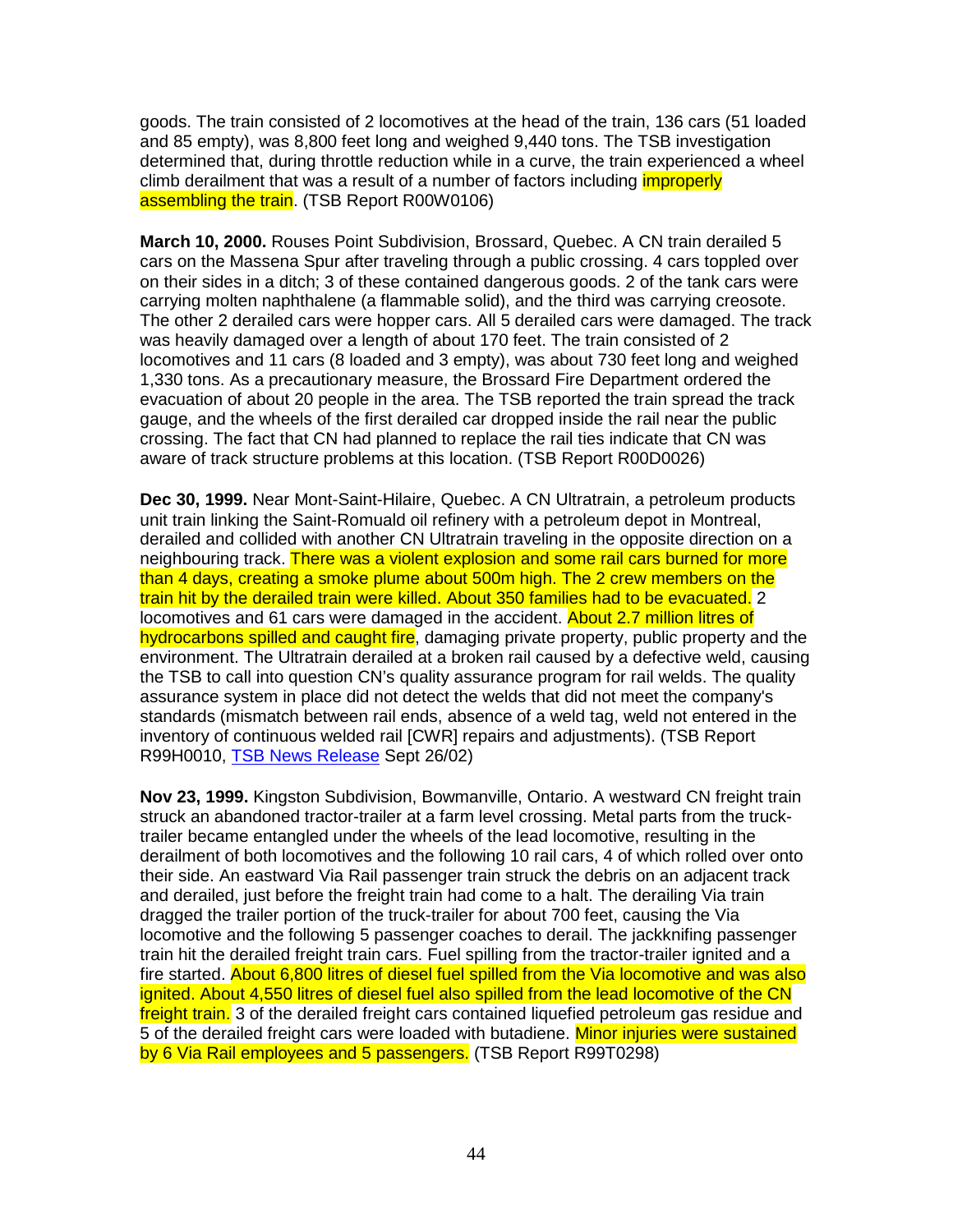**Oct 9, 1999.** Bedford Subdivision, Bedford, Nova Scotia. A CN freight train derailed a locomotive and the first 8 cars. Some of the derailed cars flipped over on their sides and the entire derailment was spread over a distance of about 655 feet. Corn from 2 damaged hopper cars was spread over the derailment site. Over 800 feet of track were damaged. The train comprised 3 locomotives, 64 loaded and 3 empty, and was 4,580 feet long and weighed 4,470 tons. The TSB reported a damaged rail initiated the derailment. (TSB Report R99M0046)

**Sept 23, 1999.** Bala Subdivision, near Britt, Ontario. A CN freight train derailed 26 cars at a curve in the tracks at Mowat, near Britt. The train consisted of 94 cars, 54 of which were tank cars (41 of the 54 were carrying dangerous goods or dangerous good residues). The 26 derailed cars included: 19 tank cars, 2 box cars and 5 hopper cars. Of the 19 tank cars, 1 was a load of liquefied petroleum gas (LPG), 14 had LPG residues, 3 were loaded with anhydrous ammonia, and 1 was empty. The loaded LPG car and 1 of the loaded anhydrous ammonia cars were ruptured, each spilling their product and igniting, causing several fires. The loaded car of LPG exploded, projecting pieces of its tank and jacket in all directions. About 127,000 pounds of LPG and 158,000 pounds of anhydrous ammonia were spilled. A crater in the right-of-way measuring about 2m deep, 3m wide and 15m long was created by the LPG fire and subsequent violent rupture of the tank, which destroyed the roadbed and altered the physical state of the soils and other materials in the area. A box car immediately west of the LPG tank was crushed and bent 90°. About 600 feet of main track and sidi ng were destroyed, the turnout for the siding at Mowat required extensive repairs, and the nearby public crossing required minor repairs. 18 of the derailed cars were damaged, and 8 cars were destroyed. The adjacent trees, other vegetation and earth were scorched black and killed for a radius of about 200 feet by the fire ball and chemical releases. CN employees at the Mowat siding, 3 local woodcutters and 2 hunters located downwind of the accident site were evacuated due to the toxic fumes. An Ontario Provincial Police officer, a local woodcutter, and two firemen suffered minor injuries as a result of contact with ammonia vapours. The TSB reported on many deficiencies as contributing to the derailment including: deficiencies in track gauge and alignment, and improper track condition for freight train speeds they were traveling. The TSB also reported that older-design, belowstandard and defective construction of tank cars contributed to the magnitude of the ensuing fires. The total extent of environmental damage, including to the adjacent Little Key River and shoreline, was not detailed in the TSB investigation report. (TSB Report R99T0256)

**Aug 27, 1999.** Kingston Subdivision, Wesco Spur, Yard CB, Cornwall, Ontario. A CN crew was performing switching operations in the yard when 6 tank cars ran away on one of the tracks. The cars rolled for 475 feet and struck the stop block at the end of the track. 1 car derailed and its tank was punctured. About 5,000 gallons of product, a class 3 combustible liquid, spilled onto the ground. About 2,000 gallons seeped into the ground or flowed into the sewer system. The soil contaminated by the liquid was collected and hauled away for treatment. The extent of environmental damage was not disclosed. Cornwall police and firefighters immediately set up a 1,000-foot safety perimeter and evacuated customers and staff from nearby businesses. The TSB reported the evacuation caused inconvenience and economic losses for nearby businesses. (TSB Report R99D0159)

**Aug 15, 1999.** Clearwater Subdivision, Messiter, British Columbia. A CN freight train derailed 40 cars of a 100-car grain train. 2 of the derailed cars rolled into the North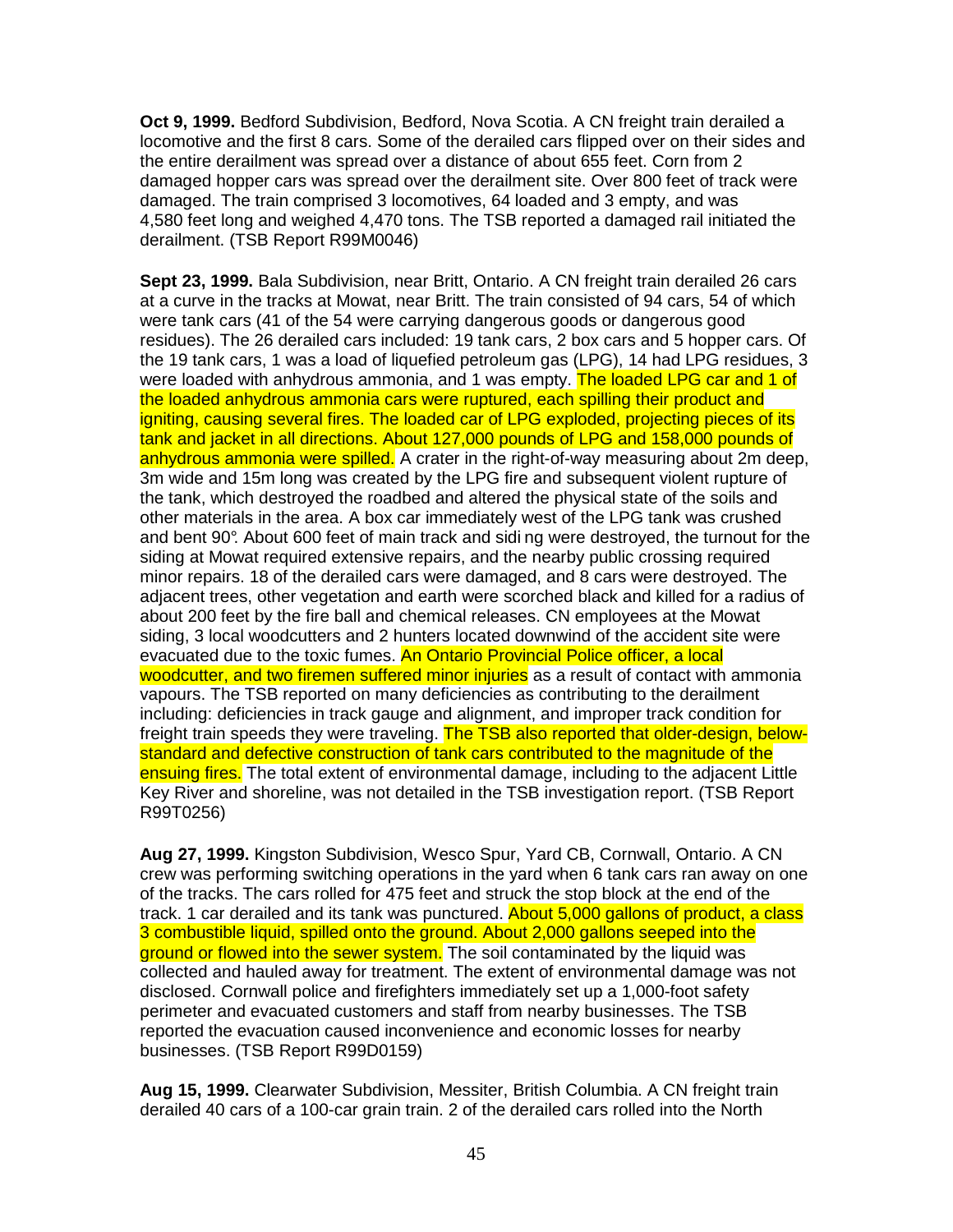Thompson River. About 5,000 tons of mixed grains were spilled over the right-of-way and in the river. Most of the 40 cars sustained extensive damage. About 1,500 feet of track were destroyed and an additional 3,000 feet were damaged. The train was powered by 2 locomotives, was 5,900 feet long and weighed 11,800 tons. The extent of environmental damage to the Thompson River and bank was not disclosed. The TSB reported a defective wheel caused the derailment. (TSB Report R99V0141)

**July 14, 1999.** Kingston Subdivision, Morrisburg Station, Ontario. 16 CN cars derailed in front of the station. (Colin Churcher's Railway Pages)

**April 23, 1999.** Chatham Subdivision, Thamesville, Ontario. A Via Rail passenger train travelling east on the north main track hit an open switch, causing it to tip over and collide with stationary CN cars full of ammonium nitrate on an adjacent yard track. All 4 passenger cars and the locomotive of the passenger train derailed as well as 4 of the stationary cars. The 2 crew members in the locomotive cab were killed. 77 of the 186 passengers and crew on board were treated at the hospital. 4 people were admitted with serious injuries. About 50m of main track and 100m of the adjacent yard track were destroyed. The locomotive was damaged beyond repair and the leading 2 passenger cars sustained substantial damage. A December 18, 2012 version of the TSB investigation report identified safety deficiencies relating to the level of defenses associated with the Occupancy Control System method of train control, particularly in "dark territory," where trains are not always provided with sufficient advance warning of reversed main track switches, and to the storage of dangerous goods in rail cars for prolonged periods of time at locations adjacent to main tracks. The TSB also pointed out the need to eliminate some passenger safety hazards in a timely fashion. (TSB Report R99H0007)

**April 13, 1999.** Montmagny Subdivision, Bégin, Quebec. A CN petroleum product unit train derailed 10 tank cars loaded with gasoline on the main track. Some cars flipped over on their sides and 1 car completely toppled over landing on its top. About 230 litres of gasoline were spilled into Les Quarante Lacs (Forty Lakes), causing undisclosed environmental damage. The 10 derailed cars were damaged, as was another car which did not derail. 450 feet of track were destroyed, and another 300 feet of track were damaged. The TSB reported soft subgrade and a cluster of rotten ties as causing the derailment. Confusion of responsibilities among 3 acting inspectors may also have contributed to the derailment. (TSB Report R99Q0019)

**Feb 6, 1999.** Ruel Subdivision, Neswabin, Ontario. A CN freight train derailed 21 cars. The derailed cars included a tank car loaded with liquefied petroleum gas and 2 tank cars loaded with flammable benzene and dicyclopentadiene. 1 of the tank cars with the benzene mixture was punctured resulting in a fire and a total loss of product. The liquid benzene and some lumber that was strewn about the derailment site fuelled a fire that burned for several days. 16 of the 21 derailed cars were destroyed, including 3 tank cars that were involved in the post-derailment fire. 4 cars were damaged. A power switch and dwarf signal, and 500 feet of track were destroyed. In the main derailment area, 4 telephone poles were destroyed. Another power switch and a hot box detector were damaged. Total property damage exceeded \$1.5 million. The TSB reported a roller bearing on one of the cars overheated and seized, resulting in an axle fracture and the derailment. Unclear lines of authority and communication failures regarding the Wayside Inspection System (WIS) were cited by the TSB as contributing to the derailment. The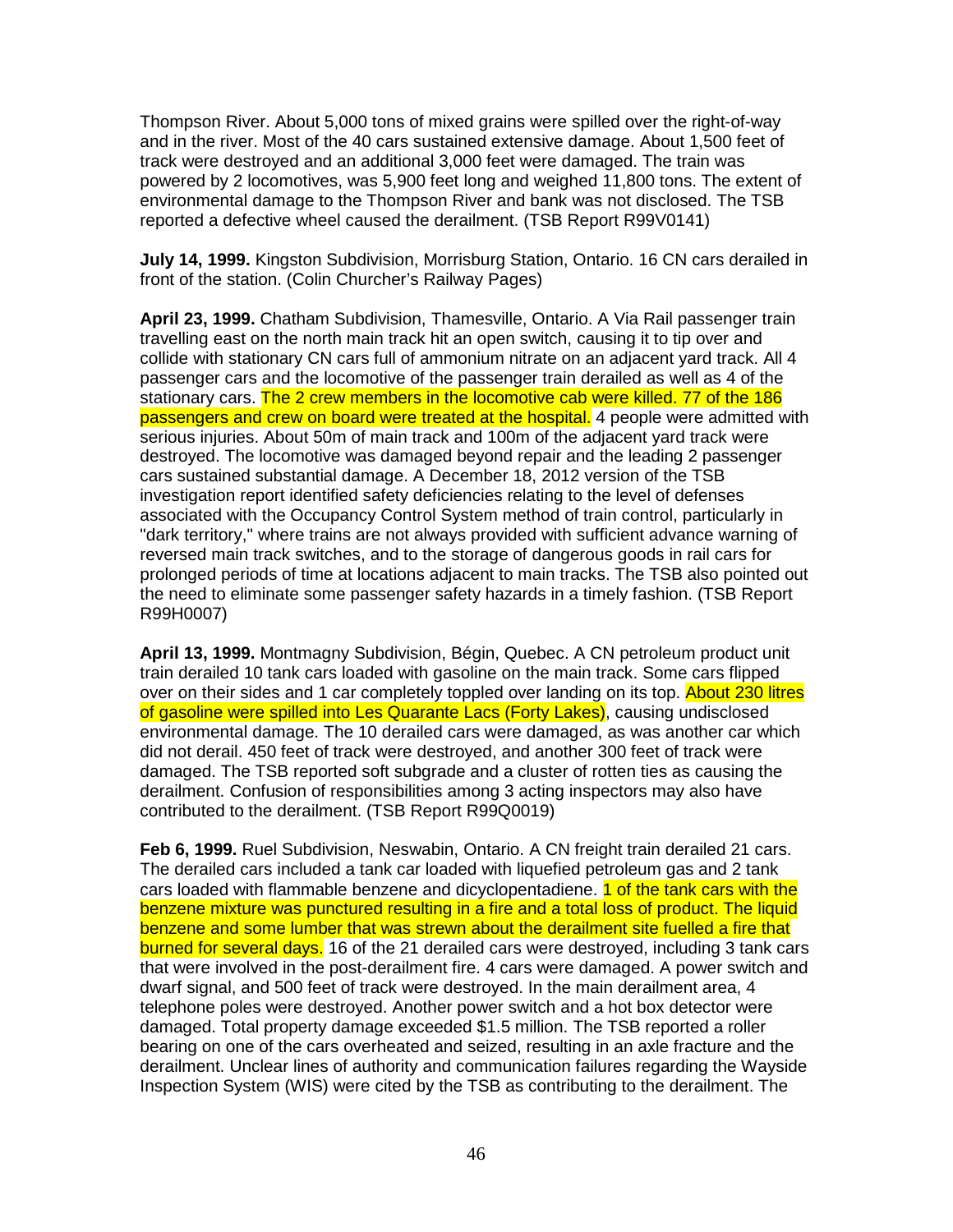TSB also reported Transport Canada has no national program to audit and monitor WISs, to ensure the safety of operating trains. (TSB Report R99T0031)

**Jan 31, 1999.** Albreda Subdivision, Jasper, Alberta. A CN runaway train on the main track entered the rail yard in Jasper and collided head on with a stationary CN train. 5 locomotives and 11 cars derailed. The 3 locomotives and 2 cars on the runaway train were extensively damaged, as were the 2 locomotives and 1 car on the stationary train in the yard. The collision damaged about 520 feet of track and 4 switches. The conductor of the runaway train received minor injuries. The TSB reported the extreme blowing snow conditions during the accident rendered the air brake system ineffective, and the crew was unaware of the condition of the dynamic braking system. The crew of the runaway train was apparently fatigued which may have affected their performance. (TSB Report R99E0023)

**Nov 26, 1998.** Halton Subdivision, MacMillan Yard, Concord, Ontario. A CN train derailed 3 tank cars loaded with anhydrous ammonia. 1 of the tank cars rolled down a 20-foot embankment and another tank car flipped over on its side. 1 of the tank cars was damaged and spilled anhydrous ammonia. The yard was evacuated and the public roadways in the area, including Highway 7, were closed for about 5 hours. The TSB reported the train derailed as a result of 2 rail breaks caused by surface and sub-surface cracking, the wear exceeding CN's allowable limits. The Board identified a safety deficiency relating to the maintenance standards and practices. (TSB Report R98T0292)

**Sept 24, 1998.** Mont-Joli Subdivision, Mont-Joli, Quebec. 25 cars from a CN train rolled downhill uncontrolled on the main track of the Matapédia Railway Company (MRC), and collided with 4 MRC yard locomotives standing on the main track in front of the station at Mont-Joli. The CN crew thought they had secured their locomotives on a grade, then left their train and went to the station to complete some paperwork. Then, both CN and MRC employees heard a loud noise. When they looked out, they realized the CN train had rolled down the hill and crashed into the MRC locomotives. 5 rail cars were damaged, 2 rail cars were destroyed, and 4 yard locomotives and several hundred feet of main and yard tracks were damaged. A tank car, which was crushed and opened by the impact, spilled some residual product into the parking lot and onto the street. A commercial truck carrying cylinders of compressed gas was crushed. The employees in the vicinity of the station immediately left. The derailed cars came to rest close to commercial and residential properties in the centre of the town. 4 automobiles parked in the station parking lot were destroyed by the derailed rail cars. There was extensive damage to the station platform, and several hundred feet of main and yard tracks, including 78 feet of rail and 34 railway ties that required replacing. The police later determined that, once the CN crew left their train unattended, 2 boys had walked over to the train and released the brakes on most of the 25 parked rail cars, causing the train to roll downhill. (TSB Report R98M0029)

**March 1, 1998.** Kingston Subdivision, Lyn, Ontario. 8 CN cars derailed, 2 of which carried dangerous goods – ethylene refrigerated liquid and alkylamines. The train derailed at a track crossover. The train was pulled by 2 locomotives and was 7,482 feet long and weighed 5,866 tons. The TSB investigation determined the derailment occurred when a rail car wheel climbed over a defective switch that was severely chipped. Proper track maintenance and inspection practices had not been followed. (TSB Report R98T0042)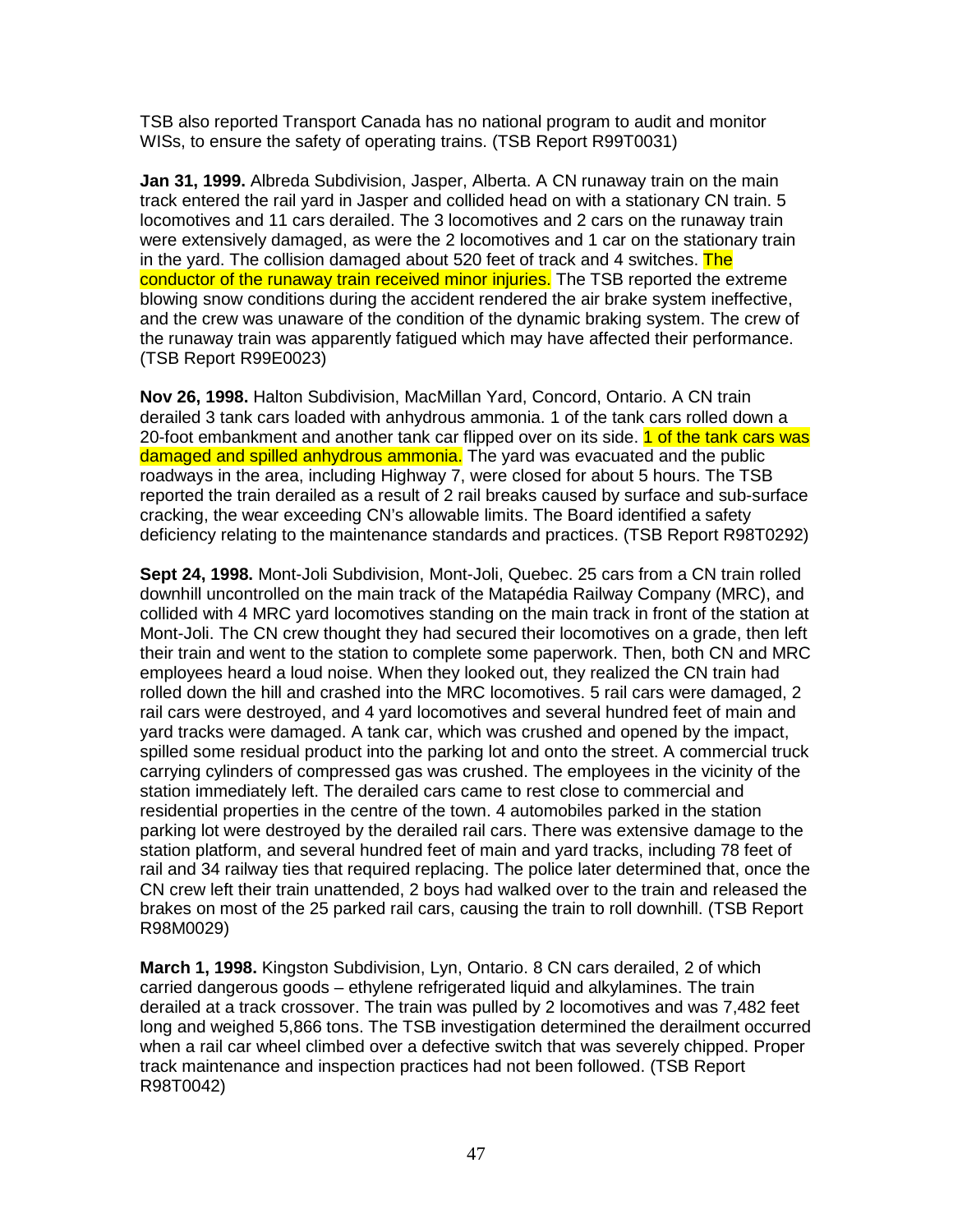**March 1, 1998.** Edson Subdivision, near Obed, Alberta. A moving CN train collided with the tail end of a stationary CN train. The lead locomotive from the moving train and the last car from the stationary train derailed and were extensively damaged. The 2 crew members in the lead locomotive of the moving train were seriously injured, and were taken from the scene by ambulance. The moving train was powered by 2 locomotives and was hauling 20 loaded and 33 empty cars. It was 3,140 feet long and weighed 3,490 tons. The stationary train consisted of 4 locomotives and 100 loaded cars. It was 6,140 feet long and weighed 13,850 tons. The TSB reported the collision occurred because the crew of the moving train did not maintain adequate vigilance and miscalculated how far away the stationary train was located. (TSB Report R98C0022)

**Nov 24, 1997.** Diamond Subdivision, Carrier, Quebec. While a CN train was proceeding from a stop signal at a siding, a tank car loaded with sulphuric acid split open, spilling its entire contents. The extent of environmental damage was not disclosed. The TSB determined that the tank car had been fabricated with a gap and missing butt weld, in variance with approved design drawings, and that it fractured under normal service loading at a pre-existing crack. The TSB has pointed out many times to CN and Transport Canada the risks associated with the frequent inferior construction of tank cars that carry dangerous goods, including oil and other hazardous products. (TSB Report R97D0253)

**May 6, 1997.** Kingston Subdivision, Coteau-du-Lac, Quebec. A CN train dropped into a depression in the subgrade on the main track and derailed 2 locomotives and 12 freight cars. The lead locomotive toppled over on its side. The fuel tanks on both locomotives were punctured and about 12,000 litres of diesel fuel spilled into the Rouge River which was only 10m from the railway tracks. Although emergency personnel placed booms and absorption materials in the river, very little diesel fuel (1,000 litres) was recovered. The extent of environmental damage, especially to the river and the river shoreline, was not disclosed. 2 crew members were injured. The train consisted of 2 locomotives and 19 loaded cars. It was 1,060 feet long and weighed 1,000 tons. The 2 locomotives and 12 freight cars were damaged, and about 270 feet of track were destroyed. The TSB reported the derailment occurred because the subgrade collapsed under the moving train as a result of weak, water-saturated clays in and around the embankment. The Board was concerned that CN maintenance and inspection employees were not apparently sensitive to the hazards posed by unusual events in bodies of water adjacent to railway embankments. The TSB also reported that locomotive fuel tanks are particularly prone to puncture and spilling of diesel fuel at derailment. (TSB Report R97D0113)

**March 27, 1997.** Ashcroft Subdivision, Conrad, British Columbia. A CN train travelling from Boston Bar to Kamloops encountered a large railbed depression and derailed on the main track near Conrad. Both crew members were killed. 2 locomotives, 14 freight cars and about 1,200 feet of main track and siding were destroyed. Loaded open hopper sulphur cars stored on an adjacent siding were hit and also derailed, and some of these cars overturned and spilled their contents. Fuel spilled from the derailed locomotives and ignited. The resulting fire engulfed the derailed equipment and scattered container contents. The fire was finally extinguished March 28. Fire again erupted around the locomotives March 29 and took several hours to extinguish. The TSB ascertained that improper drainage of run-off from the adjacent Trans-Canada Highway contributed to destabilizing the railway subgrade which then collapsed, causing the derailment. (TSB Report R97V0063)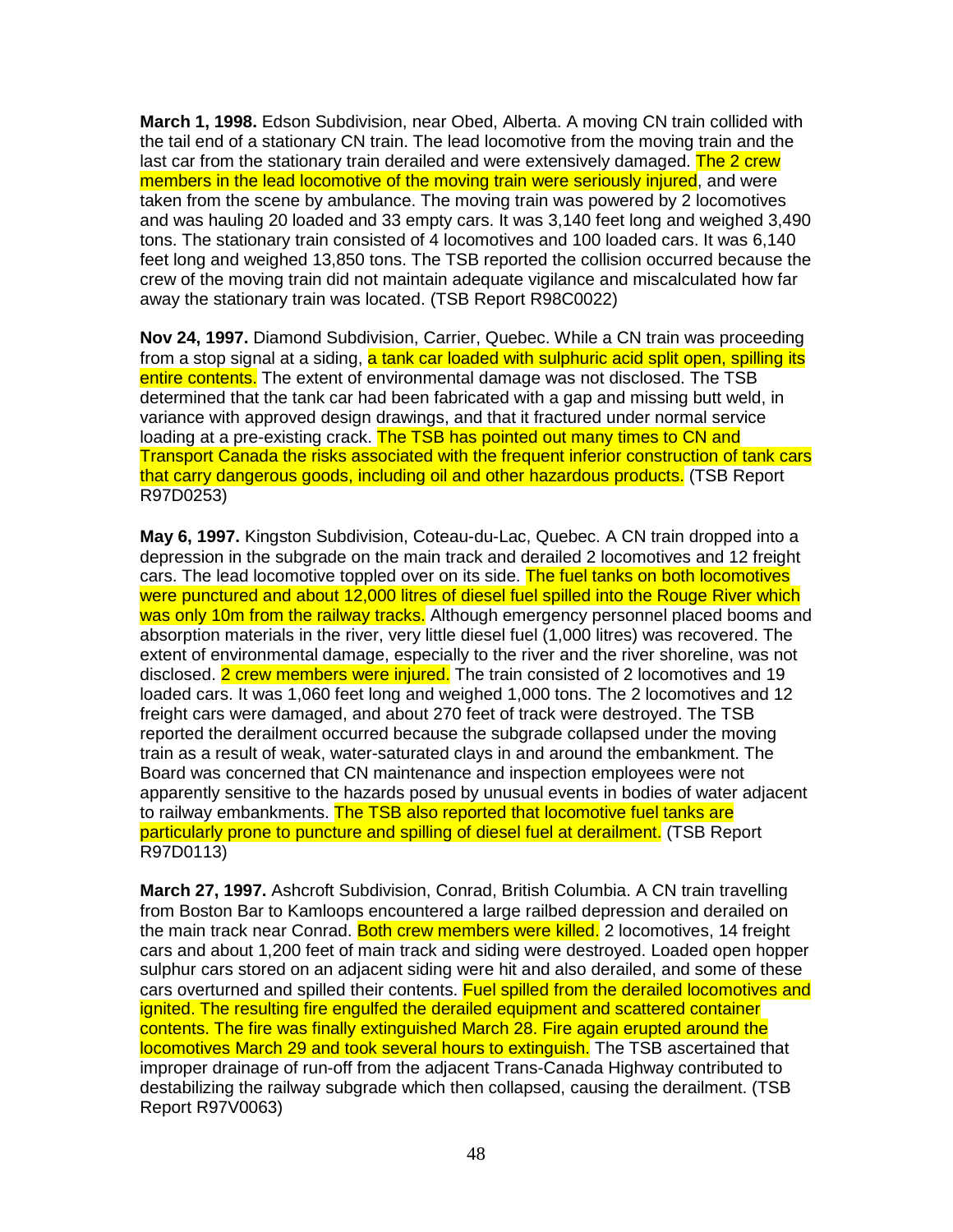**Aug 12, 1996.** Edson Subdivision, east of Edson, Alberta. All 3 occupants in the lead locomotive of a CN freight train were fatally injured when their train, which was travelling about 54 mph on the main track, collided head-on with 20 runaway cars moving toward them at about 30 mph. The runaway cars had been left on a track in the Edson Yard with their hand brakes on, which eventually failed to hold them, causing them to move onto the main track uncontrolled. The TSB reported that, for the years 1991 to 1996, 190 runaways were reported to the TSB and in spite of repeated warnings and recommendations issued by the TSB, the problem persisted. This particular runaway situation, which ended in 3 deaths, triggered a TSB investigation with wider scope and depth. Consequently, the TSB raised serious questions about the effectiveness of standard railway operating rules, rail traffic control systems, rail safety regulatory overview, and CN's safety management programs. (TSB Report R96C0172)

**July 2, 1996.** Aberdeen Subdivision, North Battleford, Saskatchewan. A CN train was unintentionally diverted onto a spur track, and collided head-on with a stationary and uncrewed CN freight train. The locomotives of both trains were extensively damaged, and 10 freight cars derailed. The **locomotive engineer was injured** when he jumped from the train. The moving train consisted of 3 locomotives and 88 loaded cars. It weighed 10,000 tons and was 6,500 feet long. The TSB determined that the switch for the spur track was inadvertently left in the reverse position. The train was also travelling at an excessive speed, according to the TSB. (TSB Report R96W0171)

**April 24, 1996.** Hagersville Subdivision, Nanticoke, Ontario. A CN train crew was switching at the Esso oil refinery near Nanticoke, when 5 tank cars went out of control. The cars rolled southward about 2 miles, crossed over 2 public road crossings and through the Ontario Hydro thermal generating plant building. The cars continued another 600 feet to the end of the track where the 2 leading cars derailed. 1 derailed car contained sulphuric acid and the other derailed car that flipped over on its side contained sulphuric acid residue. Both derailed cars were damaged. There was substantial damage to private property, including a car mover which had been standing on the track in the Ontario Hydro building. It was pushed ahead of the runaway cars to the end of the track and was destroyed. The entrance gate to Ontario Hydro's property was also destroyed. There was damage to CN's track. The TSB determined the tank cars rolled away and derailed because they were not securely coupled during a switching operation. (TSB Report R96T0137)

**March 11, 1996.** Sussex Subdivision, River Glade, New Brunswick. A CN train derailed 22 freight cars on the main track. 16 of the derailed cars were tank cars loaded with various dangerous goods including gasoline, butane and fuel oil. About 455 litres of gasoline spilled from 1 tank car and butane was released into the atmosphere from 2 leaking pressure tank cars. As a precautionary measure, 8 residents in the area were evacuated. The extent of environmental damage was not disclosed. About 400 feet of track were destroyed and about 1,000 feet of track were extensively damaged. 18 derailed cars were destroyed, and the remaining 4 were damaged. The train was powered by 3 locomotives and was hauling 27 loaded cars, 17 empty cars and 9 residue cars. It was 3,200 feet long and weighed 3,500 tons. The TSB determined that a defective rail led to the derailment. (TSB Report R96M0011)

**March 10, 1996.** Saint-Maurice Subdivision, Dix, Quebec. A CN freight train derailed 27 cars. 4 of the derailed cars were residue cars, 2 contained gasoline residue and the other 2 contained diesel fuel residue. 4 of the derailed loaded gondola cars were dug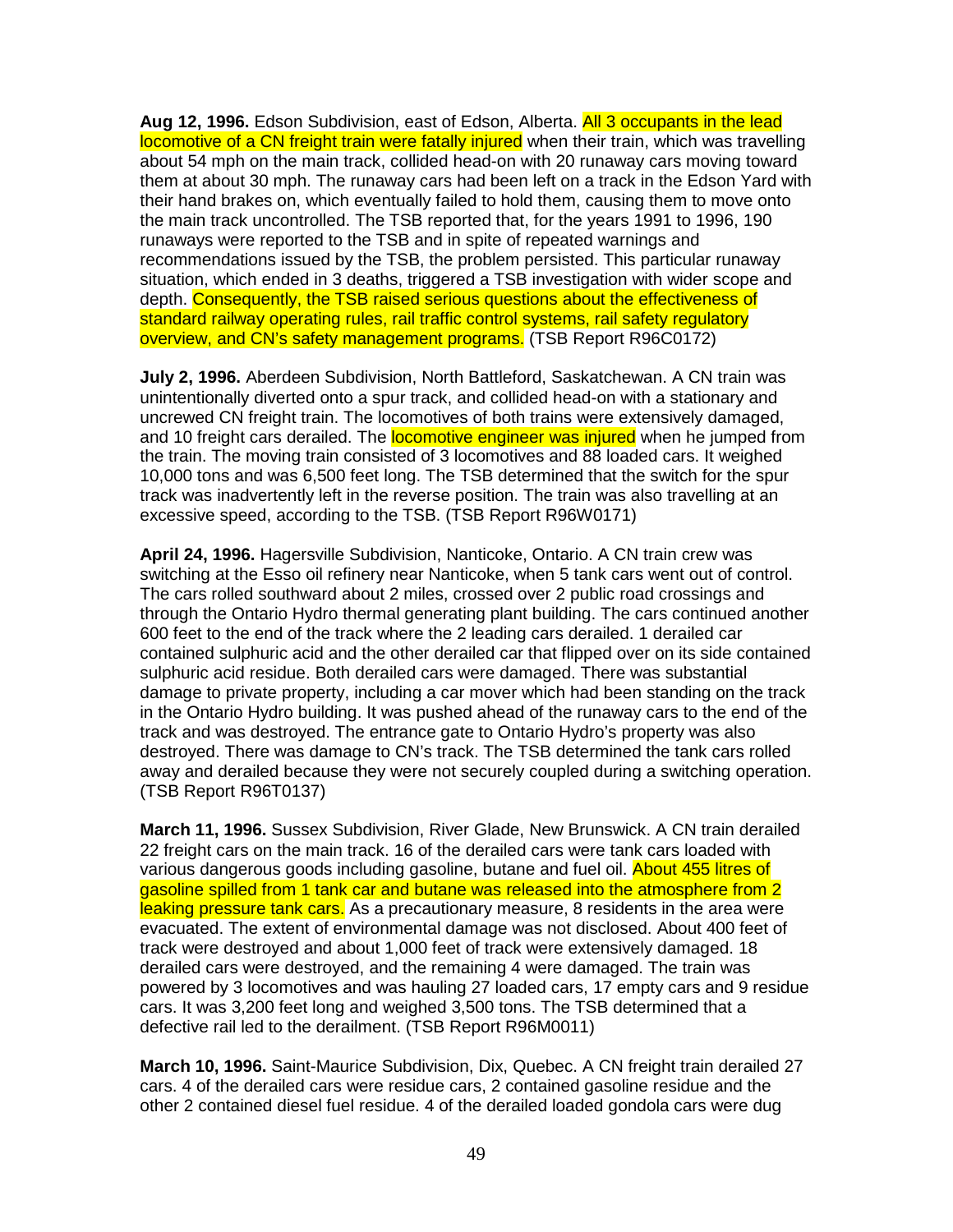into the subgrade and several other cars were piled on top of the gondola cars. The ore concentrate from the gondola cars spilled over the subgrade and covered the tracks. At least 1 of the derailed cars came to rest on a bridge deck. The bridge deck was destroyed and the girders were extensively damaged. The train consisted of 3 locomotives and 76 cars. It was 4,526 feet long and weighed 7,394 tons. The TSB was not able to determine the cause of the derailment because key rail car components and pieces of rail were missing. (TSB Report R96D0035)

**March 6, 1996.** Halton Subdivision, MacMillan Yard, Toronto, Ontario. A remote controlled CN train collided with a standing CN train in the yard, derailing 7 cars. 4 of the derailed cars rolled down a small embankment onto a paved yard roadway. A tank car loaded with ethylene oxide flipped upside down and came to rest on its top, and was extensively damaged. 2 tank cars containing petroleum product residue also derailed, 1 of them knocked over on its side. Because of the upside down tank car with flammable and toxic contents, emergency procedures were implemented. 2 yard locomotives and 7 cars were damaged, some of them extensively. About 250 feet of track and 1 crossover switch were damaged. The TSB determined that the derailment occurred because the crew running the train by remote control lost sight of the head of the train in an unsafe part of the yard. (TSB Report R96T0080)

**Feb 27, 1996.** Bécancour Subdivision, near St. Grégoire, Quebec. 59 cars from a CN train that had been left on the main track, standing unattended with no hand brakes applied, rolled away unnoticed for about 4,000 feet and struck another CN train on the Lama Warehouse Spur. The impact derailed 1 locomotive and 13 cars, 11 of which were tank cars containing dangerous goods residue. The locomotive and 2 tank cars containing caustic soda (corrosive substance) residue were knocked on their sides; and 7 other tank cars containing caustic soda residue, 2 containing chlorine (poisonous gas) residue and 2 box cars also derailed. A fuel tank on the overturned locomotive was punctured and spilled about 9,000 litres of diesel fuel. The extent of environmental damage was not disclosed. 1 box car was destroyed, 1 locomotive and 7 cars were extensively damaged, and 6 cars were damaged. About 200 feet of track were destroyed. 1 crew member was seriously injured. The runaway train weighed 3,600 tons and was 3,000 feet long. The TSB determined that the air brakes on the 59 runaway cars were accidentally released when the cars were uncoupled. Unfortunately, hand brakes had not been applied to any of the cars. (TSB Report R96D0029)

**Jan 31, 1996.** Joliette Subdivision, Charette, Quebec. 2 CN trains carrying dangerous goods residue cars collided. 2 box cars were destroyed, and 1 locomotive, 2 box cars and 1 flat car were extensively damaged. One of the trains comprised 2 locomotives, 60 loaded cars and 6 residue cars. The train was 3,980 feet long and weighed 6,770 tons. The other train consisted of 2 locomotives, 8 loaded cars, 28 empty cars and 3 residue cars. It was 2,200 feet long and weighed 1,830 tons. The TSB reported that the crew in the train that caused the collision and derailment should have used the automatic brake as well as the independent brake to stop their train. (TSB Report R96D0018)

**Jan 11, 1996.** Allanwater Subdivision, near Armstrong, Ontario. Opposing CN hi-rail vehicles collided in a curve. The driver of 1 of the vehicles sustained serious injuries in the collision. The driver of the other vehicle sustained minor injuries after jumping from the vehicle prior to impact. The TSB determined that the opposing hi-rails, travelling in an area of restricted sight-lines and frosty rail conditions, were operated at excessive speeds that did not permit them to stop before colliding. (TSB Report R96T0008)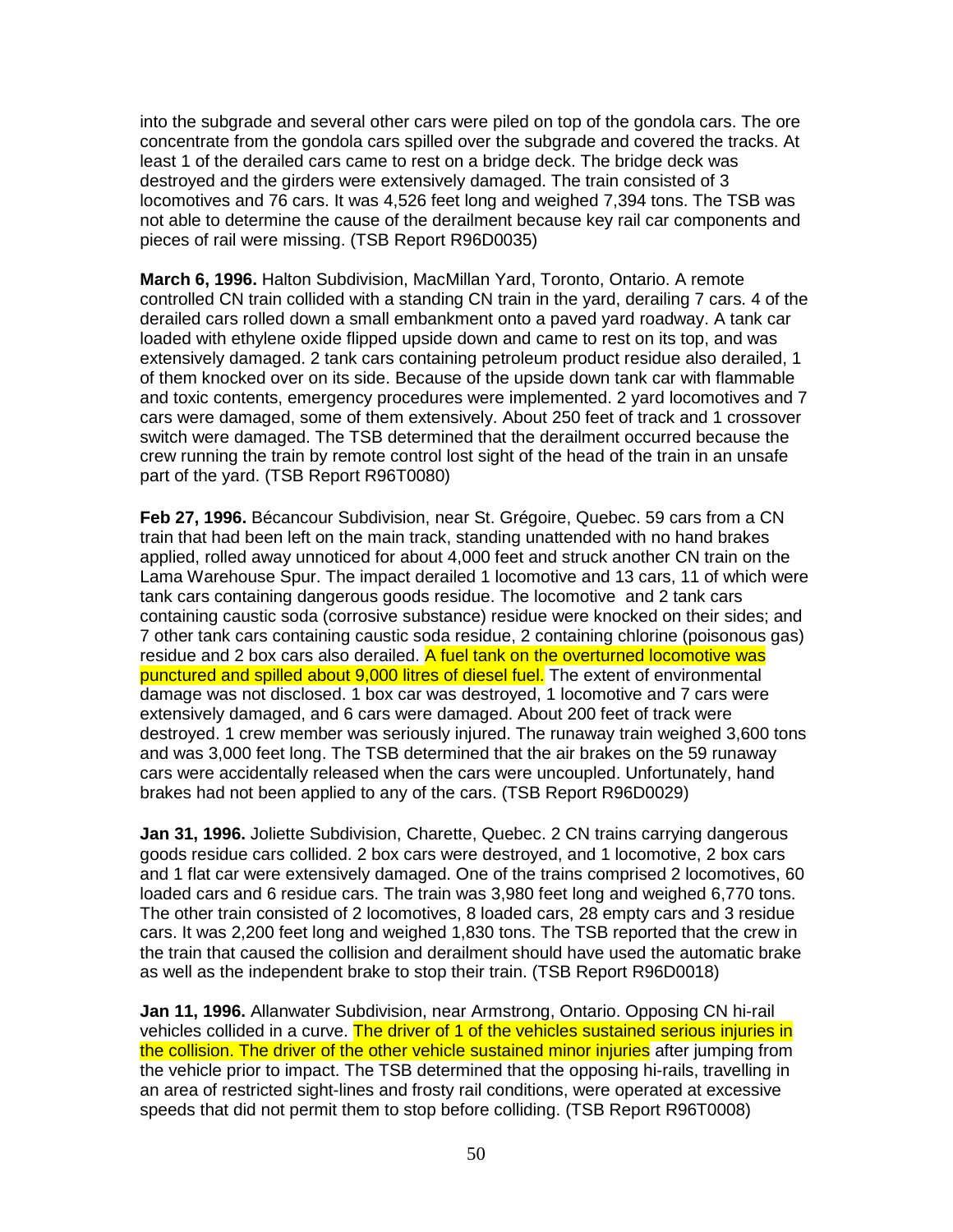**Dec 14, 1995.** Pelletier Subdivision, Edmundston, New Brunswick. A group of unattended freight cars recently uncoupled from locomotives in the Edmundston Yard rolled away uncontrolled for about 4,800 feet through a main track switch. They came to a stop with about 15 cars standing on the main track. A switch that the cars had rolled through onto the main track was damaged. The TSB reported the cars were not properly secured (hand brakes not applied) when the locomotives were uncoupled, which resulted in the cars running away downhill uncontrolled. (TSB Report R95M0072)

**Nov 5, 1995.** Sprague Subdivision, Symington Yard, Winnipeg, Manitoba. A remotely controlled CN train in the yard separated, which led to the derailment of 1 locomotive and 12 cars. The derailed cars fouled the adjacent track and were struck by another remote-controlled CN train, derailing 2 locomotives, 2 booster units and 6 cars from that train. 12 cars were destroyed, and 1 locomotive and 1 car were damaged from one of the remote controlled trains. 1 car was destroyed and 2 locomotives, 2 booster units, and 5 cars were damaged from the other remote controlled train. Some of the derailed cars toppled over on their sides and were piled on top of one another. About 600 feet of track were damaged. The TSB determined that, in both accidents, the remote control operating system did not provide the operators with safeguards and technology sufficient to ensure the safe operation of their respective trains. (TSB Report R95W0291)

**Aug 20, 1995.** Dundas Subdivision, Brantford Yard, Brantford, Ontario. A CN train derailed 3 tank cars loaded with dangerous goods (butane) in the yard. The residents of 9 nearby homes were evacuated as a safety precaution. The TSB reported the derailment was a result of the conductor not being positioned properly to control the train being shoved into the yard tracks. He also miscalculated the number of cars that would fit on a particular yard track. (TSB Report R95T0262)

**June 23, 1995.** Saint-Laurent Subdivision, Taschereau Yard, Saint-Laurent, Quebec. A CN train collided with another CN train in the yard. 1 employee was injured. The TSB determined the collision was caused by the crews from the 2 trains receiving simultaneous permission to use the same track in opposing directions (toward one another). They were both operating at speeds that did not allow them to stop as they approached one another. The TSB has repeatedly suggested that the Canadian Rail Operating Rules build in a speed safety margin to account for trains that are approaching one another. (TSB Report R95D0097)

**June 21, 1995.** Cran Subdivision, La Doré, Quebec. A CN freight train derailed 4 locomotives and 8 cars at a washout. About 31,800 litres of diesel fuel were spilled from the derailed locomotives. The extent of environmental damage was not disclosed. 3 cars were destroyed, and 4 locomotives and 5 cars were extensively damaged. About 700 feet of main track were destroyed. The train consisted of 4 locomotives, 3 loaded cars and 57 empty cars. It was 3,800 feet long and weighed 2,300 tons. The TSB determined the derailment was caused by a washout of subgrade and ballast resulting from a sudden surge of water from a breached beaver dam at Sarry Lake. The train was also traveling above the maximum permissible speed just before the derailment. (TSB Report R95D0093)

**June 6, 1995.** Saint-Laurent Subdivision, Langelier Spur, Saint-Léonard, Quebec. A locomotive was pushing a tank car toward a public crossing when the train hit a tractortrailer. The conductor and trainman were riding on the platform at the leading end of the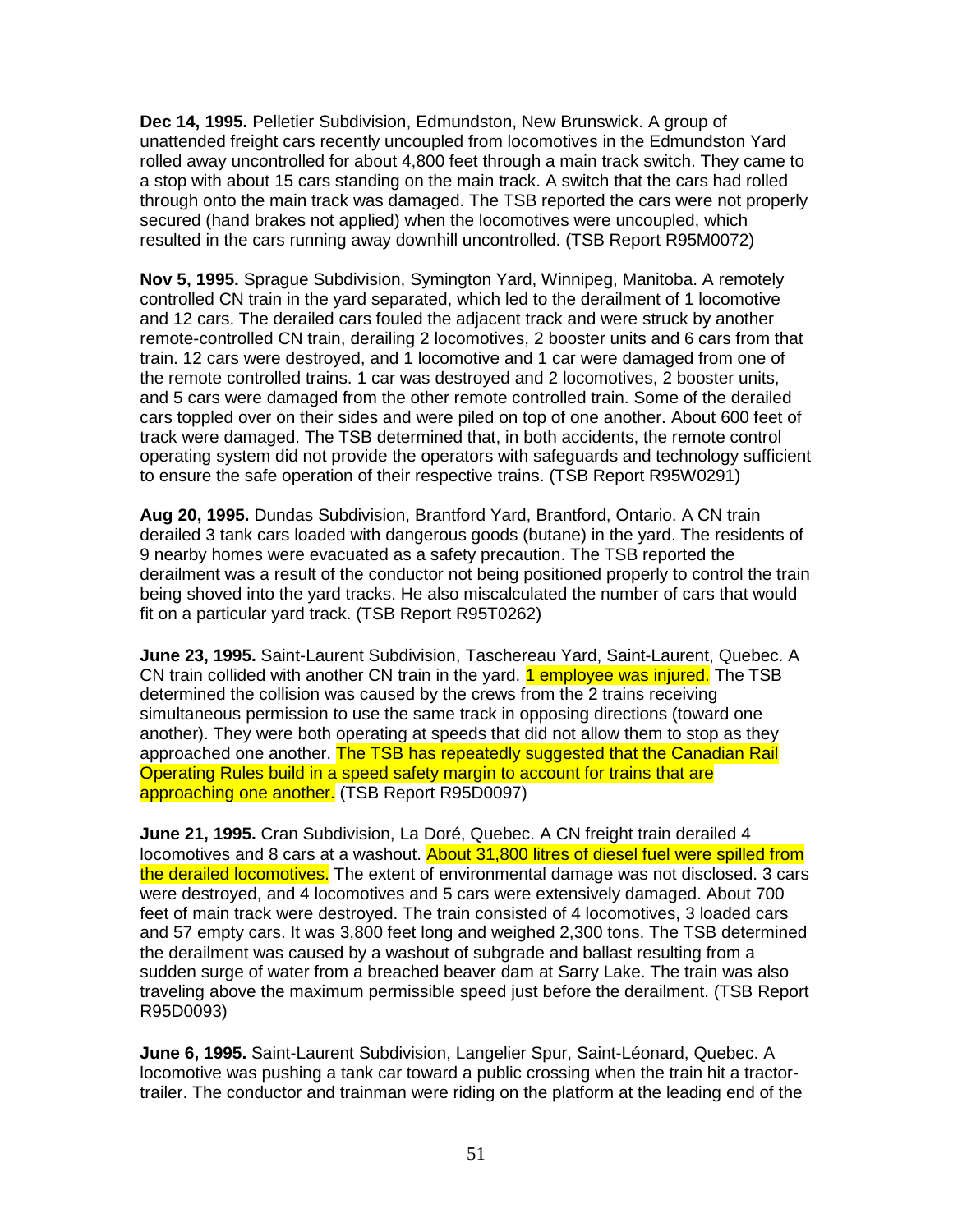tank car. Although some hand gestures were made by the trainman as the tractor-trailer approached the crossing, no one got off the train to flag and stop the truck, as required. The conductor got caught between the train and the tractor-trailer and was fatally injured. The TSB reported the collision resulted when the train crew elected not to stop and flag traffic from the ground. The absence of a flagman at the crossing permitted the tractor-trailer to approach the crossing without stopping. Ambiguous hand gestures from the trainman interpreted by the tractor-trailer driver as an indication to proceed rather than stop also contributed to the accident. (TSB Report R95D0081)

**April 6, 1995.** Napadogan Subdivision, Napadogan, New Brunswick. A CN train derailed 8 freight cars. 2 of the derailed cars were tank cars loaded with dangerous goods caustic soda. 3 of the derailed cars were damaged. About 400 feet of track and a switch were destroyed. Rail ties were severely damaged for about 150 feet. The train consisted of 3 locomotives, 51 loaded cars and 15 empty cars. It was 4,200 feet long and weighed 6,100 tons. The TSB reported the train came off the main track at an excessive speed. Track irregularities induced oscillations, and a wheel climb derailment of a covered hopper car destroyed the track and derailed 7 other cars. (TSB Report R95M0027)

**Feb 23, 1995.** Montmagny Subdivision, Saint-François, Quebec. The trailing sleeper car derailed from a Via Rail passenger train at a switch and side-swiped an empty box car. The derailed Via car sustained extensive damage and the box car sustained minor damage. About 5,460 feet of track were damaged, and 2 switches were extensively damaged. The 7 passengers occupying the derailed Via car continued their trip in forward coaches. The train consisted of 1 locomotive, 4 coaches, 5 sleeper cars, 1 diner car and 1 baggage car. There were 195 passengers and 13 service personnel on the train. The TSB reported that a switch broke, which resulted in the last Via car being diverted onto another track and derailing. Switch parts were worn. CN was responsible for maintaining the track and switches. (TSB Report R95Q0014)

**Feb 16, 1995.** Strathroy Subdivision, London, Ontario. A CN freight train collided with the rear of a stationary CN freight train. The force of the collision propelled the stationary train forward where it collided with another stationary CN freight train. The locomotive engineer and conductor in the train that caused the collisions sustained serious injuries. A total of 2 locomotives and at least 10 cars derailed. 2 cars were destroyed, 2 locomotives and 3 cars were extensively damaged, and 3 cars sustained minor damage. 400 feet of track were extensively damaged. 1 fuel tank was punctured, spilling about 500 litres of diesel fuel. The extent of environmental damage was not disclosed. The TSB determined the locomotive engineer of the moving train probably fell asleep and not only missed a signal, but did not appear to do anything to try and stop his train from colliding with the first stationary train. The conductor was not attentive to train operation and did not provide the necessary backup to the locomotive engineer. (TSB Report R95S0021)

**Jan 29, 1995.** Stamford Subdivision, near Netherby, Ontario. A CN freight train collided with the rear end of another CN freight train. The derailed units included: the 3 locomotives from the train that rear-ended the other train, and 3 covered hopper cars and the caboose from the train that was hit. The caboose and 2 hopper cars were destroyed. 3 locomotives and 1 hopper car were damaged. The train that hit the other one consisted of 3 locomotives, 53 loaded cars and 6 empty cars; and was 3,473 feet long and weighed 6,189 tons. The train that got hit consisted of 2 locomotives, 19 loaded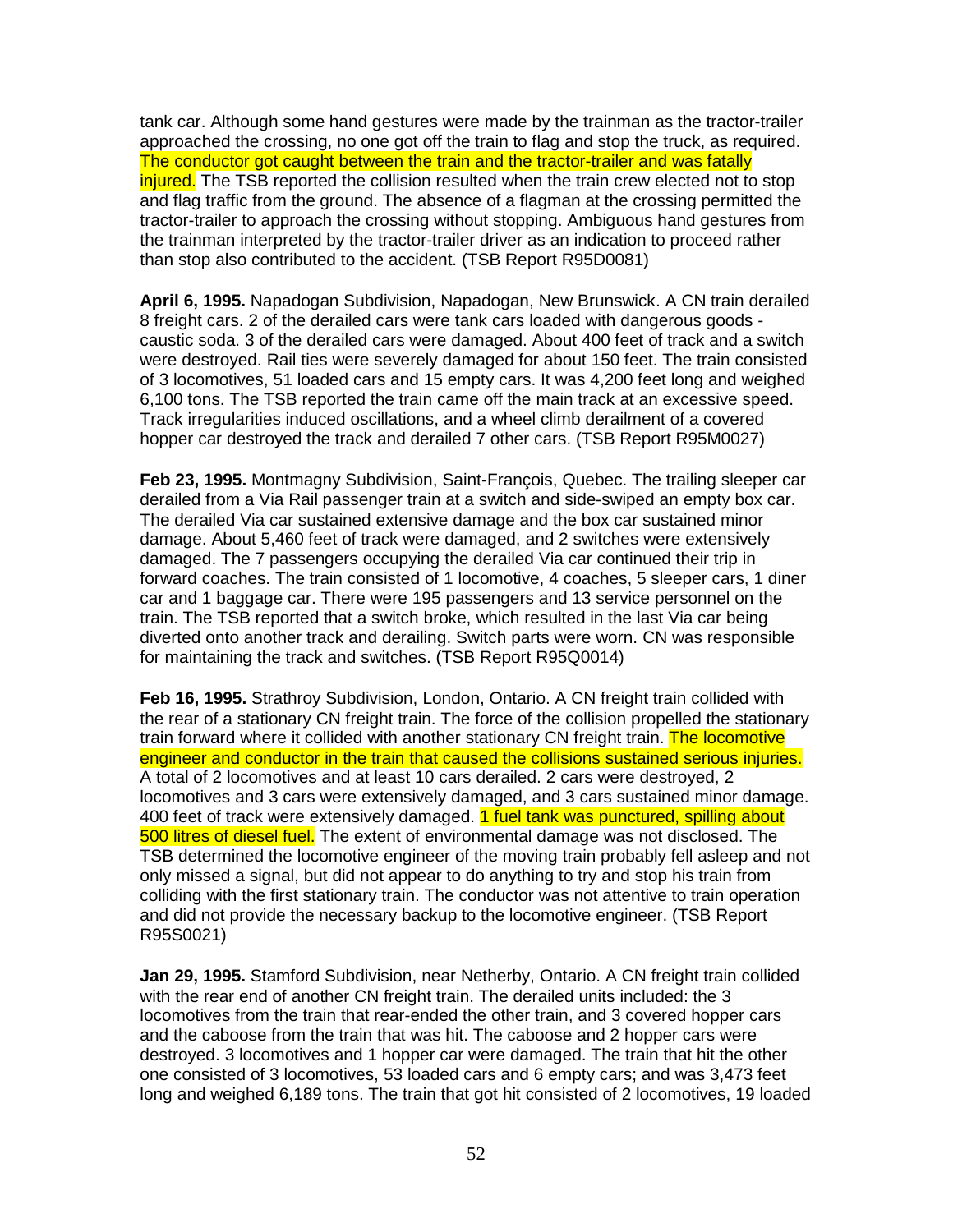cars and an unoccupied caboose; and was 2,011 feet long and weighed 1,793 tons. The locomotive engineer and a conductor, located in the lead locomotive of the train that was hit, were injured. The TSB reported that the collision occurred because the train that hit the other train was travelling much faster than the maximum speed permitted. (TSB Report R95T0023)

**Jan 21, 1995.** La Tuque Subdivision, Gouin, Quebec. A CN train derailed 28 cars at a curve in the track. The cars were loaded with sulphuric acid, which spilled from 11 derailed tank cars into Petit lac Masketsi and the Tawachiche River. 3 cars fell into Petit lac Masketsi, 14 lay inverted near the lake shore and 11 were lying on their sides near the track. 2 tank cars lost their entire sulphuric acid loads, 6 lost about 50%, and 3 others lost about 20%. About 230,000 litres of toxic sulphuric acid spilled and settled on the bottom of Petit lac Masketsi in about 33m of water. Provincial authorities instructed local residents not to use lake water until the contamination was "neutralized". It took over 3 months to bring the pH level of the water in the lake back to its normal level. About 725 tonnes of limestone were used to neutralize the acid. Although the TSB reported that the spill caused environmental damage, the extent of damage was not disclosed. It can be expected that the environmental damage was significant, considering the volume of toxic sulphuric acid that was spilled. This would have been devastating to fish, other wildlife and other aquatic life. (The lake is a popular fishing lake.) 22 of the derailed cars were extensively damaged and 6 were scrapped. About 2,000 feet of track were destroyed and 500 feet of track were damaged. A railway bridge was extensively damaged. The TSB determined the derailment was caused by lateral track movement, likely attributable to rotting rail ties. The Board also reported that sulphuric acid tank cars are usually loaded to the maximum allowable weight, which causes severe weight stress over a relatively short length of track. (TSB Report R95D0016)

**Oct 28, 1994.** Halton Subdivision, Etobicoke, Ontario. A CN freight train collided with the rear of a stationary CN freight train on the main track. The lead locomotive of the moving train and 2 empty hopper cars in the stationary train derailed. The TSB determined the moving train was traveling much faster than the prescribed maximum limit, and the crew was fatigued. (TSB Report R94T0334)

**Oct 19, 1994.** Lac-Saint-Jean Subdivision, Lac Edouard, Quebec. A CN freight train derailed 12 cars at a curve in the track - 7 box cars and 5 gondola cars. 6 cars were extensively damaged and 6 sustained minor damage. The train consisted of 3 locomotives, 50 loaded cars and 1 empty car. It weighed 4,976 tons and was 3,482 feet long. The TSB determined that a misaligned track rolled over and caused the derailment. (TSB Report R94Q0054)

**March 6, 1994.** York Subdivision, Markham, Ontario. As a CN freight train passed through a curve, it derailed 21 cars. 18 rail cars sustained extensive damage and 3 were slightly damaged. The contents of 1 car loaded with clay were spilled throughout the derailment area. Other derailed cars carried paper products and 2 tank cars were loaded with caprolactam. About 1,700 feet of main track were destroyed and a railway bridge was damaged. The train consisted of 2 locomotives, 42 loaded cars and 50 empty cars. It was 5,320 feet long and weighed 6,600 tons. The TSB determined the derailment was a result of a rail that failed. The Board reported that the rail at the accident site was nearly worn to condemning limits, and was scheduled for replacement. (TSB Report R94T0072)